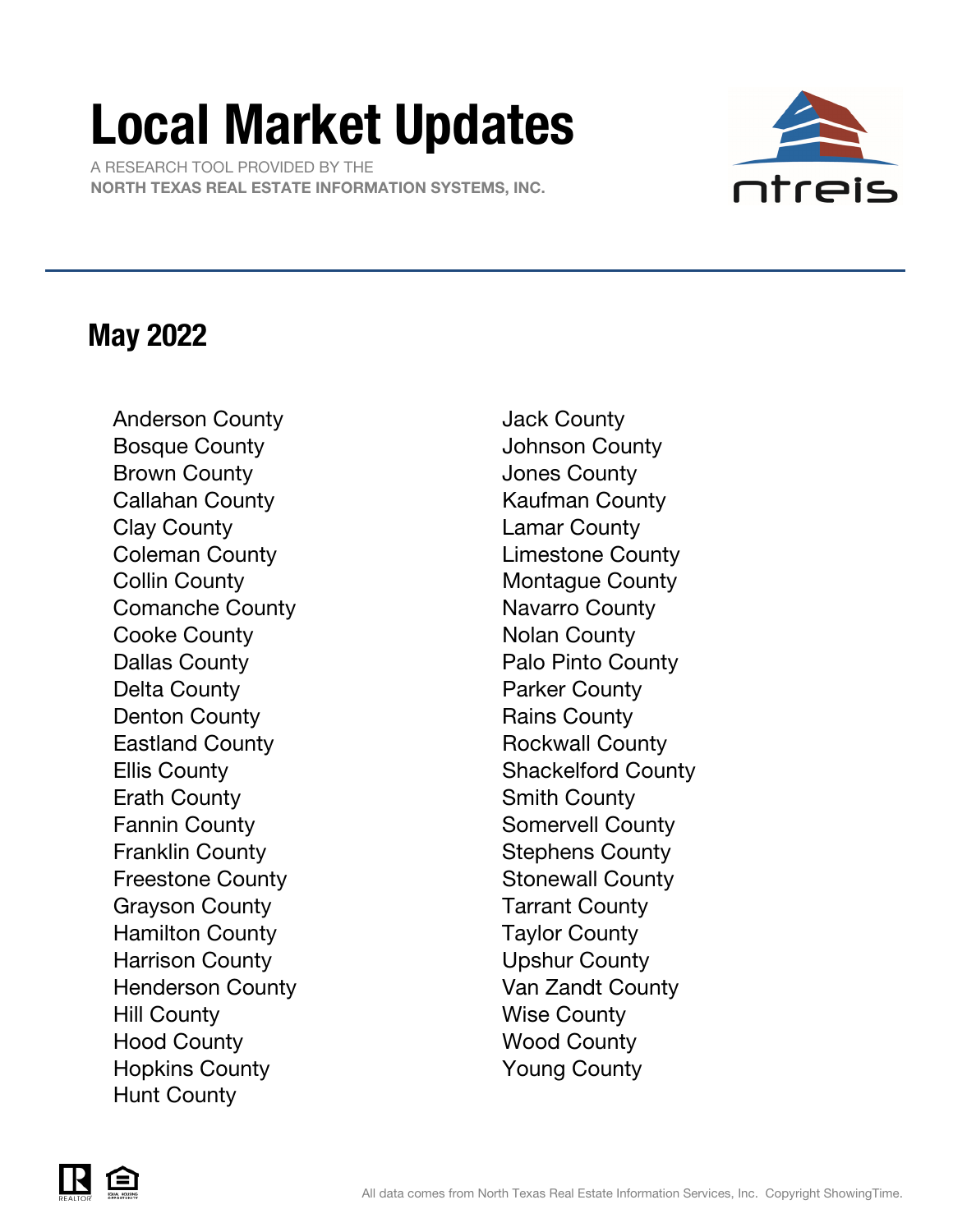### $+88.9\% + 40.0\% + 30.8\%$

Change in Closed Sales

## Anderson County

|                                          | May       |           |           | <b>Year to Date</b> |                          |          |
|------------------------------------------|-----------|-----------|-----------|---------------------|--------------------------|----------|
|                                          | 2021      | 2022      | $+/-$     | 2021                | 2022                     | $+/-$    |
| New Listings                             | 9         | 17        | $+88.9%$  | 37                  | 41                       | $+10.8%$ |
| <b>Pending Sales</b>                     | 7         | 7         | $0.0\%$   | 26                  | 29                       | $+11.5%$ |
| Closed Sales                             | 5         | 7         | $+40.0\%$ | 22                  | 31                       | $+40.9%$ |
| Average Sales Price*                     | \$245,000 | \$616,821 | $+151.8%$ | \$287,614           | \$393,644                | $+36.9%$ |
| Median Sales Price*                      | \$260,000 | \$340,000 | $+30.8%$  | \$232,500           | \$269,000                | $+15.7%$ |
| Percent of Original List Price Received* | 96.2%     | 99.9%     | $+3.8%$   | 95.0%               | 98.4%                    | $+3.6%$  |
| Days on Market Until Sale                | 34        | 29        | - 14.7%   | 55                  | 45                       | $-18.2%$ |
| Inventory of Homes for Sale              | 16        | 23        | $+43.8%$  | $- -$               | $\overline{\phantom{m}}$ | --       |
| Months Supply of Inventory               | 3.4       | 4.5       | $+66.7%$  | --                  | $- -$                    | --       |

Change in New Listings

\* Does not include prices from any previous listing contracts or seller concessions. | Activity for one month can sometimes look extreme due to small sample size.



#### Median Sales Price - Rolling 12-Month Calculation



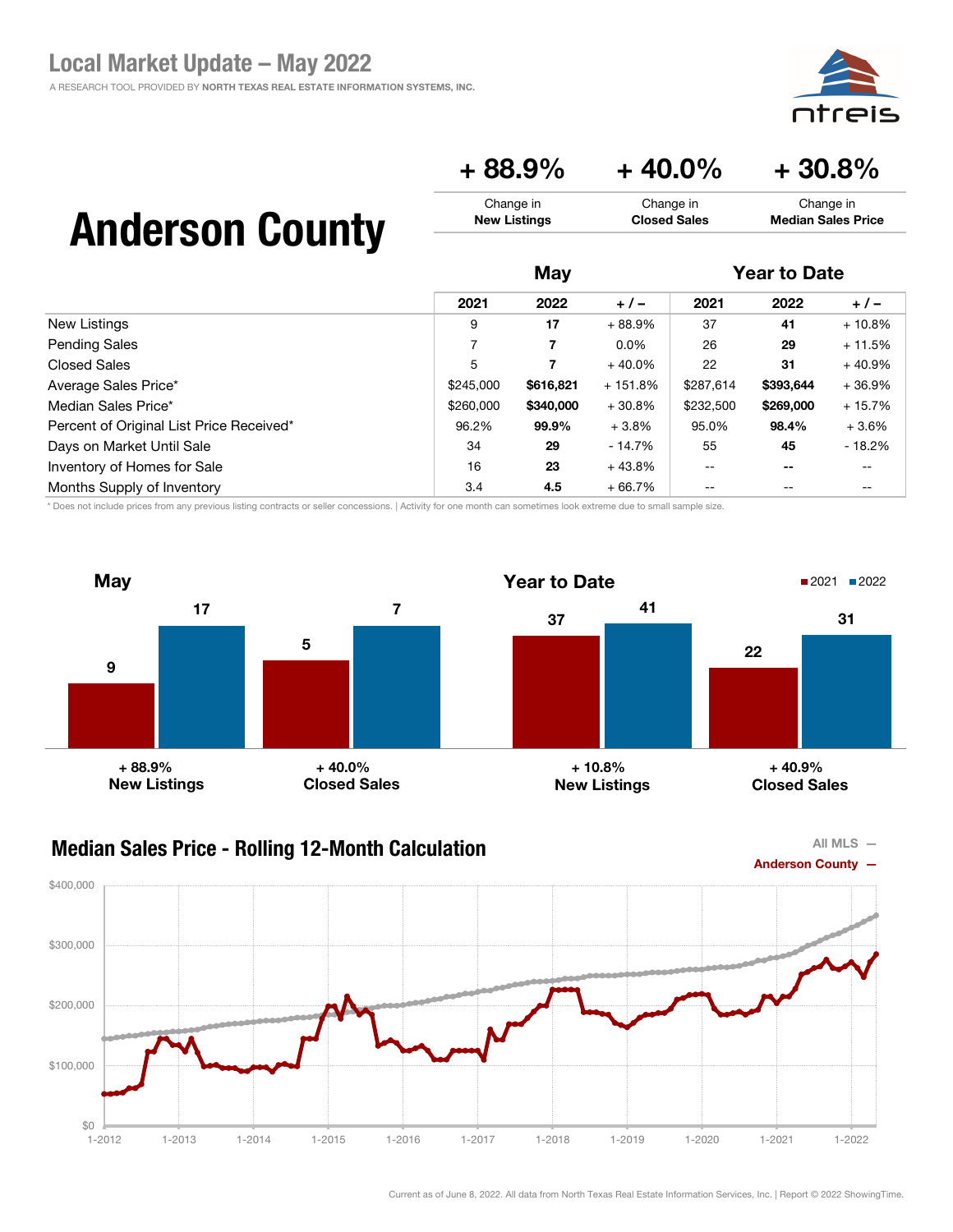⊇i⊂

Median Sales Price

#### $+ 58.8\%$   $- 20.0\%$   $+ 13.6\%$ Change in Change in Change in

Closed Sales

## Bosque County

|                                          | May       |           |           | <b>Year to Date</b> |           |          |
|------------------------------------------|-----------|-----------|-----------|---------------------|-----------|----------|
|                                          | 2021      | 2022      | $+/-$     | 2021                | 2022      | $+/-$    |
| New Listings                             | 17        | 27        | $+58.8%$  | 67                  | 100       | $+49.3%$ |
| <b>Pending Sales</b>                     | 11        | 16        | $+45.5%$  | 71                  | 77        | $+8.5%$  |
| Closed Sales                             | 15        | 12        | $-20.0\%$ | 68                  | 69        | $+1.5%$  |
| Average Sales Price*                     | \$451,611 | \$471,417 | $+4.4%$   | \$713,382           | \$351,163 | $-50.8%$ |
| Median Sales Price*                      | \$206.850 | \$235,000 | $+13.6%$  | \$201,750           | \$249,000 | $+23.4%$ |
| Percent of Original List Price Received* | 88.2%     | 96.5%     | $+9.4\%$  | 91.0%               | 92.6%     | $+1.8%$  |
| Days on Market Until Sale                | 76        | 34        | $-55.3%$  | 83                  | 52        | - 37.3%  |
| Inventory of Homes for Sale              | 38        | 47        | $+23.7%$  | $-$                 | $- -$     |          |
| Months Supply of Inventory               | 2.5       | 2.9       | $0.0\%$   | --                  | $- -$     | --       |

New Listings

\* Does not include prices from any previous listing contracts or seller concessions. | Activity for one month can sometimes look extreme due to small sample size.



### Median Sales Price - Rolling 12-Month Calculation



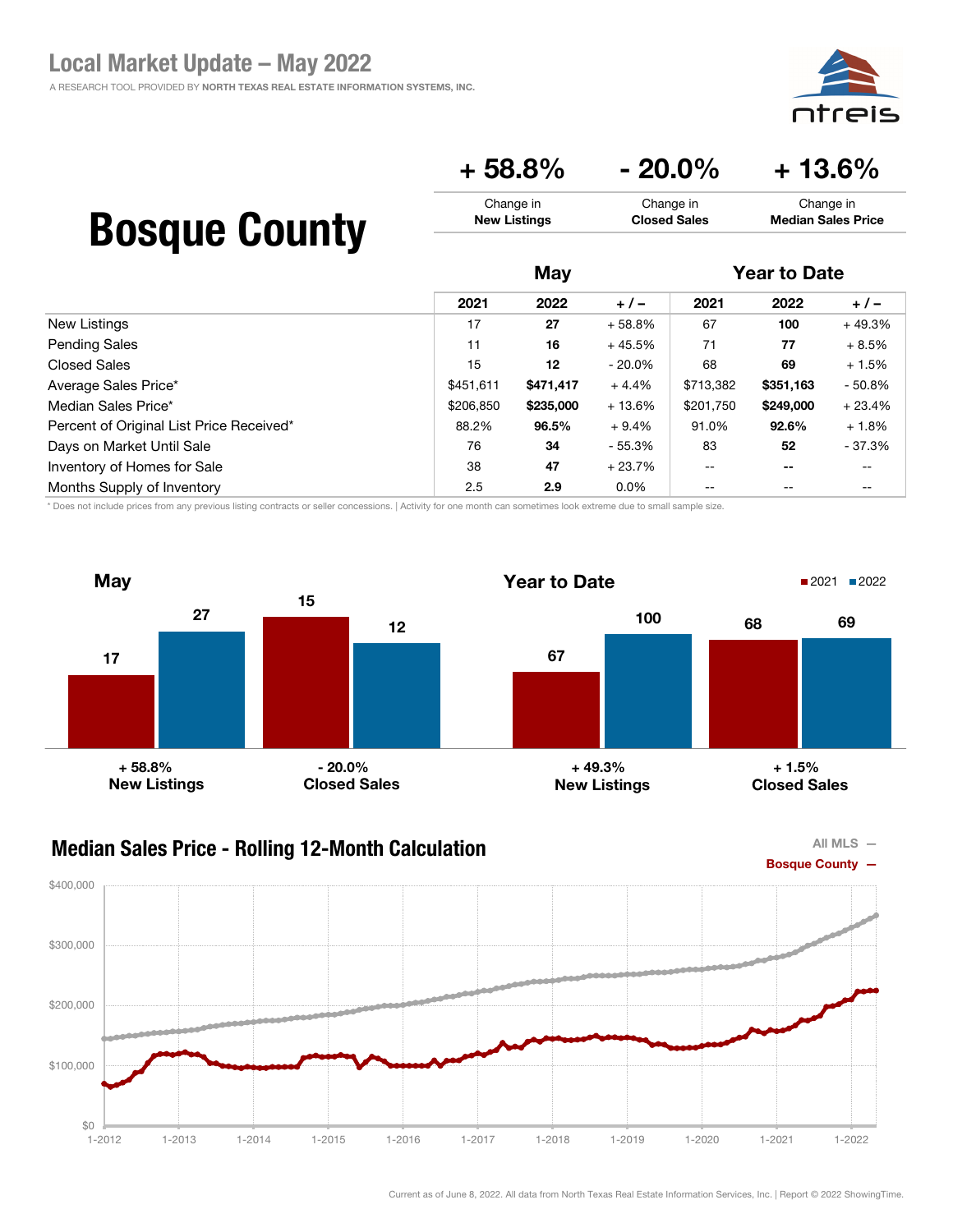⊇i⊂

#### $-9.5\%$  0.0%  $-7.9\%$ Change in New Listings Change in Closed Sales Change in Median Sales Price

## Brown County

|                                          | May       |           |          | <b>Year to Date</b>      |           |          |
|------------------------------------------|-----------|-----------|----------|--------------------------|-----------|----------|
|                                          | 2021      | 2022      | $+/-$    | 2021                     | 2022      | $+/-$    |
| New Listings                             | 63        | 57        | $-9.5\%$ | 249                      | 240       | - 3.6%   |
| <b>Pending Sales</b>                     | 45        | 41        | $-8.9\%$ | 225                      | 209       | $-7.1\%$ |
| Closed Sales                             | 38        | 38        | $0.0\%$  | 217                      | 194       | $-10.6%$ |
| Average Sales Price*                     | \$228,476 | \$216,306 | $-5.3\%$ | \$218,417                | \$267,366 | $+22.4%$ |
| Median Sales Price*                      | \$190,000 | \$175,000 | - 7.9%   | \$149,500                | \$179,500 | $+20.1%$ |
| Percent of Original List Price Received* | 99.4%     | 96.2%     | $-3.2\%$ | 94.3%                    | 95.6%     | $+1.4%$  |
| Days on Market Until Sale                | 20        | 21        | $+5.0%$  | 62                       | 45        | - 27.4%  |
| Inventory of Homes for Sale              | 105       | 89        | - 15.2%  | $\overline{\phantom{m}}$ | --        | --       |
| Months Supply of Inventory               | 2.3       | 2.0       | $0.0\%$  | $- -$                    | --        | --       |

\* Does not include prices from any previous listing contracts or seller concessions. | Activity for one month can sometimes look extreme due to small sample size.



### Median Sales Price - Rolling 12-Month Calculation



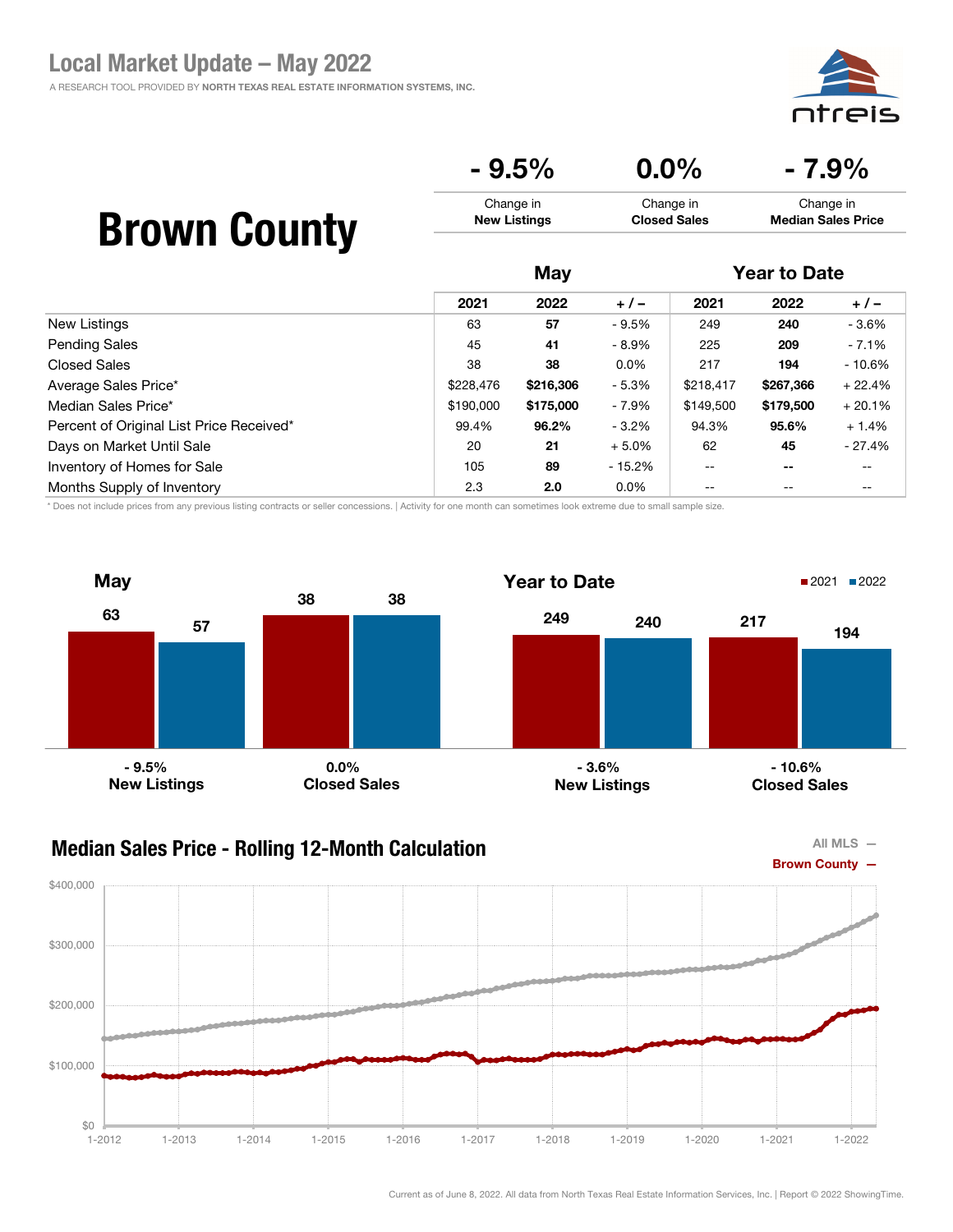A RESEARCH TOOL PROVIDED BY NORTH TEXAS REAL ESTATE INFORMATION SYSTEMS, INC.



Change in Median Sales Price

 $+9.5\%$   $+6.3\%$   $+16.8\%$ 

Change in Closed Sales

## Callahan County

|                                          | May       |           |           | <b>Year to Date</b> |           |          |
|------------------------------------------|-----------|-----------|-----------|---------------------|-----------|----------|
|                                          | 2021      | 2022      | $+/-$     | 2021                | 2022      | $+/-$    |
| New Listings                             | 21        | 23        | $+9.5%$   | 71                  | 93        | $+31.0%$ |
| <b>Pending Sales</b>                     | 14        | 15        | $+7.1%$   | 62                  | 72        | $+16.1%$ |
| <b>Closed Sales</b>                      | 16        | 17        | $+6.3%$   | 55                  | 64        | $+16.4%$ |
| Average Sales Price*                     | \$228,613 | \$214,589 | $-6.1%$   | \$191,886           | \$214,627 | $+11.9%$ |
| Median Sales Price*                      | \$179,750 | \$210,000 | $+16.8%$  | \$145,000           | \$192,500 | $+32.8%$ |
| Percent of Original List Price Received* | 100.8%    | 96.1%     | - 4.7%    | 97.9%               | 96.1%     | $-1.8%$  |
| Days on Market Until Sale                | 36        | 25        | $-30.6\%$ | 56                  | 41        | $-26.8%$ |
| Inventory of Homes for Sale              | 27        | 33        | $+22.2%$  | $- -$               | $- -$     | --       |
| Months Supply of Inventory               | 2.0       | 2.2       | $0.0\%$   | $-$                 | $- -$     | --       |

Change in New Listings

\* Does not include prices from any previous listing contracts or seller concessions. | Activity for one month can sometimes look extreme due to small sample size.





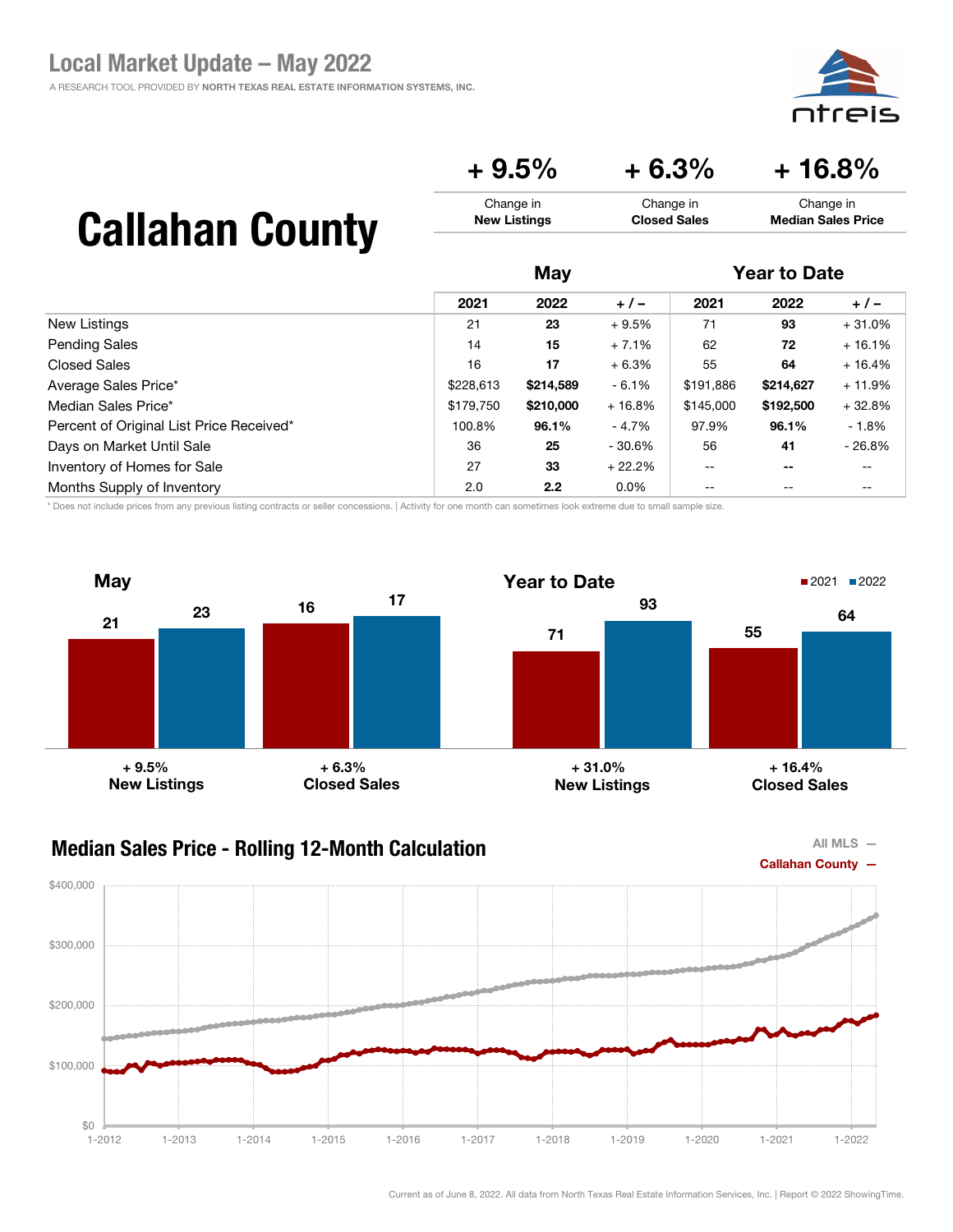A RESEARCH TOOL PROVIDED BY NORTH TEXAS REAL ESTATE INFORMATION SYSTEMS, INC.



### $0.0\%$  + 200.0% - 76.0%

| <b>Clay County</b> | Change in           | Change in           | Change in                 |
|--------------------|---------------------|---------------------|---------------------------|
|                    | <b>New Listings</b> | <b>Closed Sales</b> | <b>Median Sales Price</b> |
|                    | Mav                 |                     | <b>Year to Date</b>       |

|                                          | 2021           | 2022         | $+/-$      | 2021      | 2022      | $+/-$      |  |
|------------------------------------------|----------------|--------------|------------|-----------|-----------|------------|--|
| New Listings                             | $\overline{2}$ | $\mathbf{2}$ | $0.0\%$    | 6         | 16        | + 166.7%   |  |
| <b>Pending Sales</b>                     | 0              | 3            | $- -$      | 5         | 13        | $+160.0\%$ |  |
| <b>Closed Sales</b>                      |                | 3            | $+200.0\%$ | 5         | 11        | + 120.0%   |  |
| Average Sales Price*                     | \$1,200,000    | \$241,500    | - 79.9%    | \$559,400 | \$207,226 | $-63.0%$   |  |
| Median Sales Price*                      | \$1,200,000    | \$287,500    | - 76.0%    | \$700,000 | \$234,000 | $-66.6%$   |  |
| Percent of Original List Price Received* | 85.7%          | 102.0%       | $+19.0\%$  | 89.1%     | 98.4%     | + 10.4%    |  |
| Days on Market Until Sale                | 182            | 25           | $-86.3%$   | 96        | 22        | $-77.1%$   |  |
| Inventory of Homes for Sale              | 5              | 4            | $-20.0\%$  | --        |           | --         |  |
| Months Supply of Inventory               | 3.6            | 1.6          | $-50.0%$   |           |           |            |  |

\* Does not include prices from any previous listing contracts or seller concessions. | Activity for one month can sometimes look extreme due to small sample size.



#### Median Sales Price - Rolling 12-Month Calculation



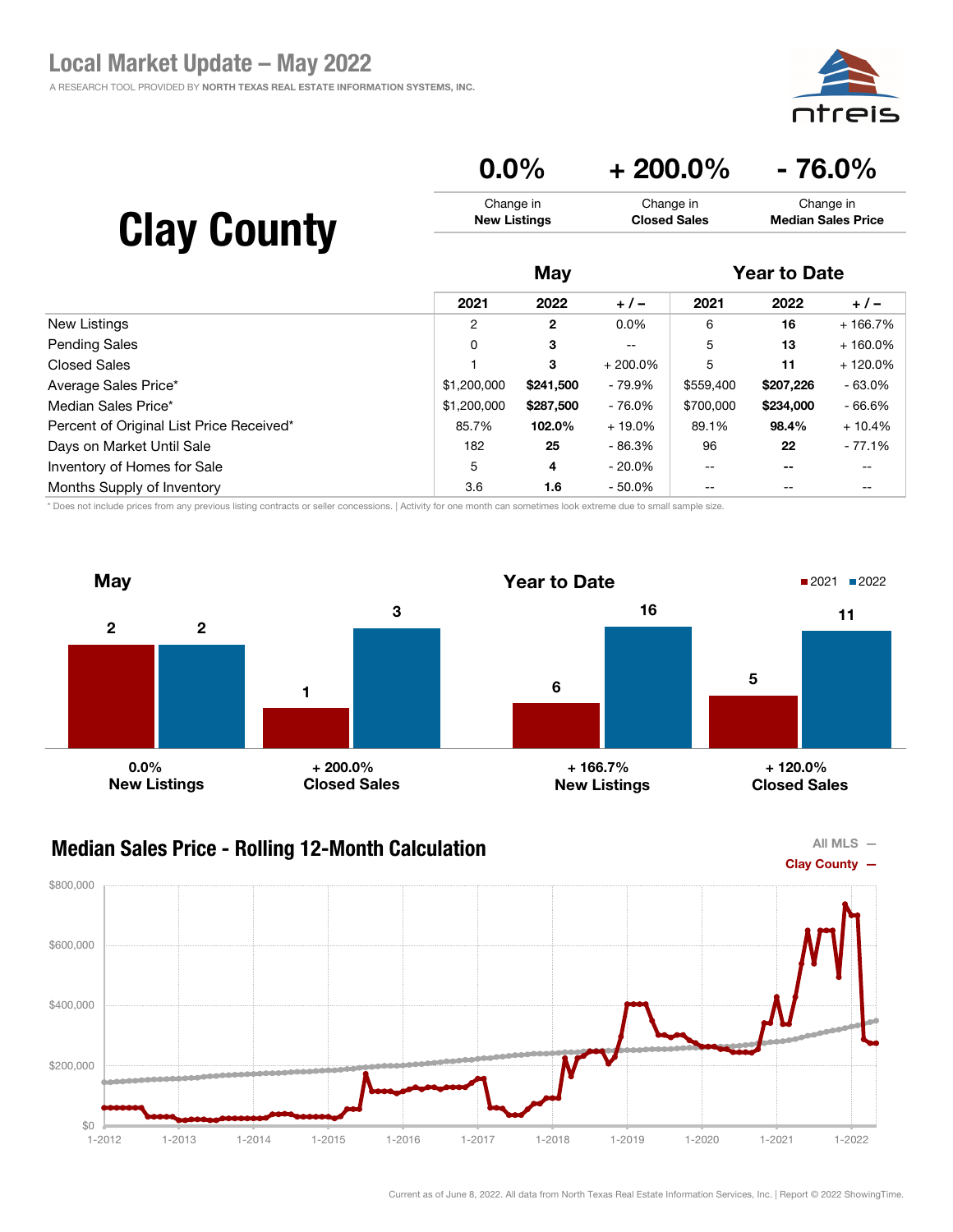ajc

#### $+ 100.0\% \qquad 0.0\% \qquad + 26.6\%$ Change in New Listings Change in Closed Sales Change in Median Sales Price

# Coleman County

|                                          | May       |           |            | <b>Year to Date</b>      |                          |          |
|------------------------------------------|-----------|-----------|------------|--------------------------|--------------------------|----------|
|                                          | 2021      | 2022      | $+/-$      | 2021                     | 2022                     | $+/-$    |
| New Listings                             |           | 14        | $+100.0\%$ | 38                       | 61                       | $+60.5%$ |
| <b>Pending Sales</b>                     | 6         | 7         | $+16.7%$   | 46                       | 39                       | $-15.2%$ |
| <b>Closed Sales</b>                      | 10        | 10        | $0.0\%$    | 45                       | 39                       | $-13.3%$ |
| Average Sales Price*                     | \$101,056 | \$160,470 | $+58.8%$   | \$130,437                | \$216,858                | $+66.3%$ |
| Median Sales Price*                      | \$77,000  | \$97,500  | $+26.6%$   | \$79,000                 | \$79,900                 | $+1.1%$  |
| Percent of Original List Price Received* | 90.5%     | 97.5%     | $+7.7%$    | 89.7%                    | 89.8%                    | $+0.1%$  |
| Days on Market Until Sale                | 52        | 31        | - 40.4%    | 99                       | 45                       | $-54.5%$ |
| Inventory of Homes for Sale              | 20        | 35        | $+75.0%$   | $\overline{\phantom{m}}$ | $\overline{\phantom{m}}$ | --       |
| Months Supply of Inventory               | 2.3       | 4.8       | $+150.0\%$ | $\qquad \qquad -$        | $- -$                    | --       |

\* Does not include prices from any previous listing contracts or seller concessions. | Activity for one month can sometimes look extreme due to small sample size.





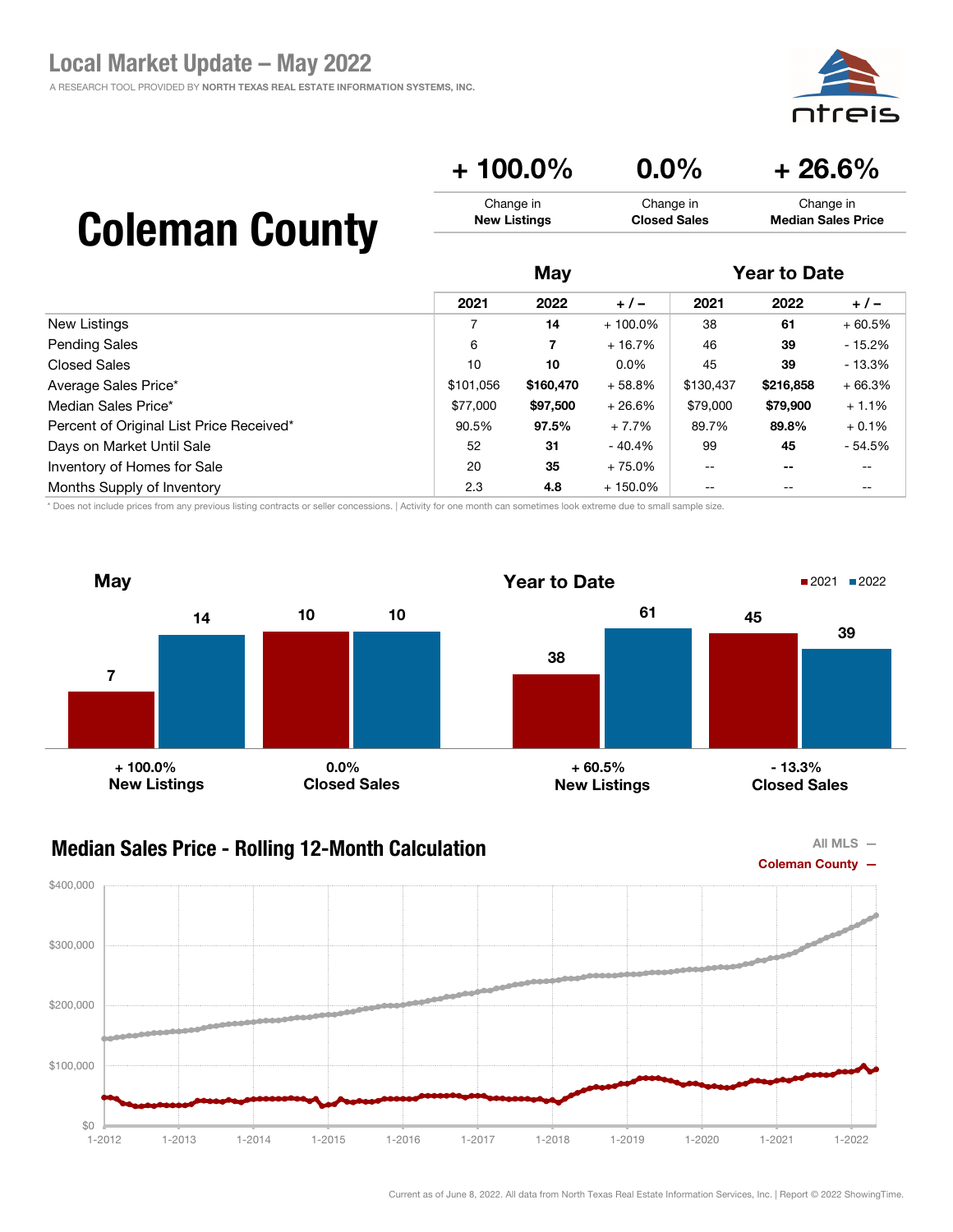

### $+ 11.8\% - 14.4\% + 32.0\%$

Change in Closed Sales

# Collin County

|                                          | May       |           |          | <b>Year to Date</b>      |                          |          |
|------------------------------------------|-----------|-----------|----------|--------------------------|--------------------------|----------|
|                                          | 2021      | 2022      | $+/-$    | 2021                     | 2022                     | $+/-$    |
| <b>New Listings</b>                      | 2,070     | 2,315     | $+11.8%$ | 8,509                    | 8,009                    | $-5.9%$  |
| <b>Pending Sales</b>                     | 1,889     | 1,523     | $-19.4%$ | 7,731                    | 6,363                    | $-17.7%$ |
| Closed Sales                             | 1.712     | 1,465     | $-14.4%$ | 6.707                    | 6,002                    | $-10.5%$ |
| Average Sales Price*                     | \$510,198 | \$647,986 | $+27.0%$ | \$472,580                | \$598,538                | $+26.7%$ |
| Median Sales Price*                      | \$436,000 | \$575,535 | $+32.0%$ | \$403,560                | \$530,000                | $+31.3%$ |
| Percent of Original List Price Received* | 105.6%    | 108.0%    | $+2.3%$  | 102.9%                   | 107.4%                   | $+4.4%$  |
| Days on Market Until Sale                | 16        | 14        | - 12.5%  | 24                       | 17                       | $-29.2%$ |
| Inventory of Homes for Sale              | 1,430     | 1,798     | $+25.7%$ | $\overline{\phantom{a}}$ | $\overline{\phantom{m}}$ | --       |
| Months Supply of Inventory               | 0.9       | 1.3       | $0.0\%$  | $-$                      | $- -$                    | --       |

Change in New Listings

\* Does not include prices from any previous listing contracts or seller concessions. | Activity for one month can sometimes look extreme due to small sample size.





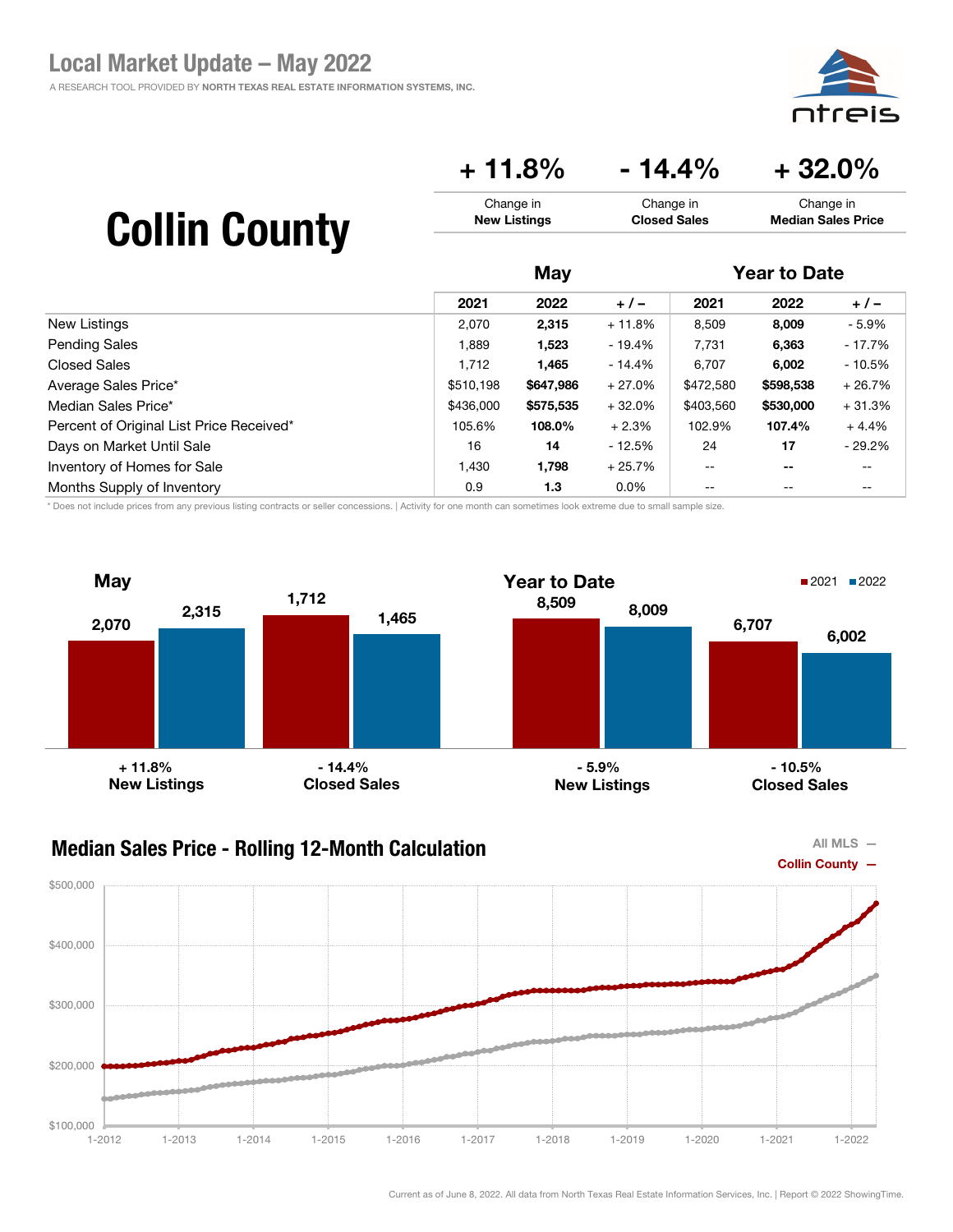

## $+32.1\%$   $+38.9\%$   $+8.7\%$

Change in Closed Sales

## Comanche County

|                                          | May       |           |           | <b>Year to Date</b>      |           |          |
|------------------------------------------|-----------|-----------|-----------|--------------------------|-----------|----------|
|                                          | 2021      | 2022      | $+/-$     | 2021                     | 2022      | $+/-$    |
| New Listings                             | 28        | 37        | $+32.1%$  | 79                       | 143       | $+81.0%$ |
| <b>Pending Sales</b>                     | 15        | 22        | $+46.7%$  | 67                       | 83        | $+23.9%$ |
| <b>Closed Sales</b>                      | 18        | 25        | $+38.9%$  | 73                       | 77        | $+5.5%$  |
| Average Sales Price*                     | \$428,428 | \$217,060 | $-49.3%$  | \$289,612                | \$246,191 | $-15.0%$ |
| Median Sales Price*                      | \$172,500 | \$187,500 | $+8.7%$   | \$164,000                | \$165,000 | $+0.6%$  |
| Percent of Original List Price Received* | 96.1%     | 91.2%     | $-5.1\%$  | 92.1%                    | 90.6%     | $-1.6%$  |
| Days on Market Until Sale                | 90        | 36        | $-60.0\%$ | 84                       | 49        | $-41.7%$ |
| Inventory of Homes for Sale              | 46        | 79        | $+71.7%$  | $\overline{\phantom{m}}$ | $- -$     | --       |
| Months Supply of Inventory               | 3.2       | 5.4       | $+66.7%$  | $-$                      | $- -$     | --       |

Change in New Listings

\* Does not include prices from any previous listing contracts or seller concessions. | Activity for one month can sometimes look extreme due to small sample size.





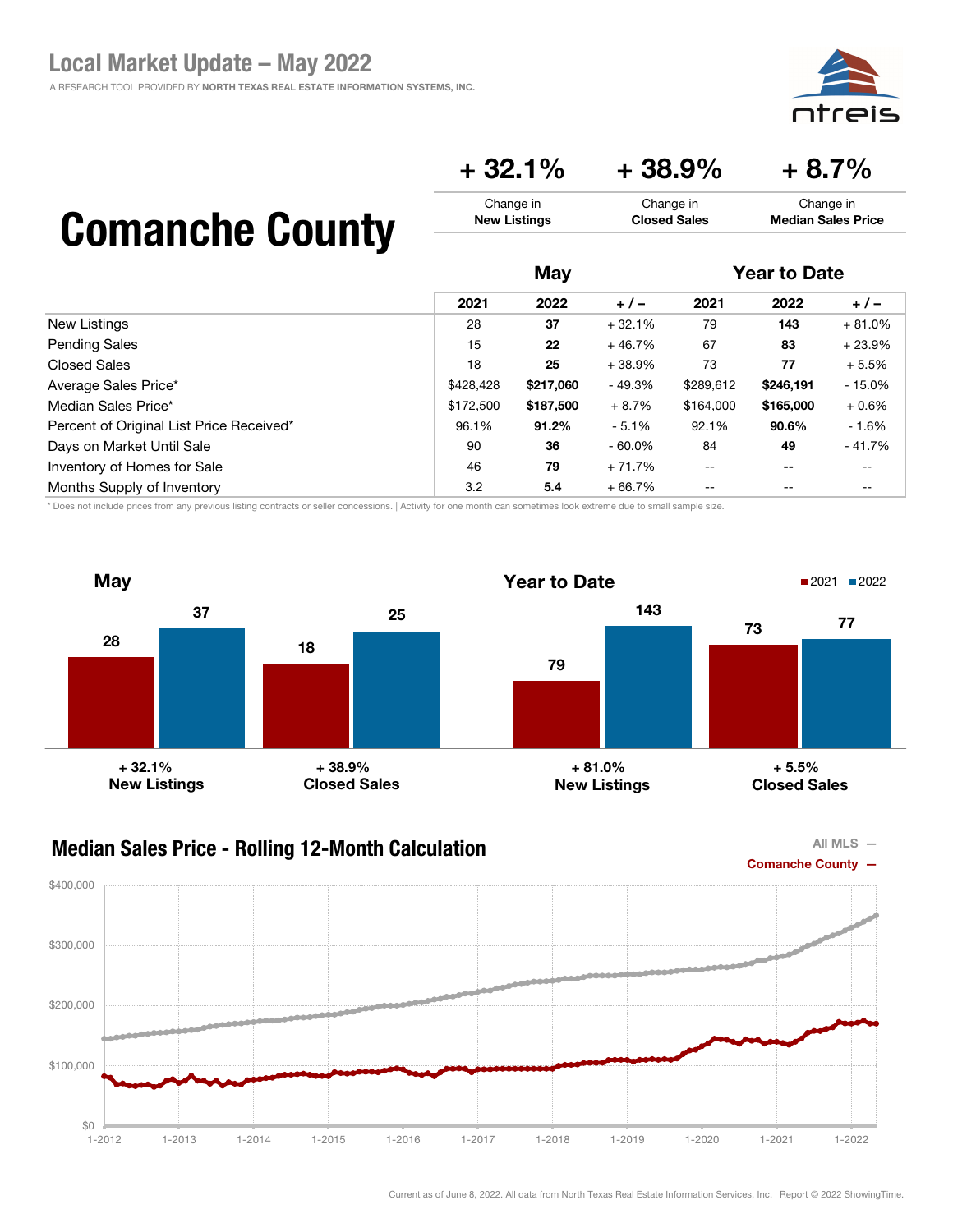

Median Sales Price

#### $+3.9\%$   $+52.8\%$   $+6.2\%$ Change in Change in Change in

Closed Sales

## Cooke County

|                                          | May       |           |           | <b>Year to Date</b>      |           |          |
|------------------------------------------|-----------|-----------|-----------|--------------------------|-----------|----------|
|                                          | 2021      | 2022      | $+/-$     | 2021                     | 2022      | $+/-$    |
| New Listings                             | 76        | 79        | $+3.9%$   | 238                      | 283       | $+18.9%$ |
| <b>Pending Sales</b>                     | 47        | 46        | $-2.1%$   | 194                      | 211       | $+8.8%$  |
| <b>Closed Sales</b>                      | 36        | 55        | $+52.8%$  | 169                      | 213       | $+26.0%$ |
| Average Sales Price*                     | \$467,127 | \$360,188 | $-22.9\%$ | \$394,438                | \$446,833 | $+13.3%$ |
| Median Sales Price*                      | \$282,560 | \$300,000 | $+6.2%$   | \$296,060                | \$280,000 | $-5.4%$  |
| Percent of Original List Price Received* | 99.0%     | 99.9%     | $+0.9%$   | 97.8%                    | 97.8%     | $0.0\%$  |
| Days on Market Until Sale                | 49        | 22        | $-55.1%$  | 54                       | 32        | $-40.7%$ |
| Inventory of Homes for Sale              | 82        | 94        | $+14.6%$  | $\overline{\phantom{m}}$ | $- -$     | --       |
| Months Supply of Inventory               | 1.9       | 2.0       | $0.0\%$   | $-$                      | $- -$     | --       |

New Listings

\* Does not include prices from any previous listing contracts or seller concessions. | Activity for one month can sometimes look extreme due to small sample size.



### Median Sales Price - Rolling 12-Month Calculation



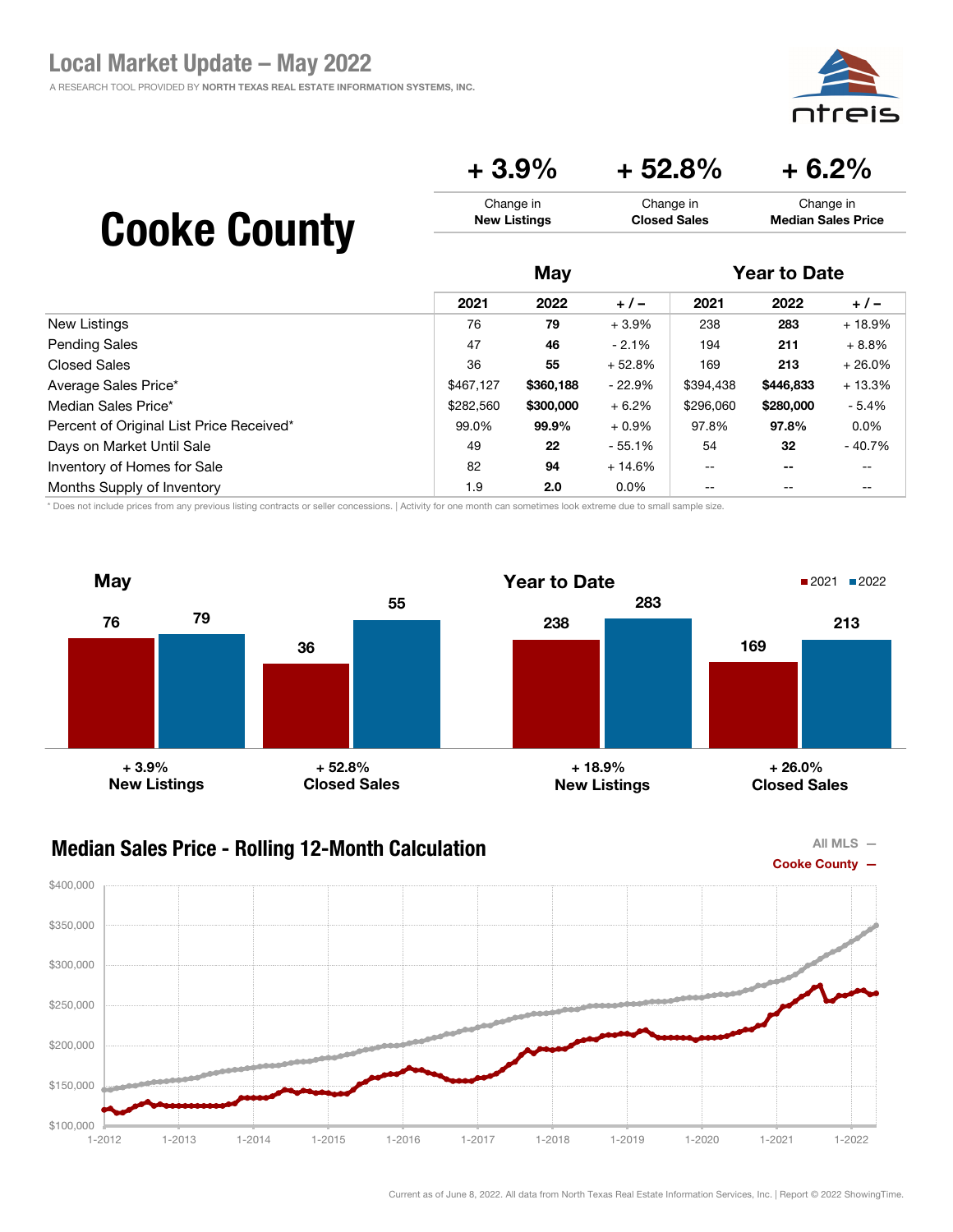eis

Change in Median Sales Price

### $+4.0\%$   $-8.8\%$   $+22.3\%$

Change in Closed Sales

|  | <b>Dallas County</b> |
|--|----------------------|
|--|----------------------|

|                                          | May       |           |          | <b>Year to Date</b>                   |                          |          |
|------------------------------------------|-----------|-----------|----------|---------------------------------------|--------------------------|----------|
|                                          | 2021      | 2022      | $+/-$    | 2021                                  | 2022                     | $+/-$    |
| New Listings                             | 2,973     | 3,091     | $+4.0%$  | 13,287                                | 12.715                   | $-4.3%$  |
| <b>Pending Sales</b>                     | 2,590     | 2,381     | - 8.1%   | 12,080                                | 10,826                   | $-10.4%$ |
| <b>Closed Sales</b>                      | 2,549     | 2,325     | - 8.8%   | 11,081                                | 10,126                   | $-8.6%$  |
| Average Sales Price*                     | \$492.342 | \$563,040 | $+14.4%$ | \$455,422                             | \$497.489                | $+9.2%$  |
| Median Sales Price*                      | \$326,990 | \$400,000 | $+22.3%$ | \$308,500                             | \$360,000                | $+16.7%$ |
| Percent of Original List Price Received* | 101.1%    | 105.2%    | $+4.1%$  | 99.3%                                 | 103.4%                   | $+4.1%$  |
| Days on Market Until Sale                | 26        | 15        | - 42.3%  | 34                                    | 21                       | $-38.2%$ |
| Inventory of Homes for Sale              | 3,065     | 2,499     | - 18.5%  | $\hspace{0.05cm}$ – $\hspace{0.05cm}$ | $\overline{\phantom{m}}$ | --       |
| Months Supply of Inventory               | 1.3       | 1.1       | $0.0\%$  | $- -$                                 | $- -$                    | --       |

Change in New Listings

\* Does not include prices from any previous listing contracts or seller concessions. | Activity for one month can sometimes look extreme due to small sample size.





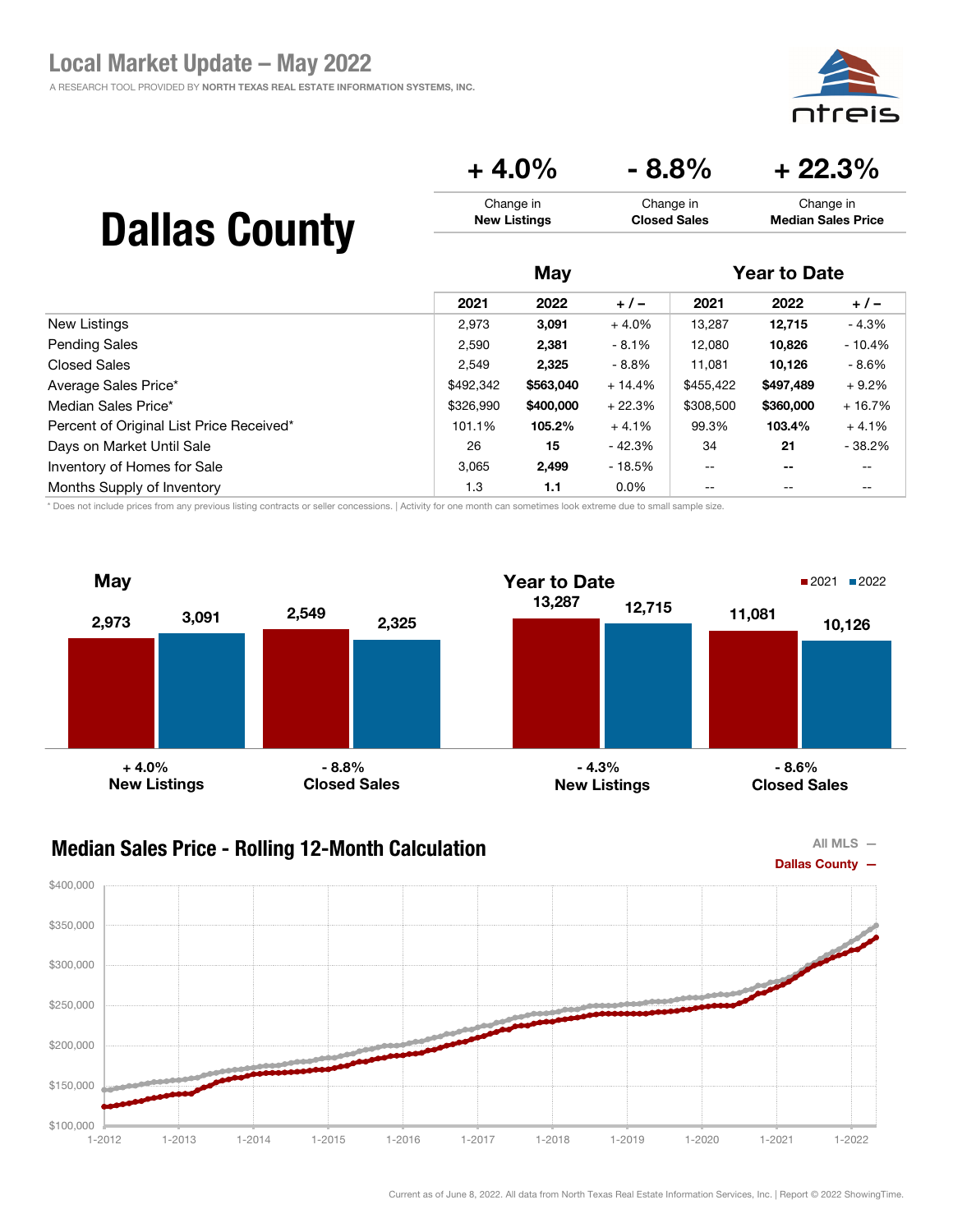

### $+44.4\% + 150.0\% - 71.5\%$

Change in Closed Sales

# Delta County

|                                          | May       |           |            | <b>Year to Date</b> |                          |          |
|------------------------------------------|-----------|-----------|------------|---------------------|--------------------------|----------|
|                                          | 2021      | 2022      | $+/-$      | 2021                | 2022                     | $+/-$    |
| New Listings                             | 9         | 13        | $+44.4%$   | 34                  | 42                       | $+23.5%$ |
| <b>Pending Sales</b>                     | 4         | 5         | $+25.0%$   | 26                  | 26                       | $0.0\%$  |
| <b>Closed Sales</b>                      | 2         | 5         | $+150.0\%$ | 25                  | 28                       | $+12.0%$ |
| Average Sales Price*                     | \$319,500 | \$105,620 | $-66.9%$   | \$234,571           | \$219,370                | - 6.5%   |
| Median Sales Price*                      | \$319,500 | \$91,000  | - 71.5%    | \$195,000           | \$157,000                | $-19.5%$ |
| Percent of Original List Price Received* | 92.4%     | 96.1%     | $+4.0%$    | 97.2%               | 95.3%                    | $-2.0\%$ |
| Days on Market Until Sale                | 22        | 15        | - 31.8%    | 37                  | 33                       | $-10.8%$ |
| Inventory of Homes for Sale              | 10        | 16        | $+60.0\%$  | $-$                 | $\overline{\phantom{m}}$ | --       |
| Months Supply of Inventory               | 2.0       | 2.8       | $+50.0%$   | $- -$               | $- -$                    | --       |

Change in New Listings

\* Does not include prices from any previous listing contracts or seller concessions. | Activity for one month can sometimes look extreme due to small sample size.





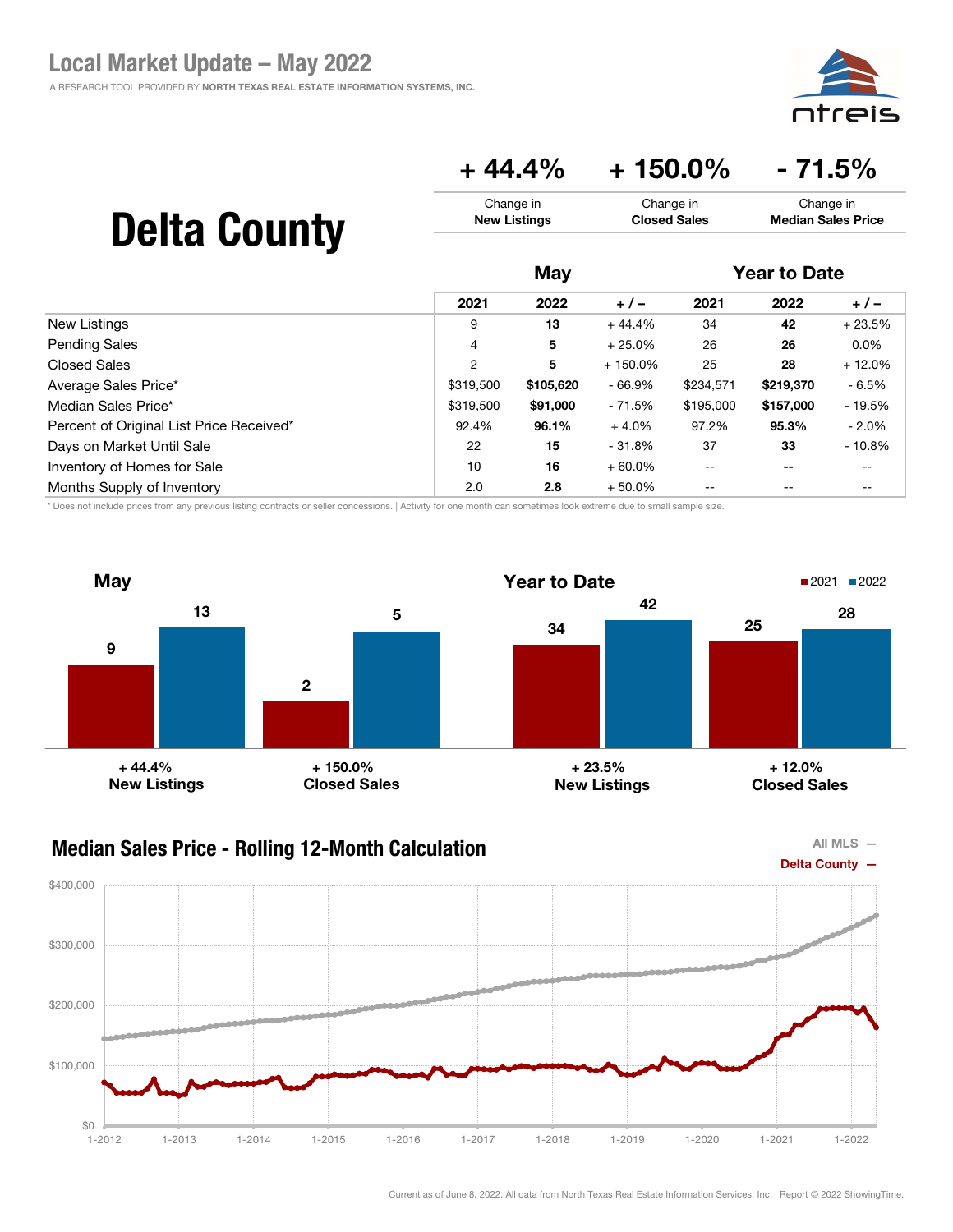eis ור

### $+31.6\%$   $-4.6\%$   $+26.7\%$

| <b>Denton County</b> | Change in           | Change in           | Change in                 |
|----------------------|---------------------|---------------------|---------------------------|
|                      | <b>New Listings</b> | <b>Closed Sales</b> | <b>Median Sales Price</b> |
|                      | Mav                 |                     | <b>Year to Date</b>       |

|                                          |           | ww        |          |           | TVUI LV PULV |           |  |
|------------------------------------------|-----------|-----------|----------|-----------|--------------|-----------|--|
|                                          | 2021      | 2022      | $+/-$    | 2021      | 2022         | $+/-$     |  |
| New Listings                             | 1,669     | 2,196     | $+31.6%$ | 7,178     | 7,592        | $+5.8%$   |  |
| Pending Sales                            | 1,528     | 1,534     | $+0.4%$  | 6,749     | 6,233        | - 7.6%    |  |
| <b>Closed Sales</b>                      | 1.509     | 1.439     | $-4.6%$  | 6.037     | 5.749        | $-4.8%$   |  |
| Average Sales Price*                     | \$459,997 | \$589,529 | $+28.2%$ | \$441,504 | \$555,041    | $+25.7%$  |  |
| Median Sales Price*                      | \$394,500 | \$500,000 | $+26.7%$ | \$372,000 | \$461,500    | $+24.1%$  |  |
| Percent of Original List Price Received* | 104.8%    | 106.7%    | $+1.8%$  | 102.2%    | 105.9%       | $+3.6%$   |  |
| Days on Market Until Sale                | 16        | 15        | $-6.3%$  | 24        | 18           | $-25.0\%$ |  |
| Inventory of Homes for Sale              | 1,190     | 1,652     | $+38.8%$ | $- -$     | --           | --        |  |
| Months Supply of Inventory               | 0.8       | 1.2       | $0.0\%$  | --        |              | $- -$     |  |

\* Does not include prices from any previous listing contracts or seller concessions. | Activity for one month can sometimes look extreme due to small sample size.



#### Median Sales Price - Rolling 12-Month Calculation



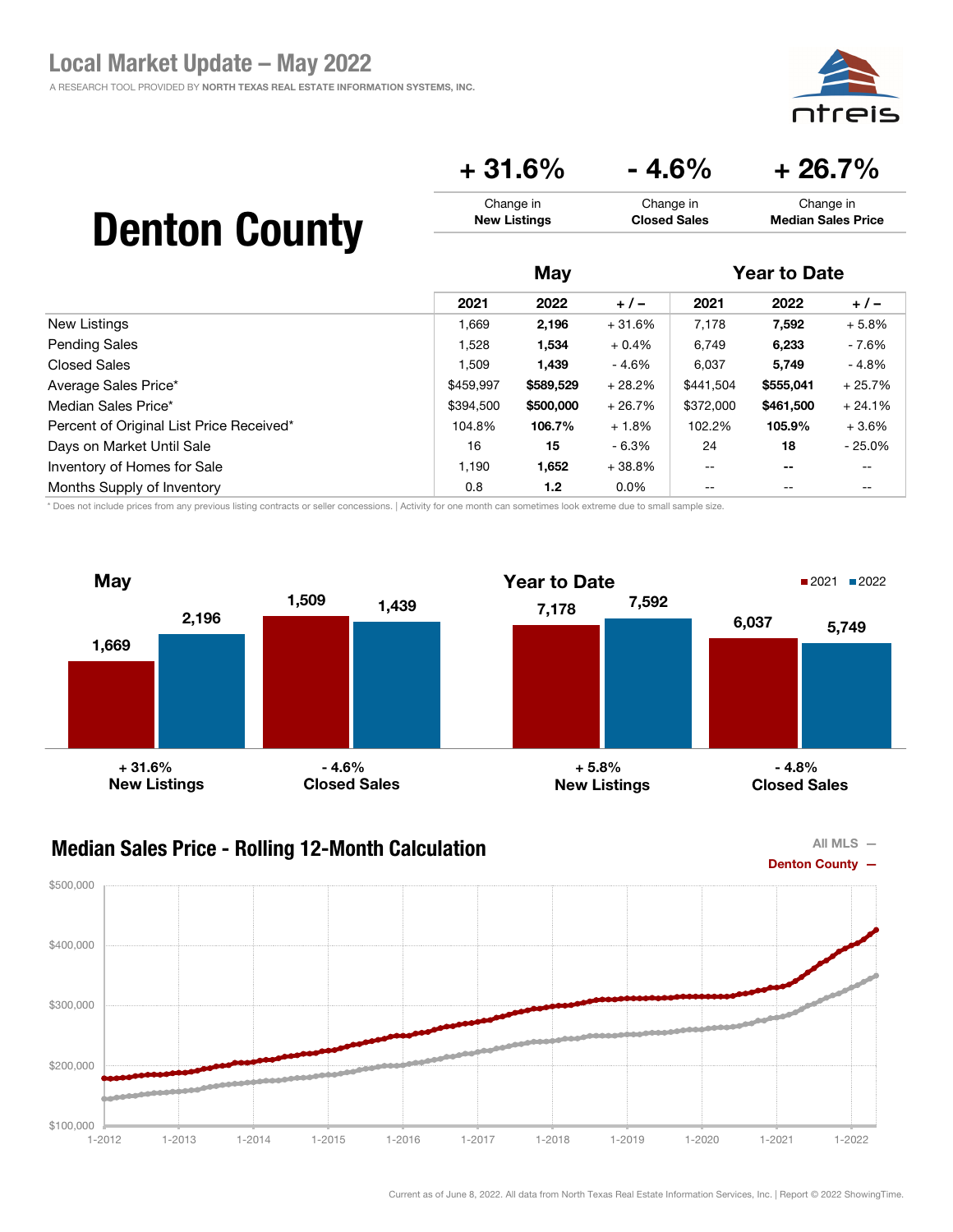

 $-13.9\% - 5.9\% + 22.3\%$ 

Change in Closed Sales

## Eastland County

|                                          | May       |           |          | <b>Year to Date</b> |           |          |
|------------------------------------------|-----------|-----------|----------|---------------------|-----------|----------|
|                                          | 2021      | 2022      | $+/-$    | 2021                | 2022      | $+/-$    |
| New Listings                             | 36        | 31        | $-13.9%$ | 101                 | 117       | $+15.8%$ |
| <b>Pending Sales</b>                     | 22        | 12        | - 45.5%  | 93                  | 72        | $-22.6%$ |
| Closed Sales                             | 17        | 16        | $-5.9\%$ | 78                  | 64        | - 17.9%  |
| Average Sales Price*                     | \$228,406 | \$188,769 | $-17.4%$ | \$243,649           | \$281,489 | $+15.5%$ |
| Median Sales Price*                      | \$134.900 | \$164,950 | $+22.3%$ | \$143,000           | \$183,750 | $+28.5%$ |
| Percent of Original List Price Received* | 96.2%     | 94.5%     | $-1.8%$  | 92.1%               | 94.7%     | $+2.8%$  |
| Days on Market Until Sale                | 103       | 63        | $-38.8%$ | 106                 | 70        | $-34.0%$ |
| Inventory of Homes for Sale              | 46        | 64        | $+39.1%$ | $-$                 | $- -$     | --       |
| Months Supply of Inventory               | 3.1       | 4.0       | $+33.3%$ | --                  | --        | --       |

Change in New Listings

\* Does not include prices from any previous listing contracts or seller concessions. | Activity for one month can sometimes look extreme due to small sample size.





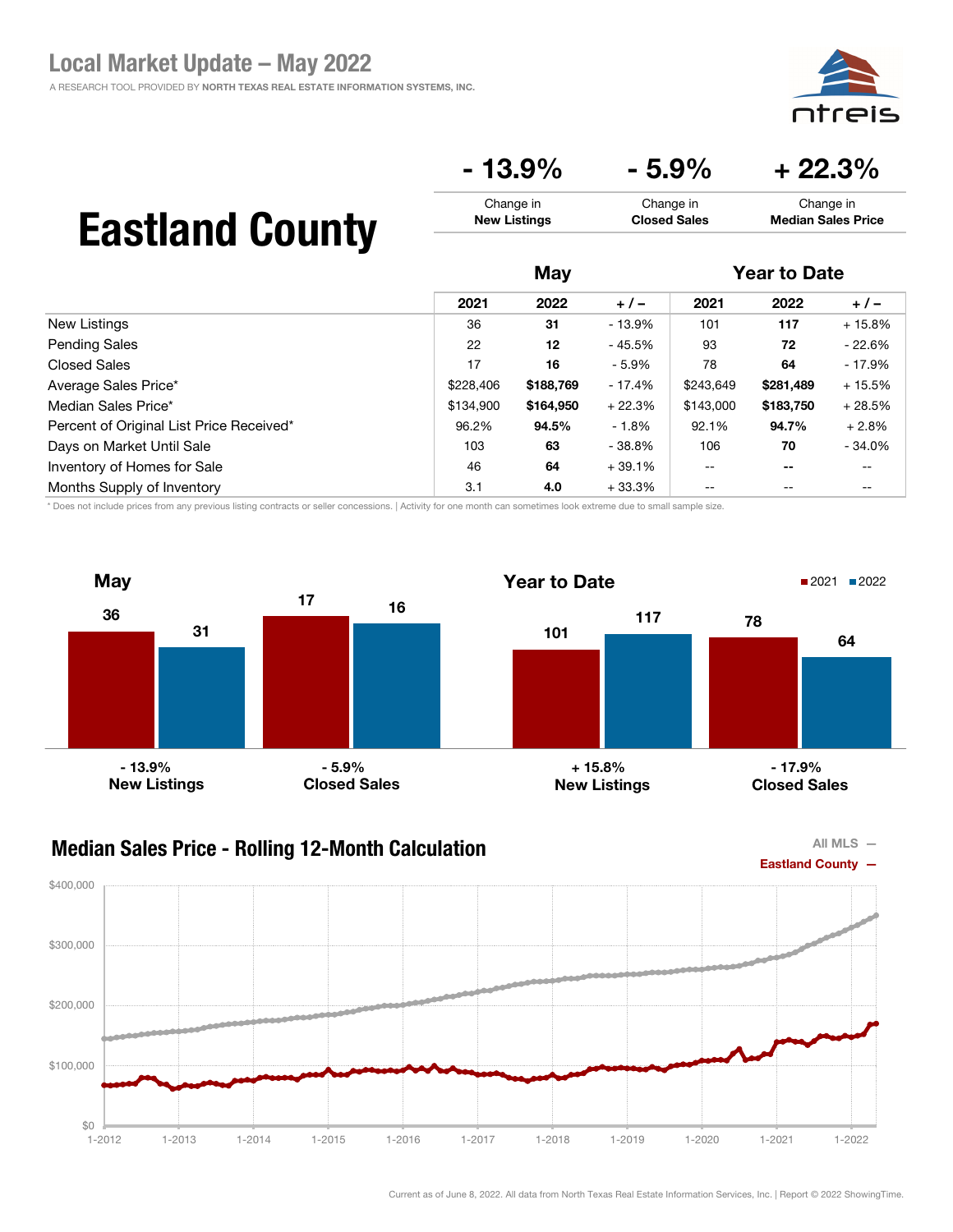

 $+38.4\% + 18.0\% + 26.6\%$ 

Change in Closed Sales

## Ellis County

|                                          | May       |           |            | <b>Year to Date</b>                   |                          |          |
|------------------------------------------|-----------|-----------|------------|---------------------------------------|--------------------------|----------|
|                                          | 2021      | 2022      | $+/-$      | 2021                                  | 2022                     | $+/-$    |
| New Listings                             | 315       | 436       | $+38.4%$   | 1,317                                 | 1,760                    | $+33.6%$ |
| <b>Pending Sales</b>                     | 296       | 311       | $+5.1%$    | 1,267                                 | 1,509                    | $+19.1%$ |
| <b>Closed Sales</b>                      | 278       | 328       | $+18.0%$   | 1.174                                 | 1,393                    | $+18.7%$ |
| Average Sales Price*                     | \$365,345 | \$442,670 | $+21.2%$   | \$334,762                             | \$428,158                | $+27.9%$ |
| Median Sales Price*                      | \$330,200 | \$417,950 | $+26.6%$   | \$317,393                             | \$392,000                | $+23.5%$ |
| Percent of Original List Price Received* | 102.1%    | 102.5%    | $+0.4%$    | 100.5%                                | 101.7%                   | $+1.2%$  |
| Days on Market Until Sale                | 26        | 27        | $+3.8%$    | 32                                    | 29                       | $-9.4%$  |
| Inventory of Homes for Sale              | 293       | 493       | $+68.3%$   | $\overline{\phantom{m}}$              | $\overline{\phantom{m}}$ | --       |
| Months Supply of Inventory               | 1.0       | 1.6       | $+100.0\%$ | $\hspace{0.05cm}$ – $\hspace{0.05cm}$ | --                       | --       |

Change in New Listings

\* Does not include prices from any previous listing contracts or seller concessions. | Activity for one month can sometimes look extreme due to small sample size.





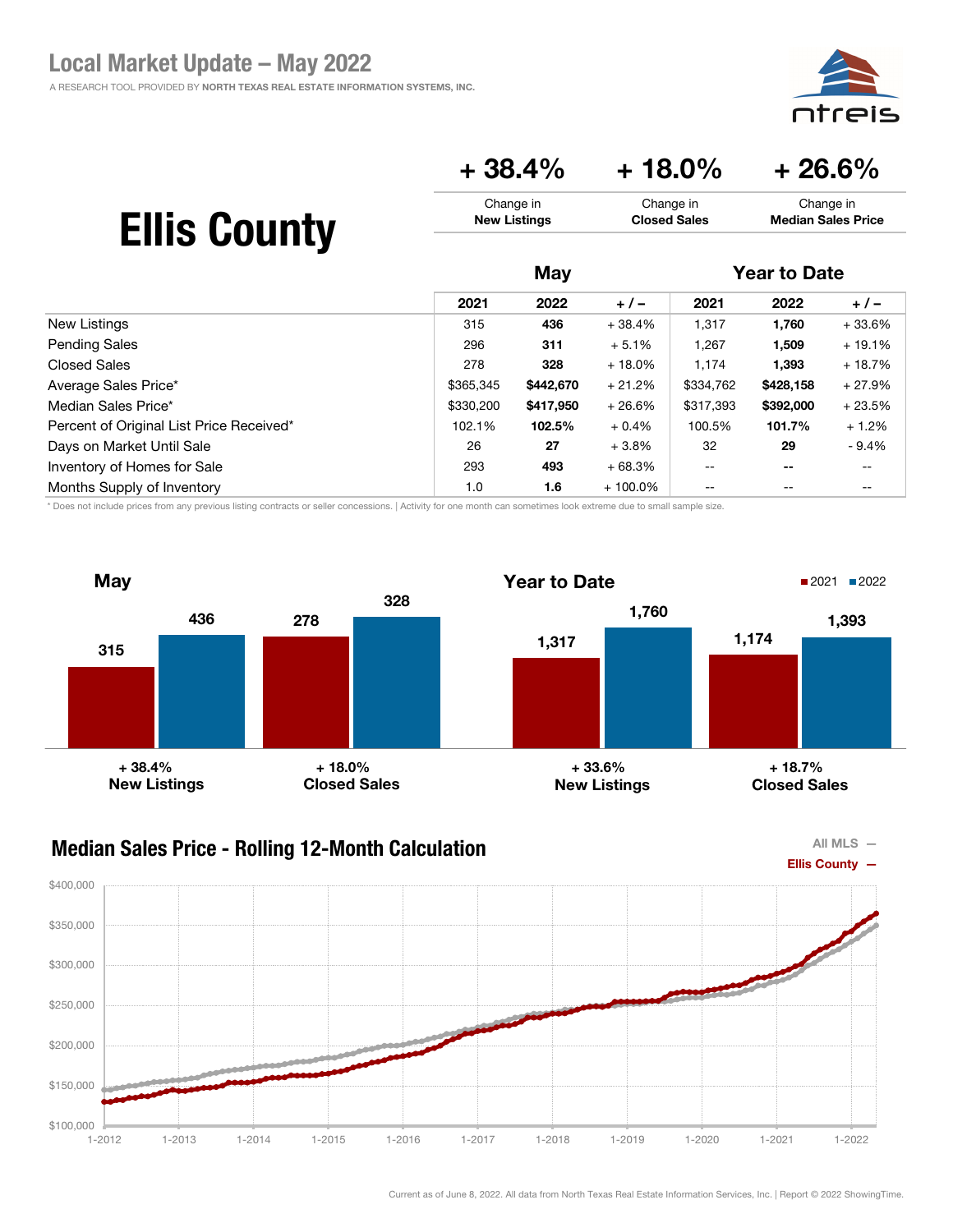pic

#### $+ 14.9\%$  0.0% + 2.8% Change in New Listings Change in Closed Sales Change in Median Sales Price

## Erath County

|                                          | May       |           |          | <b>Year to Date</b> |                          |          |
|------------------------------------------|-----------|-----------|----------|---------------------|--------------------------|----------|
|                                          | 2021      | 2022      | $+/-$    | 2021                | 2022                     | $+/-$    |
| New Listings                             | 67        | 77        | $+14.9%$ | 288                 | 294                      | $+2.1%$  |
| Pending Sales                            | 58        | 43        | - 25.9%  | 265                 | 210                      | $-20.8%$ |
| <b>Closed Sales</b>                      | 56        | 56        | $0.0\%$  | 230                 | 217                      | $-5.7%$  |
| Average Sales Price*                     | \$478,705 | \$377,119 | $-21.2%$ | \$360,777           | \$384,898                | $+6.7%$  |
| Median Sales Price*                      | \$284,000 | \$292,000 | $+2.8%$  | \$239,000           | \$285,000                | $+19.2%$ |
| Percent of Original List Price Received* | 98.9%     | 98.3%     | $-0.6\%$ | 96.5%               | 96.5%                    | $0.0\%$  |
| Days on Market Until Sale                | 38        | 46        | $+21.1%$ | 55                  | 53                       | $-3.6%$  |
| Inventory of Homes for Sale              | 92        | 121       | $+31.5%$ | $-$                 | $\overline{\phantom{m}}$ | --       |
| Months Supply of Inventory               | 1.9       | 2.6       | $+50.0%$ | $- -$               | $- -$                    | --       |

\* Does not include prices from any previous listing contracts or seller concessions. | Activity for one month can sometimes look extreme due to small sample size.



### Median Sales Price - Rolling 12-Month Calculation



### $$100,000$  - 1-2012 \$150,000 \$200,000 \$250,000 \$300,000 \$350,000 \$400,000 1-2012 1-2013 1-2014 1-2015 1-2016 1-2017 1-2018 1-2019 1-2020 1-2021 1-2022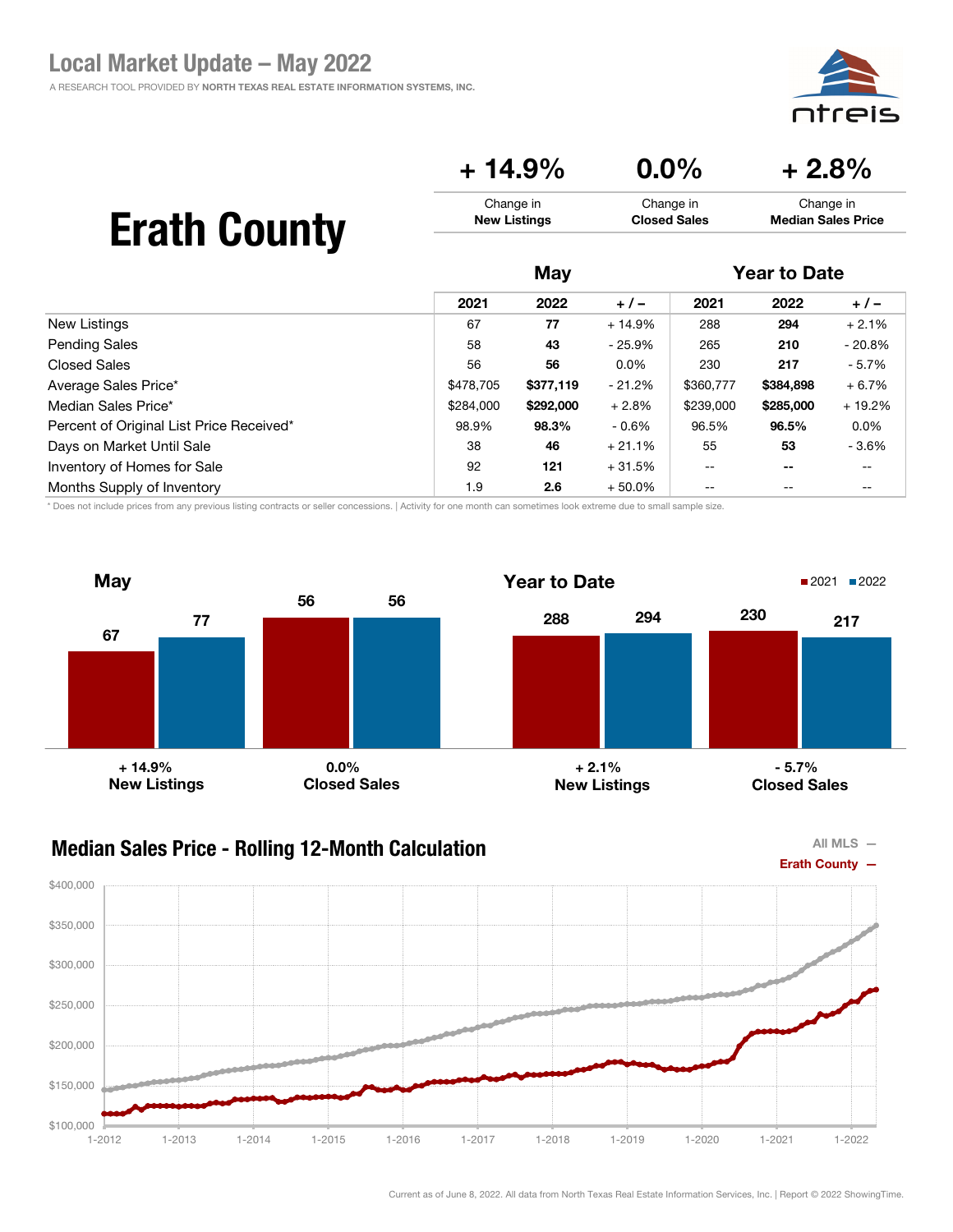

|    | $+56.5%$                         | $0.0\%$                          | $-6.5%$                                |
|----|----------------------------------|----------------------------------|----------------------------------------|
| ty | Change in<br><b>New Listings</b> | Change in<br><b>Closed Sales</b> | Change in<br><b>Median Sales Price</b> |
|    | Mav                              |                                  | <b>Year to Date</b>                    |

# **Fannin Coun**

|                                          |           | ww        |            |           | Tuu tu butu |          |  |
|------------------------------------------|-----------|-----------|------------|-----------|-------------|----------|--|
|                                          | 2021      | 2022      | $+/-$      | 2021      | 2022        | $+/-$    |  |
| New Listings                             | 46        | 72        | $+56.5%$   | 228       | 287         | $+25.9%$ |  |
| Pending Sales                            | 36        | 43        | $+19.4%$   | 204       | 225         | $+10.3%$ |  |
| <b>Closed Sales</b>                      | 39        | 39        | $0.0\%$    | 192       | 227         | $+18.2%$ |  |
| Average Sales Price*                     | \$281,742 | \$352,582 | $+25.1%$   | \$267,537 | \$337,956   | $+26.3%$ |  |
| Median Sales Price*                      | \$267,500 | \$250,000 | $-6.5%$    | \$217,500 | \$275,000   | $+26.4%$ |  |
| Percent of Original List Price Received* | 95.5%     | 97.4%     | $+2.0%$    | 94.9%     | 96.4%       | $+1.6%$  |  |
| Days on Market Until Sale                | 65        | 32        | $-50.8%$   | 58        | 42          | $-27.6%$ |  |
| Inventory of Homes for Sale              | 82        | 160       | $+95.1%$   | $- -$     | $- -$       | $- -$    |  |
| Months Supply of Inventory               | 2.1       | 3.6       | $+100.0\%$ | --        |             | $- -$    |  |

\* Does not include prices from any previous listing contracts or seller concessions. | Activity for one month can sometimes look extreme due to small sample size.





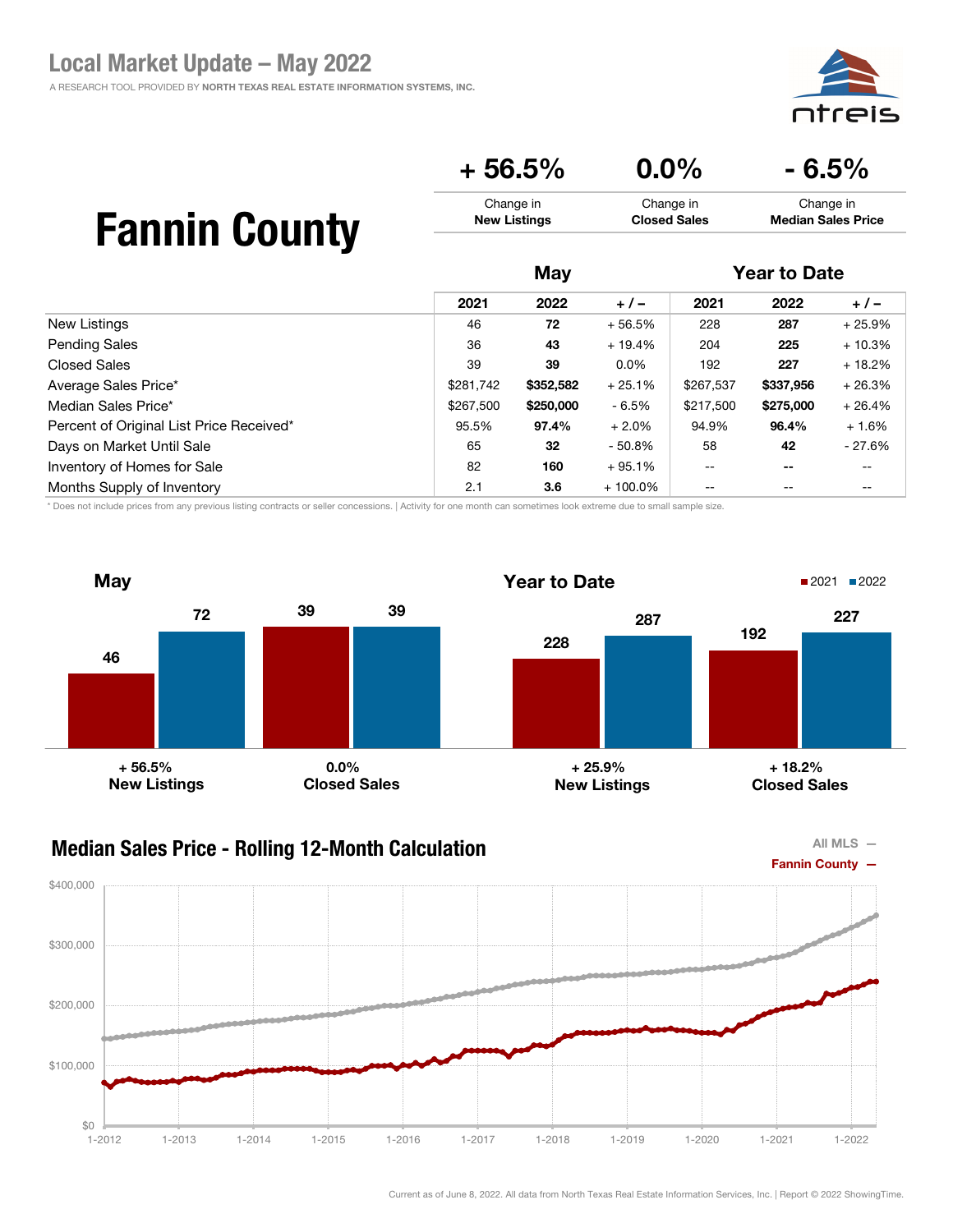

### $+ 57.1\% + 33.3\% - 71.8\%$

Change in Closed Sales

## Franklin County

|                                          | May       |           |          | <b>Year to Date</b> |           |          |
|------------------------------------------|-----------|-----------|----------|---------------------|-----------|----------|
|                                          | 2021      | 2022      | $+/-$    | 2021                | 2022      | $+/-$    |
| New Listings                             | 14        | 22        | $+57.1%$ | 54                  | 62        | $+14.8%$ |
| <b>Pending Sales</b>                     | 13        | 10        | - 23.1%  | 46                  | 37        | $-19.6%$ |
| Closed Sales                             | 6         | 8         | $+33.3%$ | 38                  | 29        | $-23.7%$ |
| Average Sales Price*                     | \$615,833 | \$254,831 | - 58.6%  | \$499,084           | \$268,946 | $-46.1%$ |
| Median Sales Price*                      | \$672,500 | \$189,875 | - 71.8%  | \$220,000           | \$157,900 | $-28.2%$ |
| Percent of Original List Price Received* | 100.5%    | 93.3%     | - 7.2%   | 95.8%               | 94.1%     | $-1.8%$  |
| Days on Market Until Sale                | 52        | 63        | $+21.2%$ | 57                  | 43        | $-24.6%$ |
| Inventory of Homes for Sale              | 26        | 32        | $+23.1%$ | $- -$               | $- -$     | --       |
| Months Supply of Inventory               | 2.5       | 3.9       | $+33.3%$ | $- -$               | $- -$     | --       |

Change in New Listings

\* Does not include prices from any previous listing contracts or seller concessions. | Activity for one month can sometimes look extreme due to small sample size.



#### Median Sales Price - Rolling 12-Month Calculation



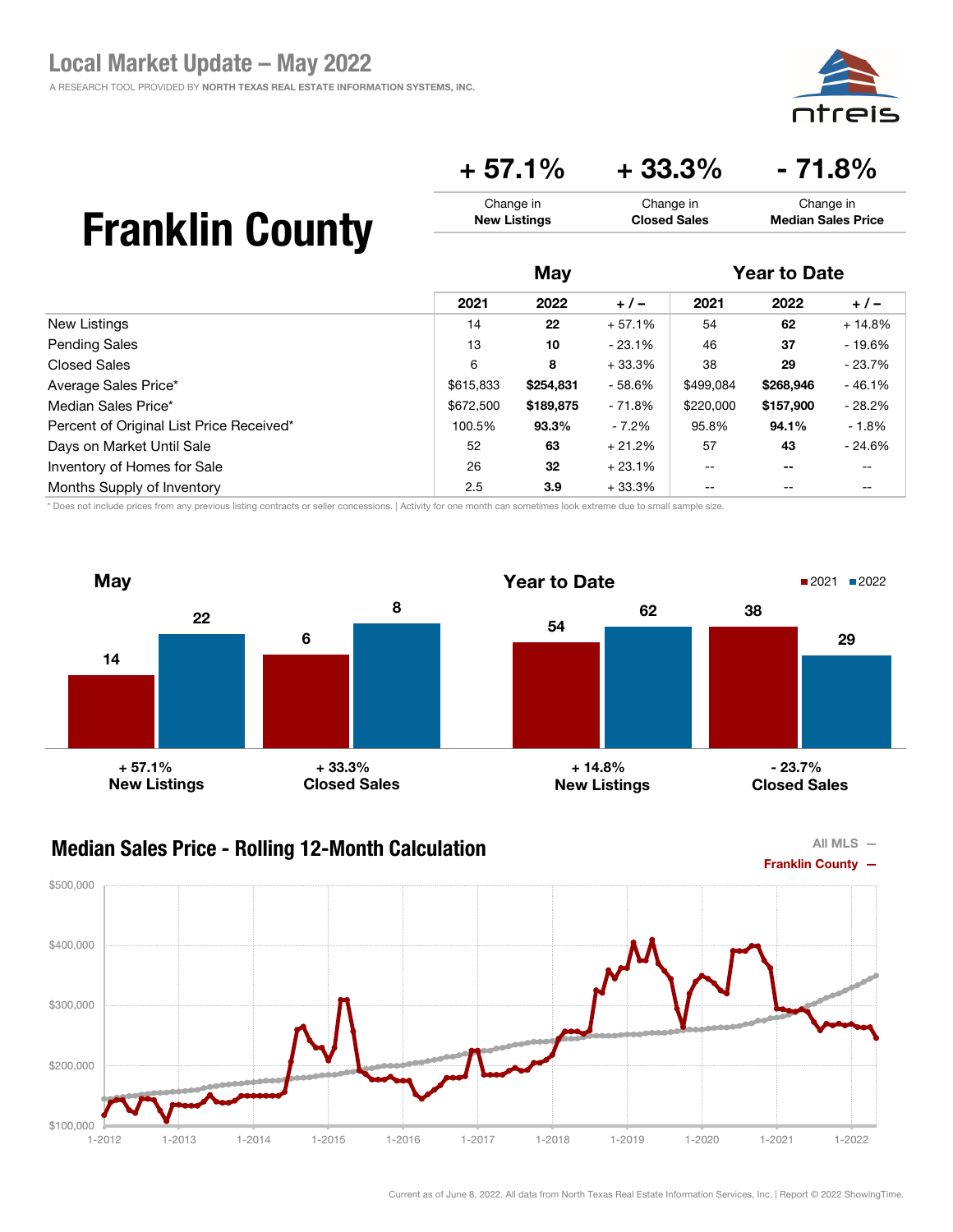A RESEARCH TOOL PROVIDED BY NORTH TEXAS REAL ESTATE INFORMATION SYSTEMS, INC.



Change in Median Sales Price

### $+8.7\%$   $+23.1\%$   $-10.7\%$

Change in Closed Sales

### Freestone County

|                                          | May       |           |          | <b>Year to Date</b> |                          |          |
|------------------------------------------|-----------|-----------|----------|---------------------|--------------------------|----------|
|                                          | 2021      | 2022      | $+/-$    | 2021                | 2022                     | $+/-$    |
| New Listings                             | 23        | 25        | $+8.7%$  | 86                  | 114                      | $+32.6%$ |
| <b>Pending Sales</b>                     | 13        | 16        | $+23.1%$ | 69                  | 83                       | $+20.3%$ |
| Closed Sales                             | 13        | 16        | $+23.1%$ | 71                  | 83                       | $+16.9%$ |
| Average Sales Price*                     | \$280,745 | \$254,394 | $-9.4%$  | \$193,232           | \$319,805                | $+65.5%$ |
| Median Sales Price*                      | \$237,500 | \$212,000 | $-10.7%$ | \$159,000           | \$214,500                | $+34.9%$ |
| Percent of Original List Price Received* | 95.6%     | 97.0%     | $+1.5%$  | 92.8%               | 93.9%                    | $+1.2%$  |
| Days on Market Until Sale                | 43        | 54        | $+25.6%$ | 58                  | 64                       | $+10.3%$ |
| Inventory of Homes for Sale              | 43        | 54        | $+25.6%$ | $- -$               | $\overline{\phantom{m}}$ | --       |
| Months Supply of Inventory               | 2.9       | 3.2       | $0.0\%$  | $- -$               | $- -$                    | --       |

Change in New Listings

\* Does not include prices from any previous listing contracts or seller concessions. | Activity for one month can sometimes look extreme due to small sample size.





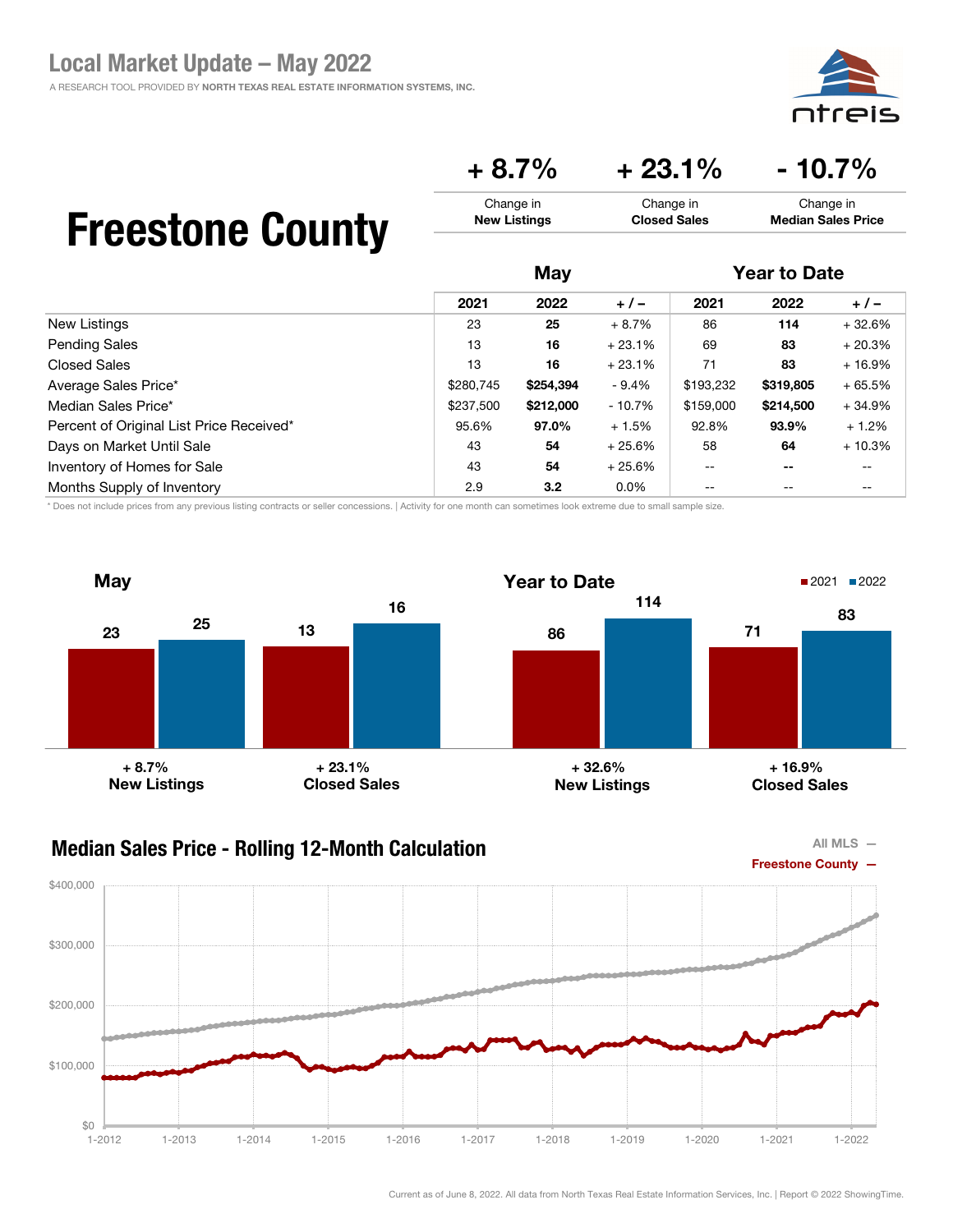A RESEARCH TOOL PROVIDED BY NORTH TEXAS REAL ESTATE INFORMATION SYSTEMS, INC.



Change in Median Sales Price

 $+40.3\%$   $-6.6\%$   $+24.6\%$ 

Change in Closed Sales

### Grayson County

|                                          | May       |           |          | <b>Year to Date</b>      |                          |          |
|------------------------------------------|-----------|-----------|----------|--------------------------|--------------------------|----------|
|                                          | 2021      | 2022      | $+/-$    | 2021                     | 2022                     | $+/-$    |
| New Listings                             | 290       | 407       | $+40.3%$ | 1,161                    | 1,452                    | $+25.1%$ |
| <b>Pending Sales</b>                     | 221       | 267       | $+20.8%$ | 1,043                    | 1,173                    | $+12.5%$ |
| <b>Closed Sales</b>                      | 229       | 214       | - 6.6%   | 968                      | 1,051                    | $+8.6%$  |
| Average Sales Price*                     | \$284,194 | \$379,505 | $+33.5%$ | \$284,248                | \$365,628                | $+28.6%$ |
| Median Sales Price*                      | \$250,000 | \$311,500 | $+24.6%$ | \$241,000                | \$290,000                | $+20.3%$ |
| Percent of Original List Price Received* | 99.9%     | 100.3%    | $+0.4%$  | 97.8%                    | 100.1%                   | $+2.4%$  |
| Days on Market Until Sale                | 33        | 28        | - 15.2%  | 47                       | 28                       | $-40.4%$ |
| Inventory of Homes for Sale              | 348       | 458       | $+31.6%$ | $\overline{\phantom{m}}$ | $\overline{\phantom{m}}$ | --       |
| Months Supply of Inventory               | 1.6       | 2.0       | $0.0\%$  | $\qquad \qquad -$        | $\qquad \qquad -$        | --       |

Change in New Listings

\* Does not include prices from any previous listing contracts or seller concessions. | Activity for one month can sometimes look extreme due to small sample size.



### Median Sales Price - Rolling 12-Month Calculation



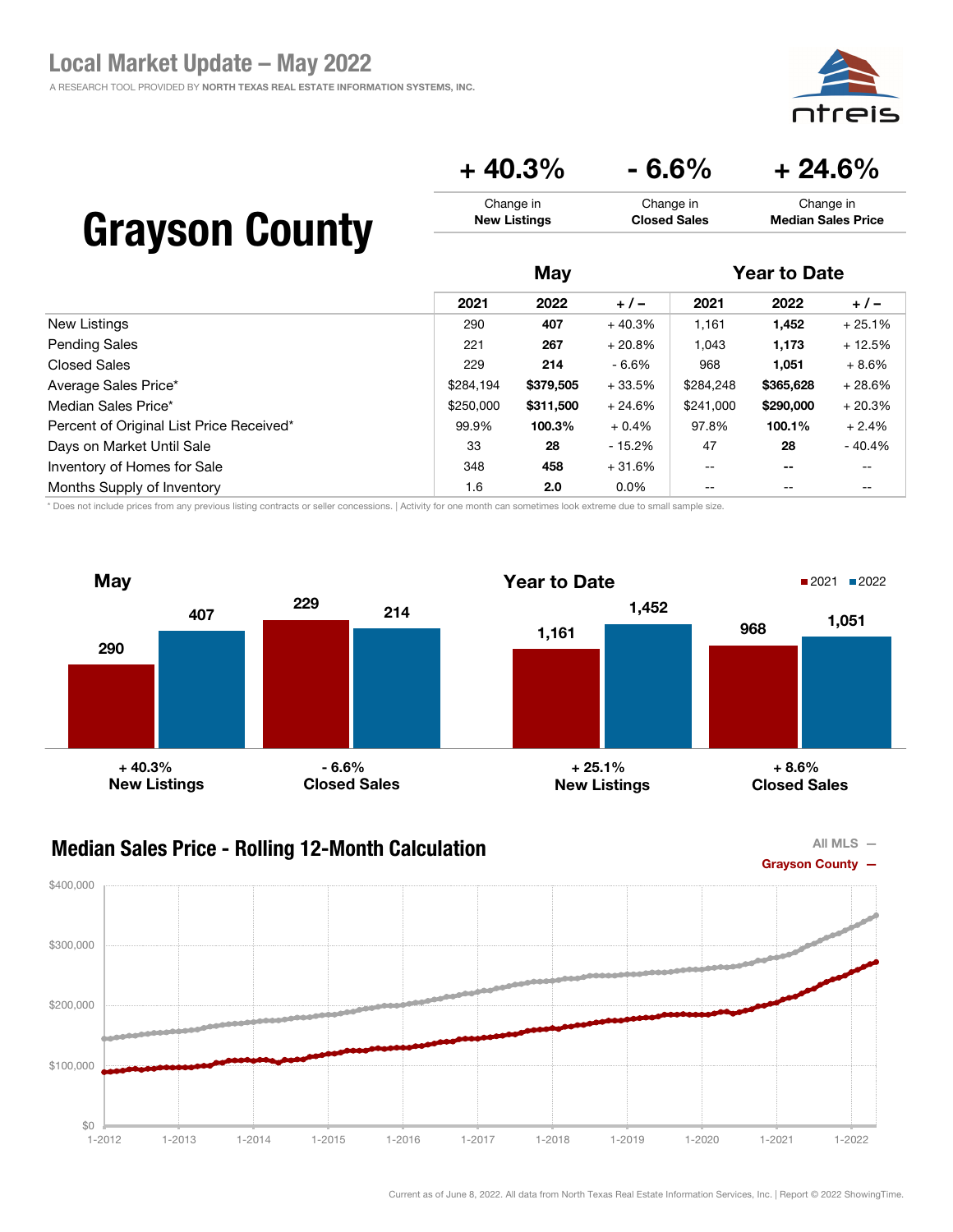

### $+66.7\%$   $-30.0\%$   $-8.1\%$

Change in Closed Sales

## Hamilton County

|                                          | May       |           |           | <b>Year to Date</b> |           |          |
|------------------------------------------|-----------|-----------|-----------|---------------------|-----------|----------|
|                                          | 2021      | 2022      | $+/-$     | 2021                | 2022      | $+/-$    |
| New Listings                             | 12        | 20        | $+66.7%$  | 51                  | 62        | $+21.6%$ |
| <b>Pending Sales</b>                     | 9         | 17        | $+88.9%$  | 49                  | 44        | $-10.2%$ |
| <b>Closed Sales</b>                      | 10        | 7         | $-30.0\%$ | 44                  | 38        | $-13.6%$ |
| Average Sales Price*                     | \$305,650 | \$289,857 | $-5.2\%$  | \$387,143           | \$321,046 | $-17.1%$ |
| Median Sales Price*                      | \$216,500 | \$199,000 | - 8.1%    | \$178,100           | \$202,500 | $+13.7%$ |
| Percent of Original List Price Received* | 93.0%     | 86.5%     | - 7.0%    | 91.5%               | 92.8%     | $+1.4%$  |
| Days on Market Until Sale                | 137       | 79        | - 42.3%   | 120                 | 61        | $-49.2%$ |
| Inventory of Homes for Sale              | 29        | 23        | $-20.7%$  | $- -$               | $- -$     | --       |
| Months Supply of Inventory               | 3.3       | 2.6       | $0.0\%$   | $-$                 | $- -$     | --       |

Change in New Listings

\* Does not include prices from any previous listing contracts or seller concessions. | Activity for one month can sometimes look extreme due to small sample size.



#### Median Sales Price - Rolling 12-Month Calculation



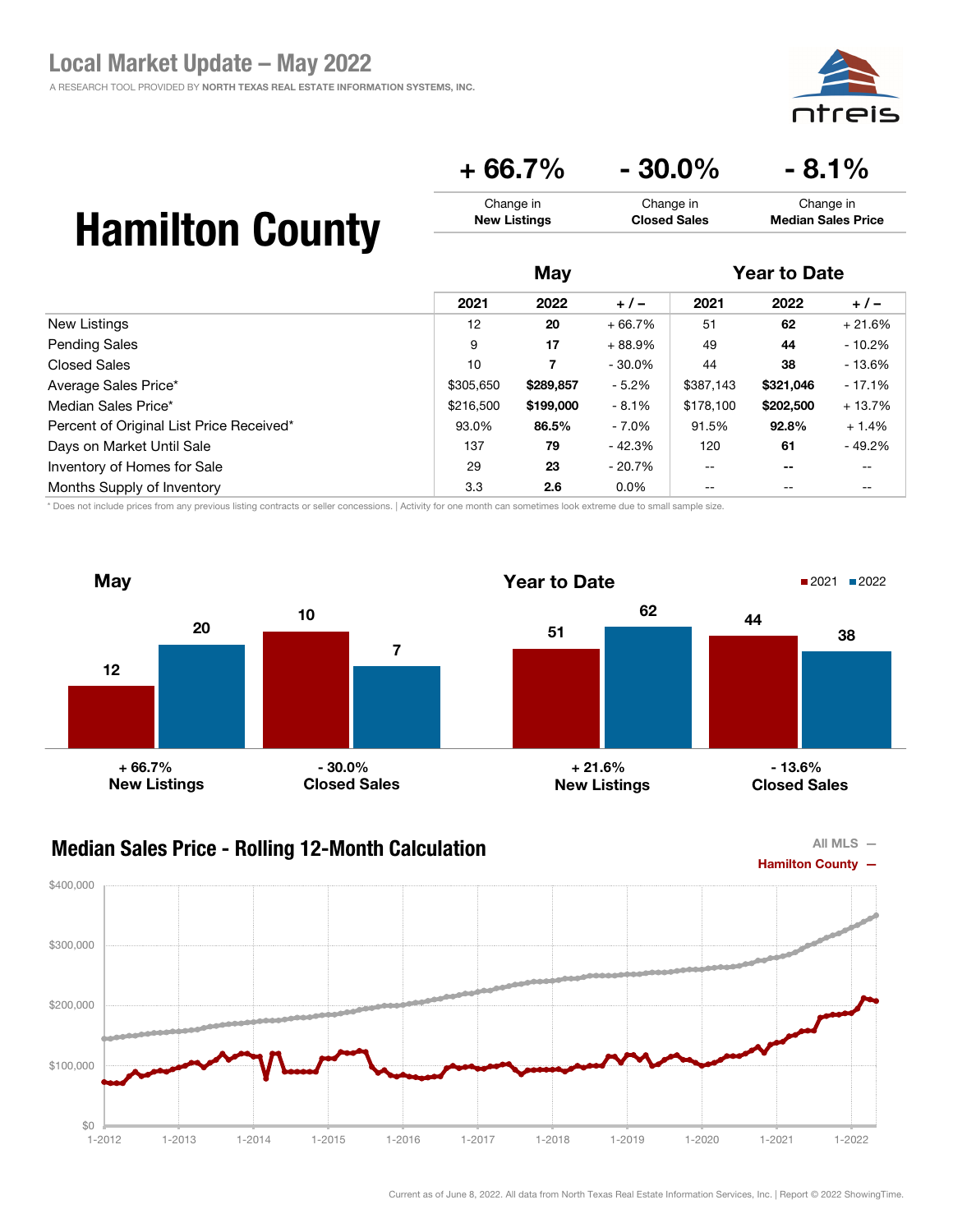### $-16.7\%$   $-100.0\%$

| <b>Harrison County</b> | Change in           | Change in           | Change in                 |
|------------------------|---------------------|---------------------|---------------------------|
|                        | <b>New Listings</b> | <b>Closed Sales</b> | <b>Median Sales Price</b> |
|                        |                     |                     |                           |

|                                          | May       |       |                          | <b>Year to Date</b> |           |           |
|------------------------------------------|-----------|-------|--------------------------|---------------------|-----------|-----------|
|                                          | 2021      | 2022  | $+/-$                    | 2021                | 2022      | $+/-$     |
| New Listings                             | 6         | 5     | $-16.7%$                 | 11                  | 16        | $+45.5%$  |
| Pending Sales                            | 4         | 3     | $-25.0%$                 | 8                   | 10        | $+25.0%$  |
| <b>Closed Sales</b>                      | 2         | 0     | $-100.0\%$               | 4                   | 5         | $+25.0%$  |
| Average Sales Price*                     | \$604,200 | $- -$ | $\overline{\phantom{m}}$ | \$442,575           | \$149,000 | $-66.3%$  |
| Median Sales Price*                      | \$604,200 | --    | $\mathbf{u}$             | \$419,700           | \$130,000 | $-69.0\%$ |
| Percent of Original List Price Received* | 93.2%     | --    | $- -$                    | 96.8%               | 86.1%     | $-11.1%$  |
| Days on Market Until Sale                | 138       | --    | --                       | 77                  | 111       | $+44.2%$  |
| Inventory of Homes for Sale              | 6         | 8     | $+33.3%$                 | $- -$               | $- -$     | --        |
| Months Supply of Inventory               | 3.1       | 3.8   | $+33.3%$                 |                     |           |           |

\* Does not include prices from any previous listing contracts or seller concessions. | Activity for one month can sometimes look extreme due to small sample size.



#### Median Sales Price - Rolling 12-Month Calculation

All MLS  $-$ 

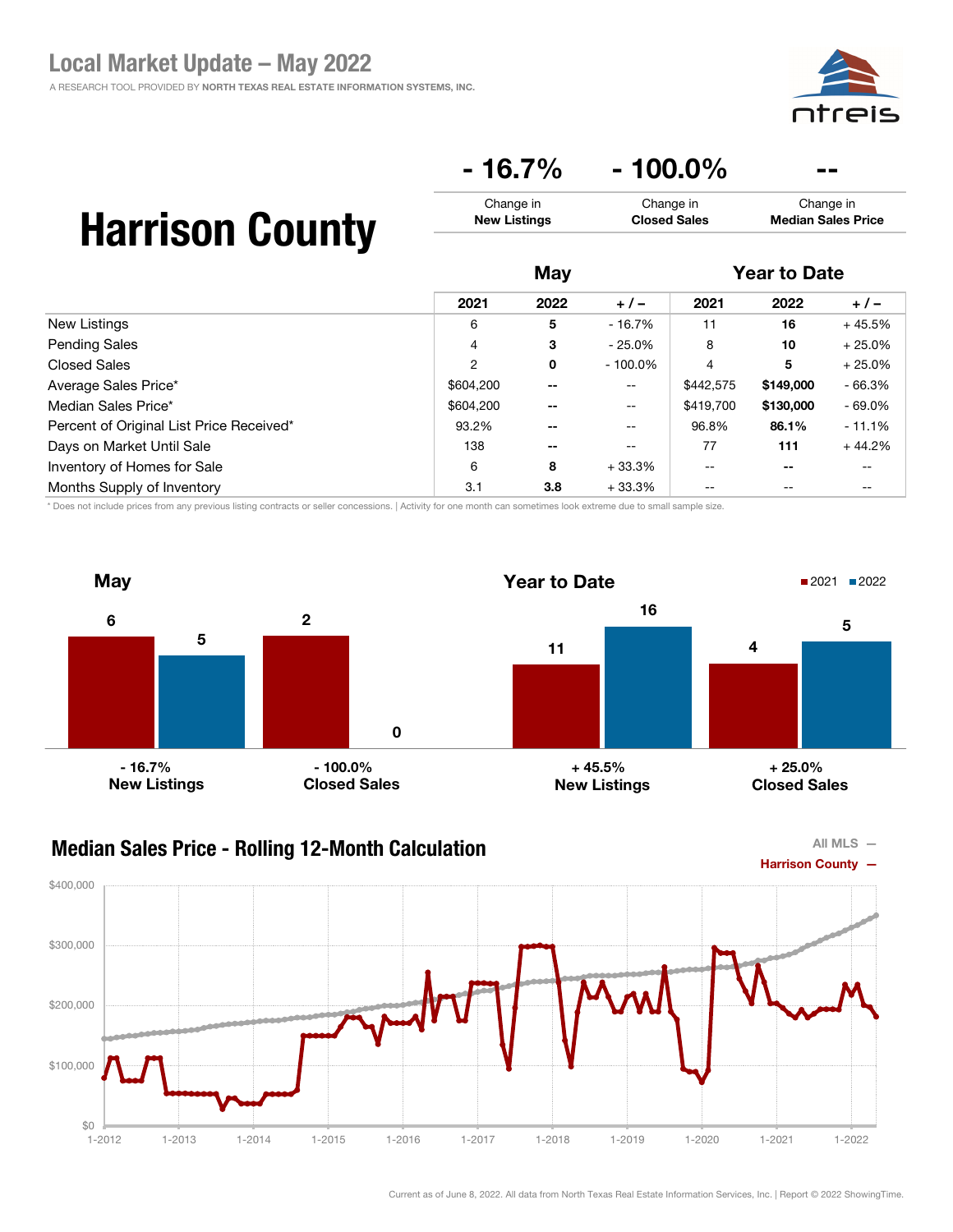aic

Change in Median Sales Price

### $+32.9\% + 14.7\% + 13.9\%$

Change in Closed Sales

## Henderson County

|                                          | May       |           |          | <b>Year to Date</b> |                          |          |
|------------------------------------------|-----------|-----------|----------|---------------------|--------------------------|----------|
|                                          | 2021      | 2022      | $+/-$    | 2021                | 2022                     | $+/-$    |
| New Listings                             | 152       | 202       | $+32.9%$ | 567                 | 741                      | $+30.7%$ |
| <b>Pending Sales</b>                     | 108       | 106       | $-1.9\%$ | 478                 | 535                      | $+11.9%$ |
| <b>Closed Sales</b>                      | 95        | 109       | $+14.7%$ | 428                 | 490                      | $+14.5%$ |
| Average Sales Price*                     | \$381,430 | \$455,822 | $+19.5%$ | \$384,779           | \$416,931                | $+8.4%$  |
| Median Sales Price*                      | \$285,000 | \$324,500 | $+13.9%$ | \$243,500           | \$275,000                | $+12.9%$ |
| Percent of Original List Price Received* | 98.2%     | 96.3%     | $-1.9\%$ | 95.7%               | 96.4%                    | $+0.7%$  |
| Days on Market Until Sale                | 33        | 33        | $0.0\%$  | 50                  | 42                       | $-16.0%$ |
| Inventory of Homes for Sale              | 246       | 312       | $+26.8%$ | $- -$               | $\overline{\phantom{m}}$ | --       |
| Months Supply of Inventory               | 2.4       | 3.0       | $+50.0%$ | --                  | $- -$                    | --       |

Change in New Listings

\* Does not include prices from any previous listing contracts or seller concessions. | Activity for one month can sometimes look extreme due to small sample size.





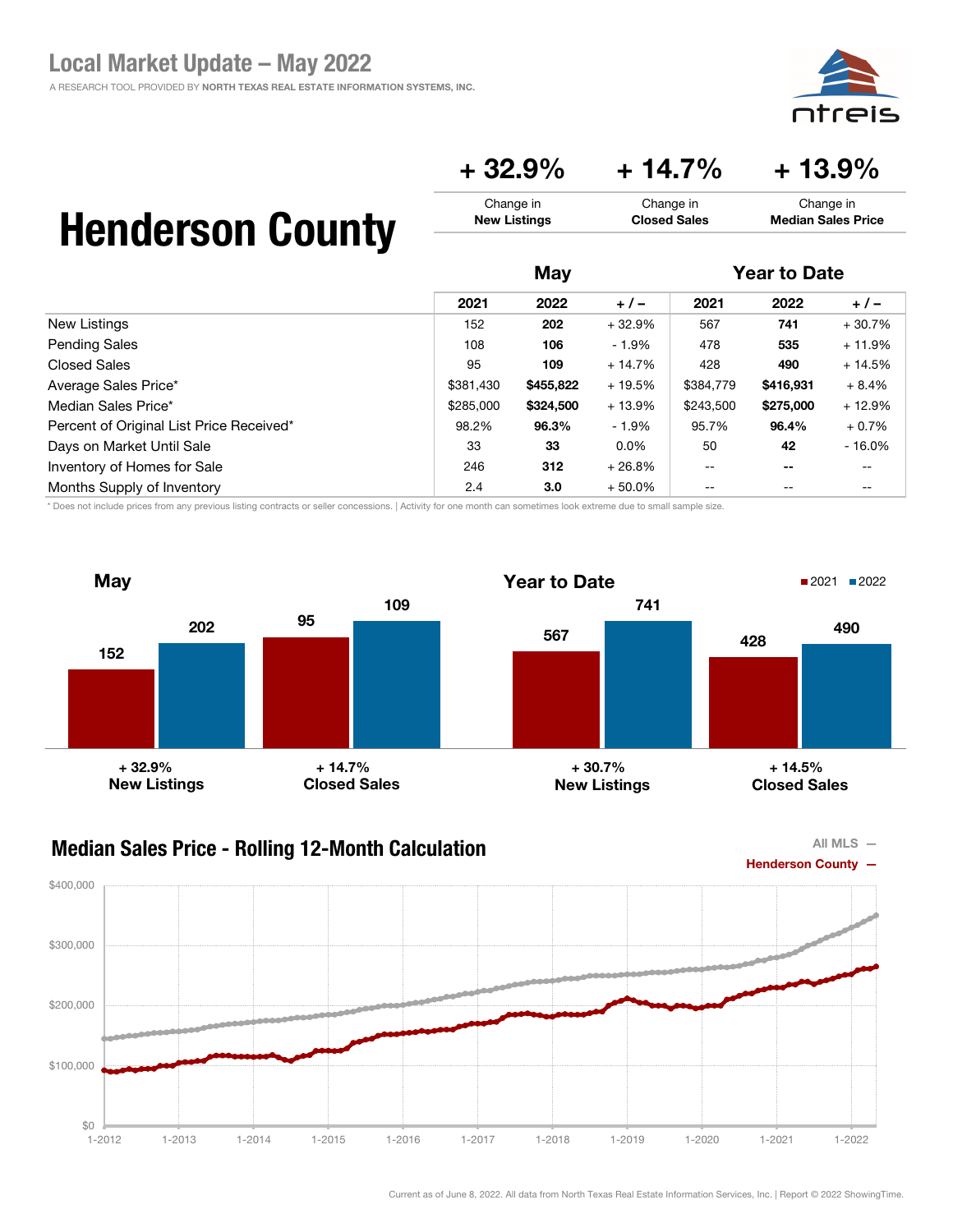

### $+ 118.4\% + 24.2\% + 22.1\%$

| <b>Hill County</b> | Change in<br><b>New Listings</b> |      |          | Change in<br>Change in<br><b>Closed Sales</b><br><b>Median Sales Price</b> |                     |          |
|--------------------|----------------------------------|------|----------|----------------------------------------------------------------------------|---------------------|----------|
|                    |                                  | May  |          |                                                                            | <b>Year to Date</b> |          |
|                    | 2021                             | 2022 | $+/-$    | 2021                                                                       | 2022                | $+/-$    |
| New Listings       | 38                               | 83   | + 118.4% | 217                                                                        | 307                 | $+41.5%$ |

| <b>Pending Sales</b>                     | 41        | 38        | - 7.3%    | 189       | 228       | $+20.6%$ |
|------------------------------------------|-----------|-----------|-----------|-----------|-----------|----------|
| <b>Closed Sales</b>                      | 33        | 41        | $+24.2\%$ | 163       | 214       | $+31.3%$ |
| Average Sales Price*                     | \$240.958 | \$267.102 | $+10.9%$  | \$223,203 | \$277.443 | $+24.3%$ |
| Median Sales Price*                      | \$190,000 | \$232,000 | $+22.1%$  | \$175,000 | \$225,000 | $+28.6%$ |
| Percent of Original List Price Received* | 93.6%     | 96.6%     | $+3.2%$   | 94.0%     | 96.9%     | $+3.1%$  |
| Days on Market Until Sale                | 36        | 34        | - 5.6%    | 53        | 47        | - 11.3%  |
| Inventory of Homes for Sale              | 85        | 115       | $+35.3%$  | --        | --        | $- -$    |
| Months Supply of Inventory               | 2.3       | 2.6       | $+50.0\%$ | --        |           | $- -$    |

\* Does not include prices from any previous listing contracts or seller concessions. | Activity for one month can sometimes look extreme due to small sample size.





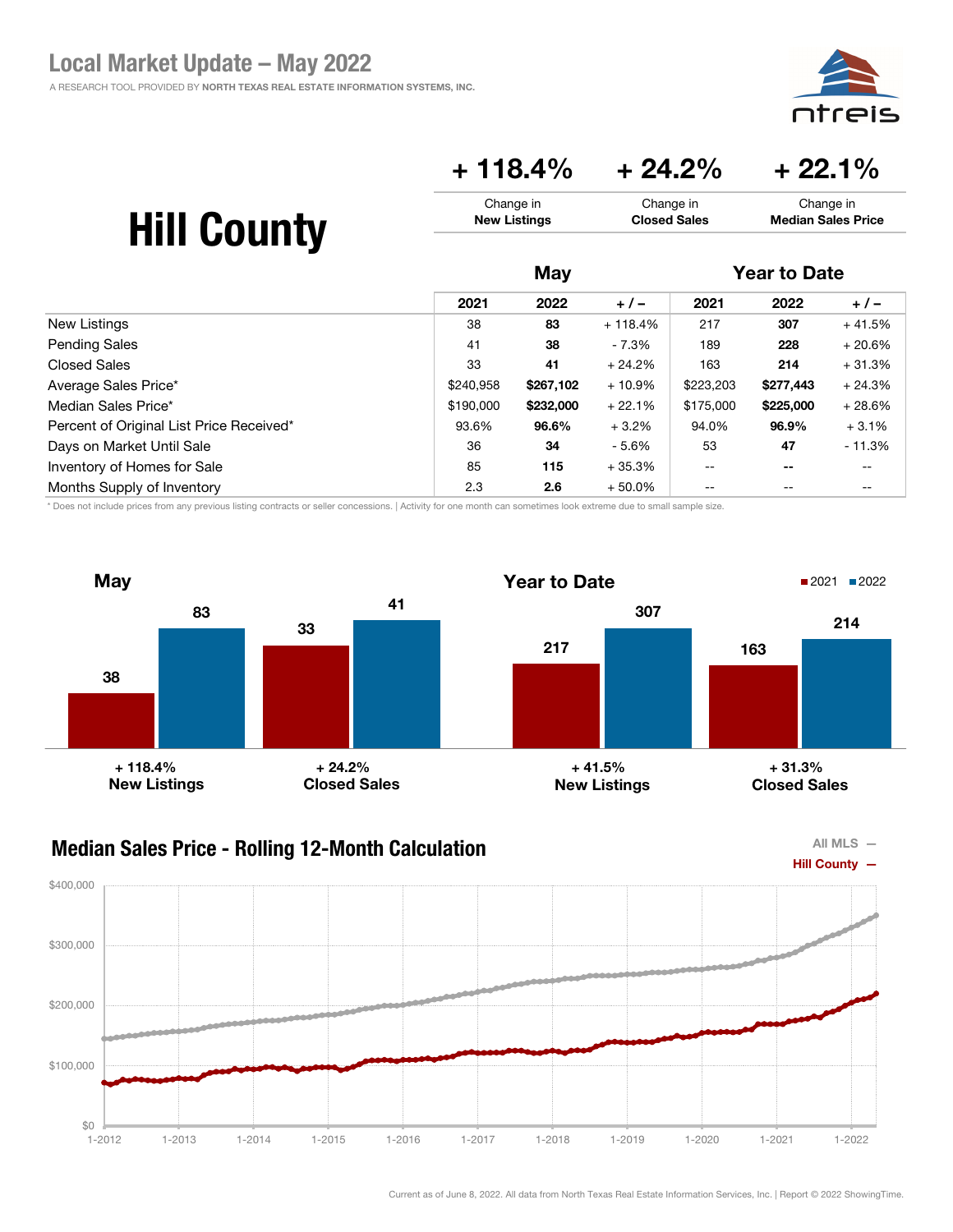

### $+4.7\%$   $-7.1\%$   $+21.8\%$

Change in Closed Sales

# Hood County

|                                          | May       |           |            | <b>Year to Date</b>                   |                          |          |
|------------------------------------------|-----------|-----------|------------|---------------------------------------|--------------------------|----------|
|                                          | 2021      | 2022      | $+/-$      | 2021                                  | 2022                     | $+/-$    |
| New Listings                             | 170       | 178       | $+4.7%$    | 795                                   | 840                      | $+5.7%$  |
| <b>Pending Sales</b>                     | 165       | 118       | $-28.5%$   | 747                                   | 617                      | $-17.4%$ |
| <b>Closed Sales</b>                      | 141       | 131       | $-7.1\%$   | 671                                   | 612                      | - 8.8%   |
| Average Sales Price*                     | \$364.967 | \$423,747 | $+16.1%$   | \$345,692                             | \$406,524                | $+17.6%$ |
| Median Sales Price*                      | \$307.777 | \$375,000 | $+21.8%$   | \$290,000                             | \$339,450                | $+17.1%$ |
| Percent of Original List Price Received* | 100.6%    | 98.3%     | $-2.3\%$   | 98.9%                                 | 98.3%                    | $-0.6\%$ |
| Days on Market Until Sale                | 31        | 26        | $-16.1%$   | 38                                    | 32                       | $-15.8%$ |
| Inventory of Homes for Sale              | 177       | 268       | $+51.4%$   | $\hspace{0.05cm}$ – $\hspace{0.05cm}$ | $\overline{\phantom{m}}$ | --       |
| Months Supply of Inventory               | 1.2       | 2.0       | $+100.0\%$ | $\qquad \qquad -$                     | --                       | --       |

Change in New Listings

\* Does not include prices from any previous listing contracts or seller concessions. | Activity for one month can sometimes look extreme due to small sample size.



#### Median Sales Price - Rolling 12-Month Calculation



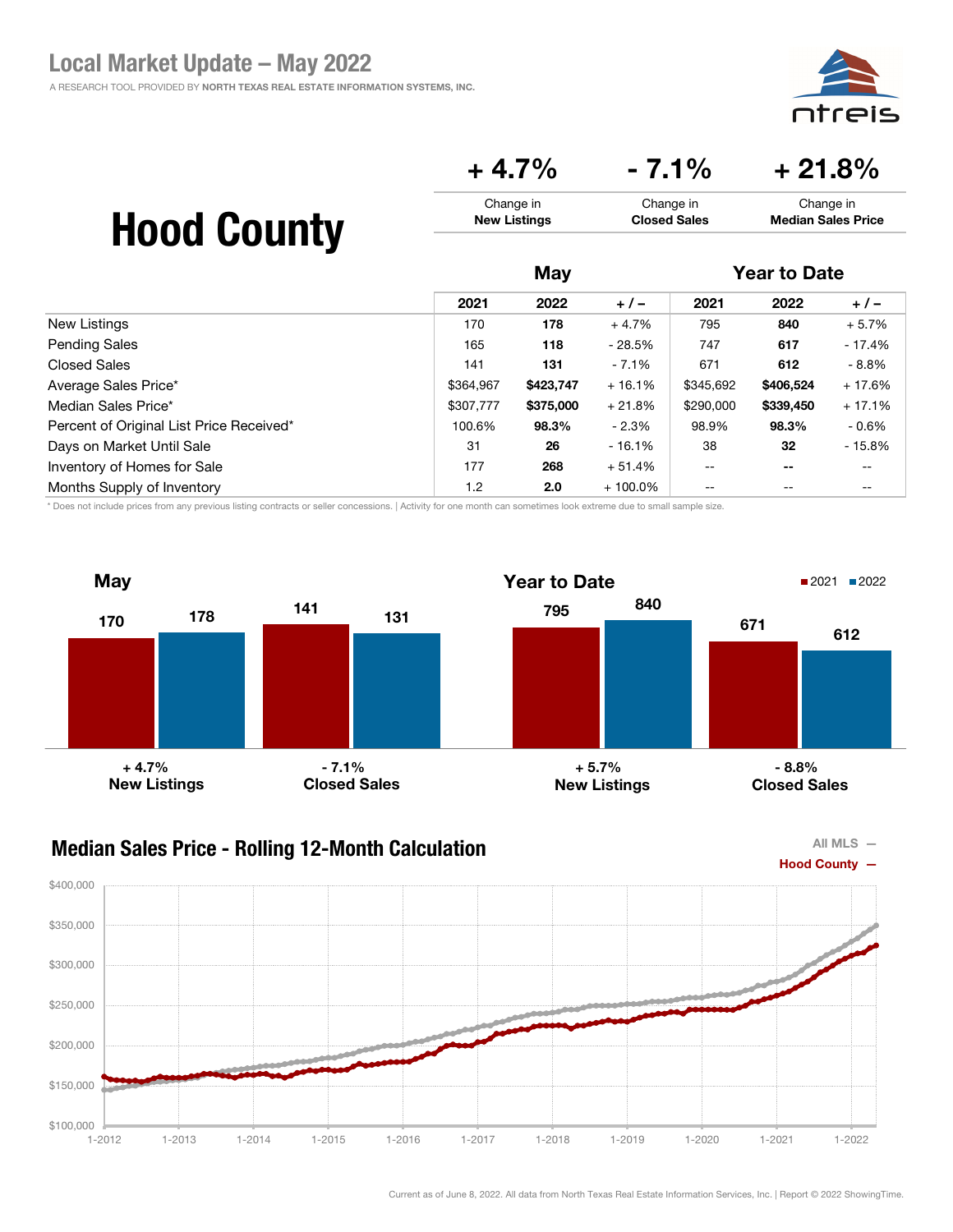

 $+80.6\%$   $+7.1\%$   $+15.6\%$ 

Change in Closed Sales

## Hopkins County

|                                          | May       |           |          | <b>Year to Date</b>      |                          |          |
|------------------------------------------|-----------|-----------|----------|--------------------------|--------------------------|----------|
|                                          | 2021      | 2022      | $+/-$    | 2021                     | 2022                     | $+/-$    |
| New Listings                             | 31        | 56        | $+80.6%$ | 144                      | 194                      | $+34.7%$ |
| <b>Pending Sales</b>                     | 30        | 35        | $+16.7%$ | 134                      | 147                      | $+9.7%$  |
| <b>Closed Sales</b>                      | 28        | 30        | $+7.1%$  | 132                      | 134                      | $+1.5%$  |
| Average Sales Price*                     | \$264,152 | \$374,767 | $+41.9%$ | \$292,678                | \$301,863                | $+3.1%$  |
| Median Sales Price*                      | \$217,950 | \$252,000 | $+15.6%$ | \$219,000                | \$233,950                | $+6.8%$  |
| Percent of Original List Price Received* | 98.4%     | 99.3%     | $+0.9%$  | 94.6%                    | 97.4%                    | $+3.0%$  |
| Days on Market Until Sale                | 32        | 19        | - 40.6%  | 51                       | 33                       | $-35.3%$ |
| Inventory of Homes for Sale              | 46        | 67        | $+45.7%$ | $\overline{\phantom{m}}$ | $\overline{\phantom{m}}$ | --       |
| Months Supply of Inventory               | 1.7       | 2.2       | $0.0\%$  | $-$                      | $- -$                    | --       |

Change in New Listings

\* Does not include prices from any previous listing contracts or seller concessions. | Activity for one month can sometimes look extreme due to small sample size.



### Median Sales Price - Rolling 12-Month Calculation



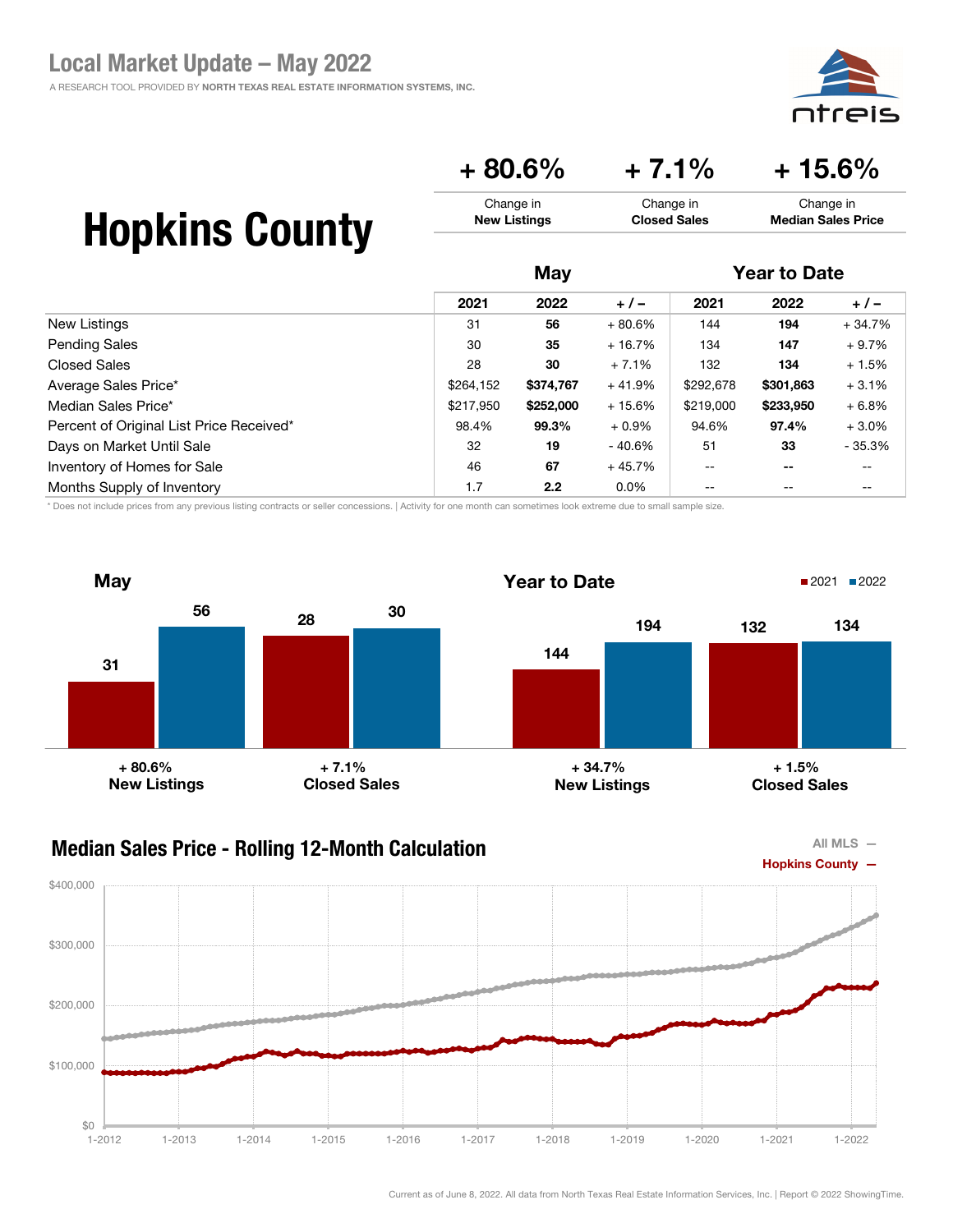

### $+ 47.3\% + 14.2\% + 27.1\%$

Change in Closed Sales

# Hunt County

|                                          | May       |           |            | <b>Year to Date</b>      |           |          |
|------------------------------------------|-----------|-----------|------------|--------------------------|-----------|----------|
|                                          | 2021      | 2022      | $+/-$      | 2021                     | 2022      | $+/-$    |
| New Listings                             | 182       | 268       | $+47.3%$   | 758                      | 1,015     | $+33.9%$ |
| <b>Pending Sales</b>                     | 163       | 165       | $+1.2%$    | 719                      | 818       | $+13.8%$ |
| Closed Sales                             | 155       | 177       | $+14.2%$   | 674                      | 776       | $+15.1%$ |
| Average Sales Price*                     | \$270,165 | \$332,479 | $+23.1%$   | \$254,598                | \$319,577 | $+25.5%$ |
| Median Sales Price*                      | \$238,911 | \$303,645 | $+27.1%$   | \$223,000                | \$277,450 | $+24.4%$ |
| Percent of Original List Price Received* | 99.4%     | 102.1%    | $+2.7%$    | 98.0%                    | 99.9%     | $+1.9%$  |
| Days on Market Until Sale                | 23        | 24        | $+4.3%$    | 35                       | 31        | $-11.4%$ |
| Inventory of Homes for Sale              | 198       | 314       | $+58.6%$   | $\overline{\phantom{a}}$ | $- -$     | --       |
| Months Supply of Inventory               | 1.3       | 1.9       | $+100.0\%$ | $- -$                    | $- -$     | --       |

Change in New Listings

\* Does not include prices from any previous listing contracts or seller concessions. | Activity for one month can sometimes look extreme due to small sample size.



#### Median Sales Price - Rolling 12-Month Calculation



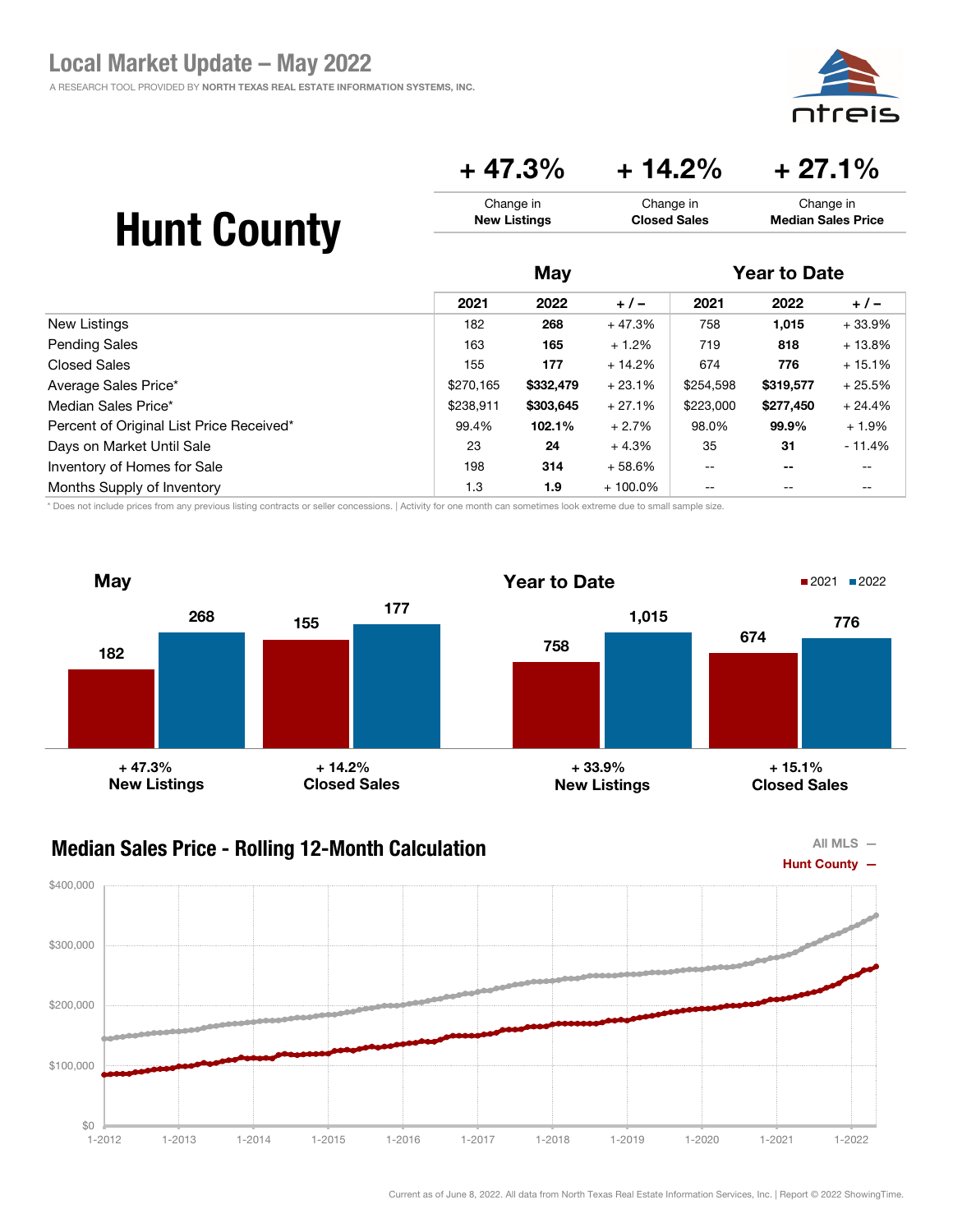

### $+300.0\%$   $+11.1\%$   $+101.3\%$

| <b>Jack County</b>   | Change in<br><b>New Listings</b> |           |            | Change in<br>Change in<br><b>Closed Sales</b><br><b>Median Sales Price</b> |                     |          |
|----------------------|----------------------------------|-----------|------------|----------------------------------------------------------------------------|---------------------|----------|
|                      |                                  | May       |            |                                                                            | <b>Year to Date</b> |          |
|                      | 2021                             | 2022      | $+/-$      | 2021                                                                       | 2022                | $+/-$    |
| New Listings         | 3                                | 12        | $+300.0\%$ | 26                                                                         | 44                  | $+69.2%$ |
| <b>Pending Sales</b> | 5                                | 5         | $0.0\%$    | 36                                                                         | 35                  | $-2.8%$  |
| <b>Closed Sales</b>  | 9                                | 10        | $+11.1%$   | 40                                                                         | 30                  | $-25.0%$ |
| Average Sales Price* | \$278,222                        | \$345,750 | $+24.3%$   | \$223,810                                                                  | \$295,400           | $+32.0%$ |
| Median Sales Price*  | \$195,000                        | \$392,500 | $+101.3%$  | \$160,000                                                                  | \$237,500           | $+48.4%$ |

Percent of Original List Price Received\* 191.1% 98.3% + 7.9% 86.1% 93.2% + 8.2% Days on Market Until Sale 104 104 53 - 49.0% 189 68 - 64.0% Inventory of Homes for Sale  $\begin{array}{cccc} 9 & 22 & +144.4\% & -5 & -7 & -7 \end{array}$ Months Supply of Inventory 1.3 3.9 + 300.0% -- -- --

\* Does not include prices from any previous listing contracts or seller concessions. | Activity for one month can sometimes look extreme due to small sample size.



#### Median Sales Price - Rolling 12-Month Calculation



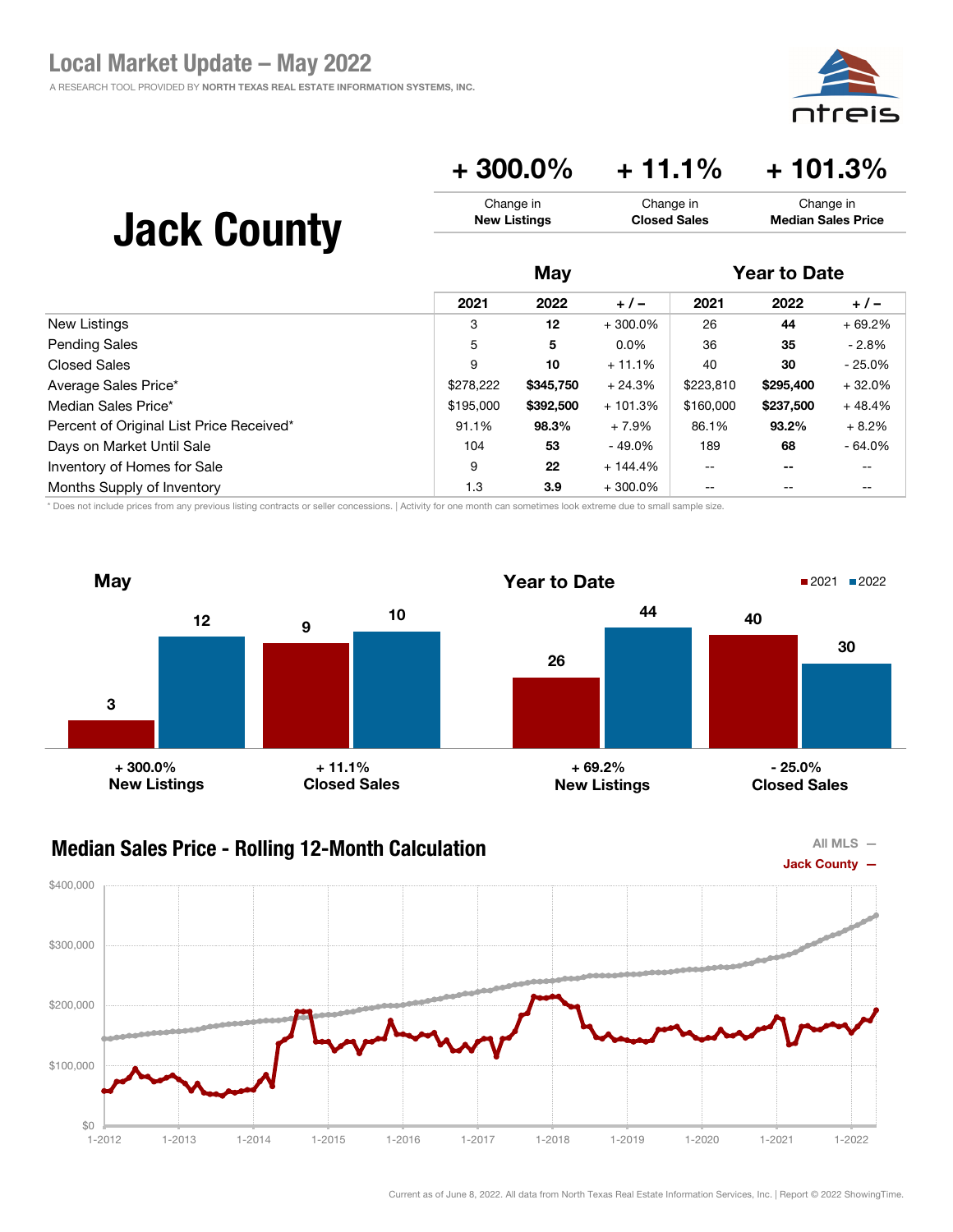

### $+ 47.7\% + 18.8\% + 26.3\%$

Change in Closed Sales

## Johnson County

|                                          | May       |           |            | <b>Year to Date</b> |                          |          |
|------------------------------------------|-----------|-----------|------------|---------------------|--------------------------|----------|
|                                          | 2021      | 2022      | $+/-$      | 2021                | 2022                     | $+/-$    |
| New Listings                             | 300       | 443       | $+47.7%$   | 1,355               | 1,648                    | $+21.6%$ |
| <b>Pending Sales</b>                     | 291       | 288       | $-1.0\%$   | 1,327               | 1,302                    | $-1.9%$  |
| Closed Sales                             | 250       | 297       | $+18.8%$   | 1.195               | 1,255                    | $+5.0%$  |
| Average Sales Price*                     | \$314,548 | \$395,307 | $+25.7%$   | \$295,638           | \$369,180                | $+24.9%$ |
| Median Sales Price*                      | \$285,000 | \$360,000 | $+26.3%$   | \$266,885           | \$335,000                | $+25.5%$ |
| Percent of Original List Price Received* | 100.9%    | 101.9%    | $+1.0%$    | 99.5%               | 100.9%                   | $+1.4%$  |
| Days on Market Until Sale                | 27        | 24        | $-11.1\%$  | 34                  | 26                       | $-23.5%$ |
| Inventory of Homes for Sale              | 286       | 470       | $+64.3%$   | --                  | $\overline{\phantom{m}}$ | --       |
| Months Supply of Inventory               | 1.0       | 1.7       | $+100.0\%$ | $- -$               | $- -$                    | --       |

Change in New Listings

\* Does not include prices from any previous listing contracts or seller concessions. | Activity for one month can sometimes look extreme due to small sample size.



### Median Sales Price - Rolling 12-Month Calculation



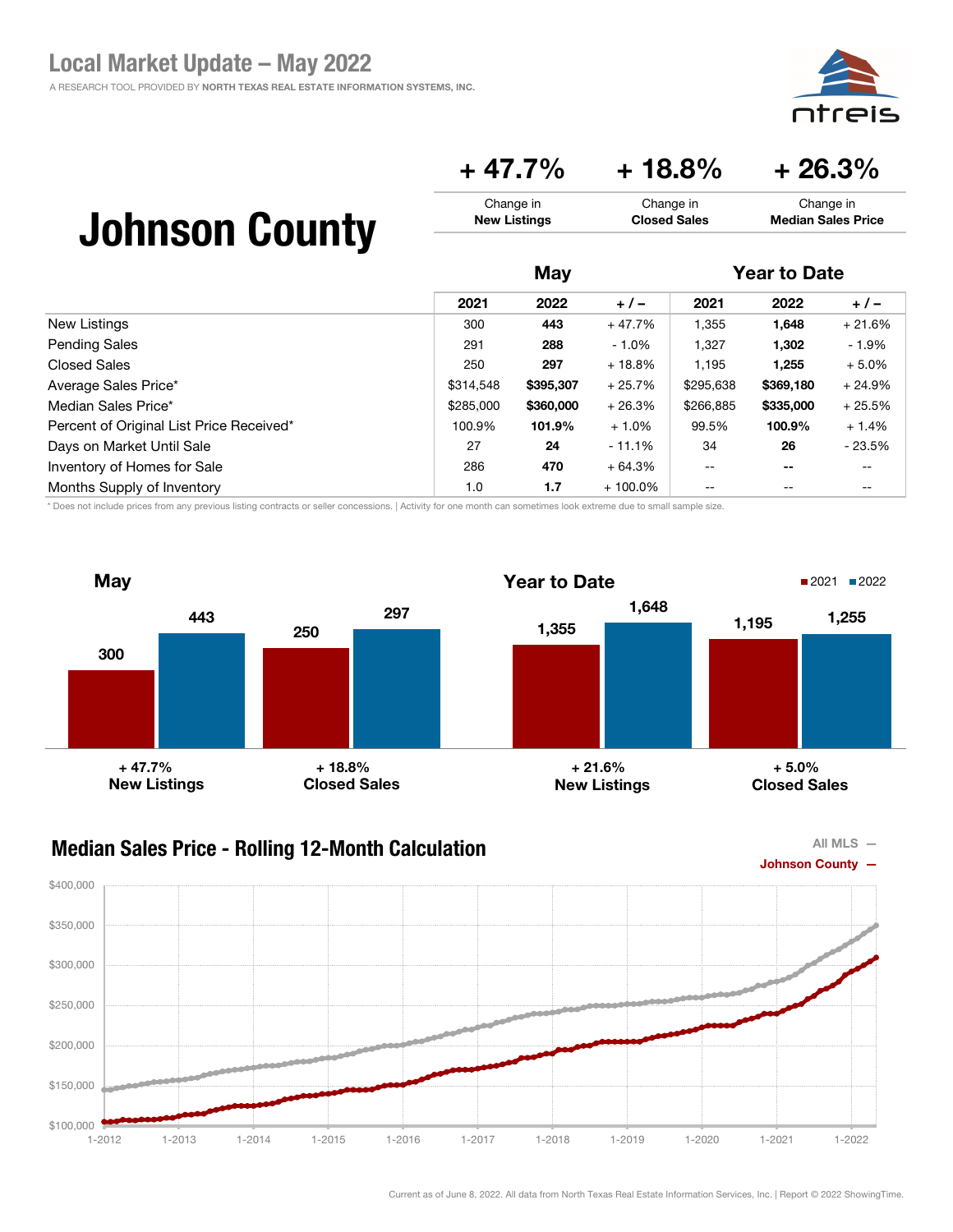

### $-13.3\%$   $-16.7\%$   $+2.3\%$

Change in Closed Sales

## Jones County

|                                          | May       |           |           | <b>Year to Date</b> |           |          |
|------------------------------------------|-----------|-----------|-----------|---------------------|-----------|----------|
|                                          | 2021      | 2022      | $+/-$     | 2021                | 2022      | $+/-$    |
| New Listings                             | 15        | 13        | $-13.3%$  | 69                  | 93        | $+34.8%$ |
| <b>Pending Sales</b>                     | 15        | 9         | $-40.0\%$ | 56                  | 73        | $+30.4%$ |
| <b>Closed Sales</b>                      | 18        | 15        | - 16.7%   | 52                  | 67        | $+28.8%$ |
| Average Sales Price*                     | \$200,531 | \$218,186 | $+8.8%$   | \$154,984           | \$197,397 | $+27.4%$ |
| Median Sales Price*                      | \$161.250 | \$165,000 | $+2.3%$   | \$128,000           | \$165,000 | $+28.9%$ |
| Percent of Original List Price Received* | 92.9%     | 94.4%     | $+1.6%$   | 92.7%               | 93.6%     | $+1.0%$  |
| Days on Market Until Sale                | 66        | 28        | - 57.6%   | 61                  | 43        | $-29.5%$ |
| Inventory of Homes for Sale              | 32        | 34        | $+6.3%$   | $- -$               | $- -$     | --       |
| Months Supply of Inventory               | 2.6       | 2.3       | - 33.3%   | $-$                 | $- -$     | --       |

Change in New Listings

\* Does not include prices from any previous listing contracts or seller concessions. | Activity for one month can sometimes look extreme due to small sample size.





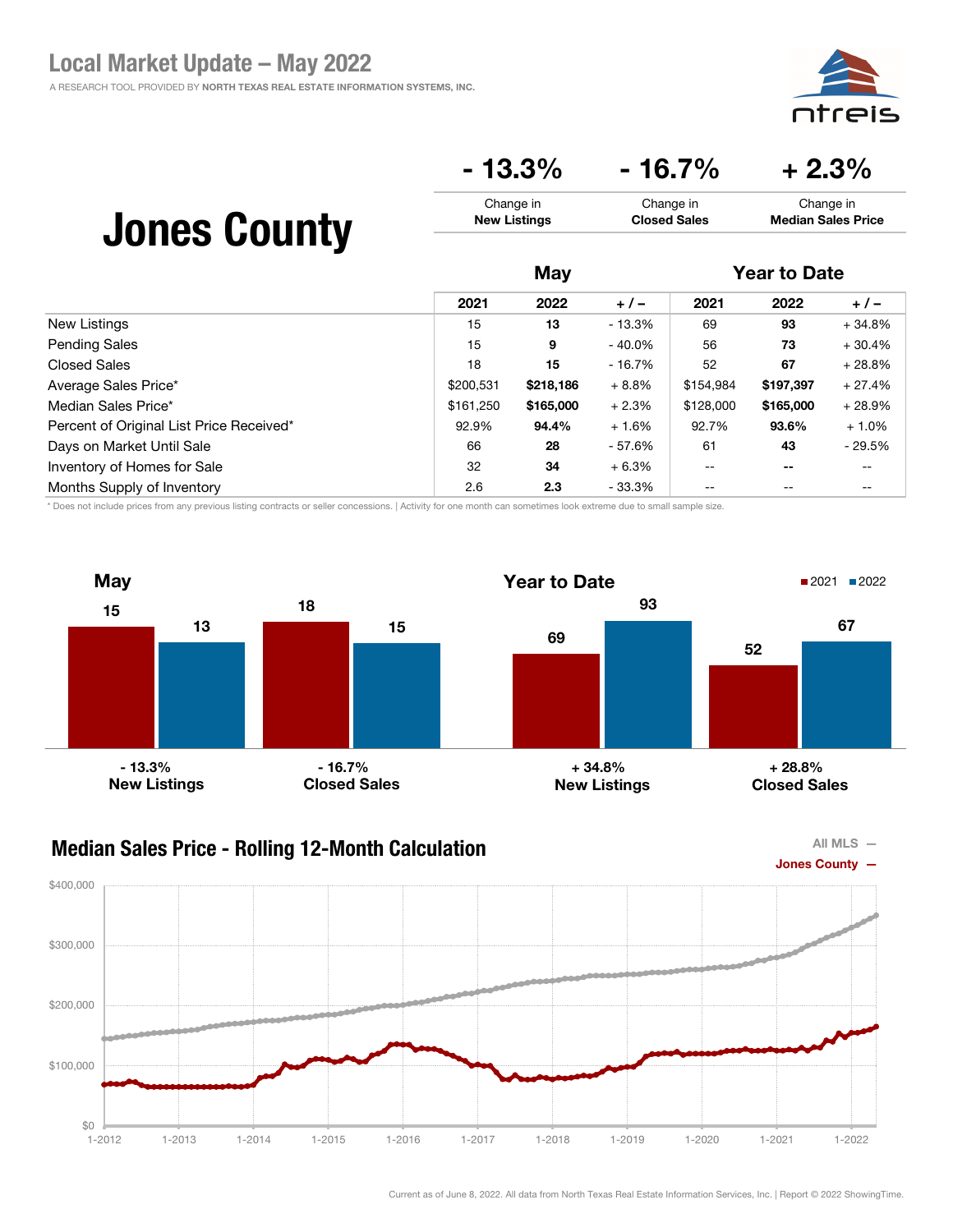

 $+46.9\% +15.1\% +23.9\%$ 

Change in Closed Sales

### Kaufman County

|                                          |           | May       |            |                          | <b>Year to Date</b>      |          |  |
|------------------------------------------|-----------|-----------|------------|--------------------------|--------------------------|----------|--|
|                                          | 2021      | 2022      | $+/-$      | 2021                     | 2022                     | $+/-$    |  |
| New Listings                             | 367       | 539       | $+46.9%$   | 1,706                    | 1,954                    | $+14.5%$ |  |
| <b>Pending Sales</b>                     | 306       | 346       | $+13.1%$   | 1,601                    | 1,625                    | $+1.5%$  |  |
| <b>Closed Sales</b>                      | 311       | 358       | $+15.1%$   | 1,305                    | 1,614                    | $+23.7%$ |  |
| Average Sales Price*                     | \$307,854 | \$381,025 | $+23.8%$   | \$294,192                | \$357,515                | $+21.5%$ |  |
| Median Sales Price*                      | \$291,070 | \$360,551 | $+23.9%$   | \$275,000                | \$340,000                | $+23.6%$ |  |
| Percent of Original List Price Received* | 102.9%    | 102.9%    | $0.0\%$    | 100.7%                   | 101.8%                   | $+1.1%$  |  |
| Days on Market Until Sale                | 25        | 30        | $+20.0\%$  | 31                       | 33                       | $+6.5%$  |  |
| Inventory of Homes for Sale              | 406       | 592       | $+45.8%$   | $\overline{\phantom{m}}$ | $\overline{\phantom{m}}$ | --       |  |
| Months Supply of Inventory               | 1.3       | 1.8       | $+100.0\%$ | $\qquad \qquad -$        | $\qquad \qquad -$        | --       |  |

Change in New Listings

\* Does not include prices from any previous listing contracts or seller concessions. | Activity for one month can sometimes look extreme due to small sample size.





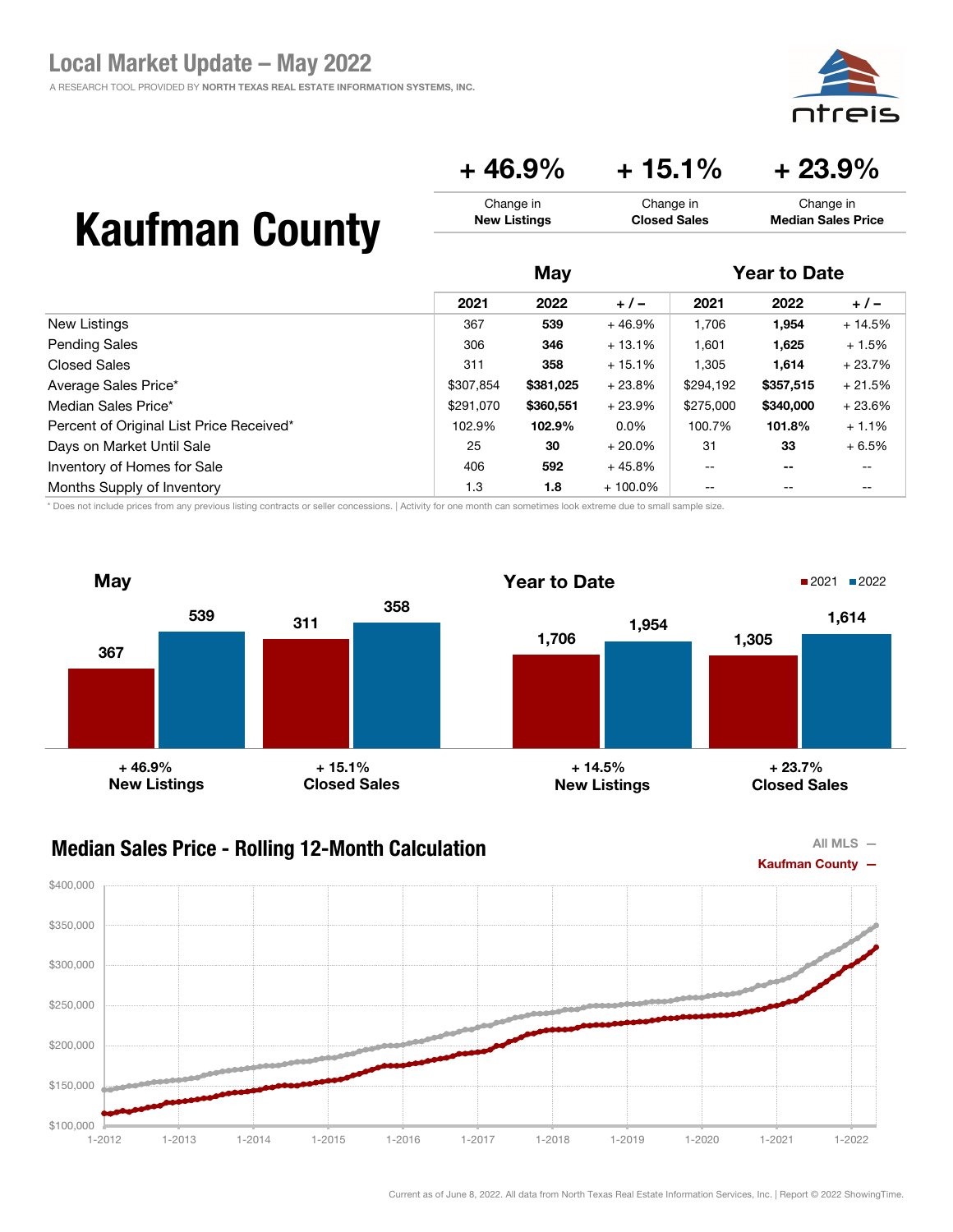



May Year to Date

|                                          | 2021      | 2022      | $+/-$    | 2021      | 2022      | $+/-$    |  |
|------------------------------------------|-----------|-----------|----------|-----------|-----------|----------|--|
| New Listings                             | 24        | 38        | $+58.3%$ | 117       | 181       | $+54.7%$ |  |
| <b>Pending Sales</b>                     | 17        | 23        | $+35.3%$ | 107       | 133       | $+24.3%$ |  |
| Closed Sales                             | 28        | 28        | $0.0\%$  | 107       | 118       | $+10.3%$ |  |
| Average Sales Price*                     | \$232,987 | \$302,082 | $+29.7%$ | \$238,612 | \$265,835 | $+11.4%$ |  |
| Median Sales Price*                      | \$211,600 | \$220,000 | $+4.0%$  | \$209,000 | \$226,000 | $+8.1%$  |  |
| Percent of Original List Price Received* | 95.0%     | 96.1%     | $+1.2%$  | 94.8%     | 96.2%     | $+1.5%$  |  |
| Days on Market Until Sale                | 33        | 39        | $+18.2%$ | 59        | 42        | $-28.8%$ |  |
| Inventory of Homes for Sale              | 45        | 68        | $+51.1%$ | --        | --        | --       |  |
| Months Supply of Inventory               | 2.0       | 2.4       | $0.0\%$  | --        | --        | --       |  |

\* Does not include prices from any previous listing contracts or seller concessions. | Activity for one month can sometimes look extreme due to small sample size.



#### Median Sales Price - Rolling 12-Month Calculation

![](_page_31_Figure_8.jpeg)

![](_page_31_Figure_9.jpeg)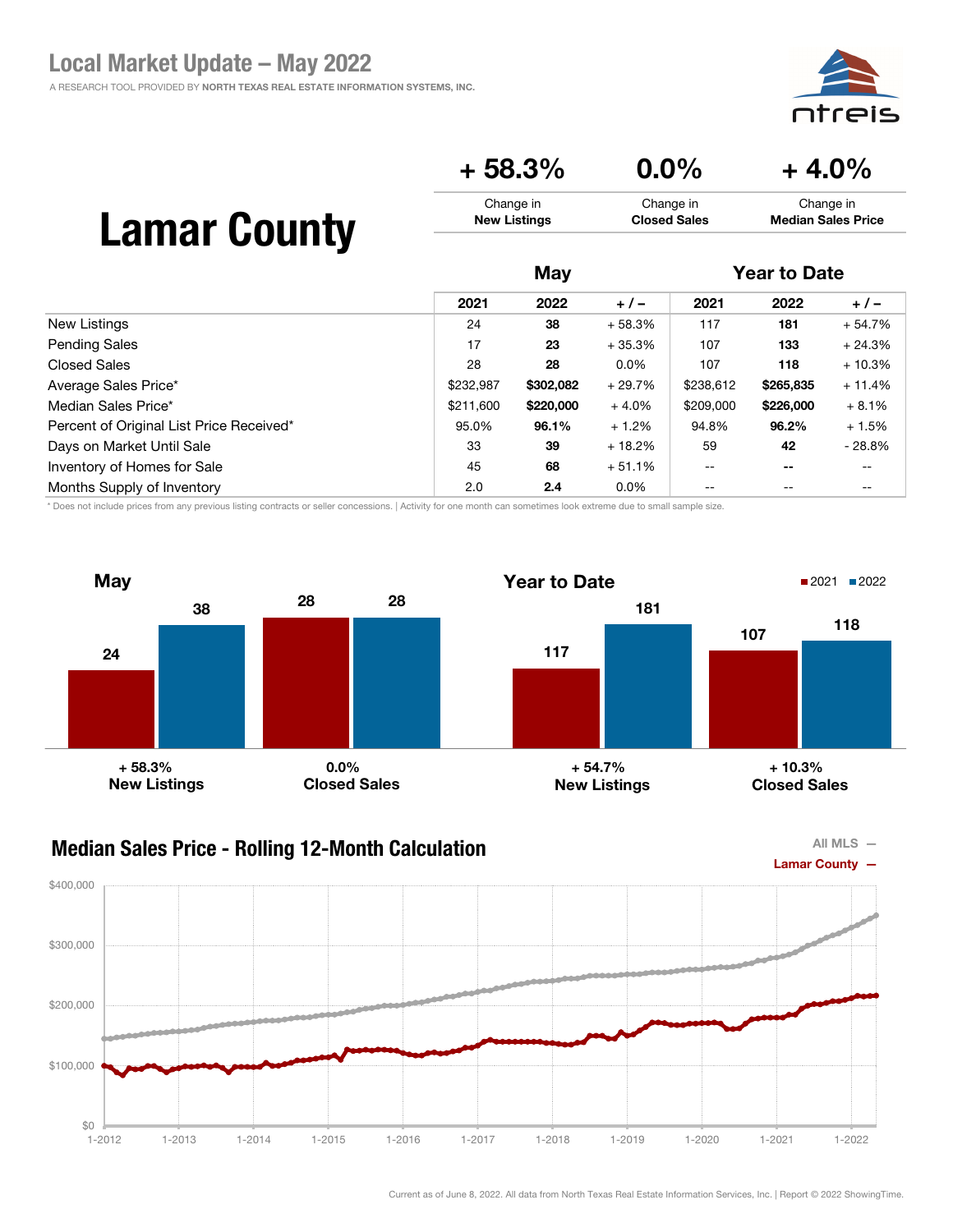![](_page_32_Picture_1.jpeg)

 $+ 50.0\% + 233.3\% + 10.5\%$ 

Change in Closed Sales

# Limestone County

|                                          | May       |           |           | <b>Year to Date</b>                   |                          |           |
|------------------------------------------|-----------|-----------|-----------|---------------------------------------|--------------------------|-----------|
|                                          | 2021      | 2022      | $+/-$     | 2021                                  | 2022                     | $+/-$     |
| New Listings                             | 10        | 15        | $+50.0%$  | 39                                    | 58                       | $+48.7%$  |
| <b>Pending Sales</b>                     | 10        | 6         | $-40.0\%$ | 25                                    | 34                       | $+36.0%$  |
| <b>Closed Sales</b>                      | 3         | 10        | $+233.3%$ | 15                                    | 40                       | $+166.7%$ |
| Average Sales Price*                     | \$129,500 | \$286,278 | $+121.1%$ | \$133,899                             | \$234,014                | $+74.8%$  |
| Median Sales Price*                      | \$138,000 | \$152,500 | $+10.5%$  | \$88,000                              | \$157,000                | $+78.4%$  |
| Percent of Original List Price Received* | 94.1%     | 97.6%     | $+3.7%$   | 91.0%                                 | 94.6%                    | $+4.0%$   |
| Days on Market Until Sale                | 67        | 46        | $-31.3%$  | 118                                   | 67                       | $-43.2%$  |
| Inventory of Homes for Sale              | 22        | 36        | $+63.6%$  | $\hspace{0.05cm}$ – $\hspace{0.05cm}$ | $\overline{\phantom{m}}$ | --        |
| Months Supply of Inventory               | 6.1       | 5.8       | $0.0\%$   | --                                    | --                       | --        |

Change in New Listings

\* Does not include prices from any previous listing contracts or seller concessions. | Activity for one month can sometimes look extreme due to small sample size.

![](_page_32_Figure_6.jpeg)

### Median Sales Price - Rolling 12-Month Calculation

![](_page_32_Figure_8.jpeg)

![](_page_32_Figure_9.jpeg)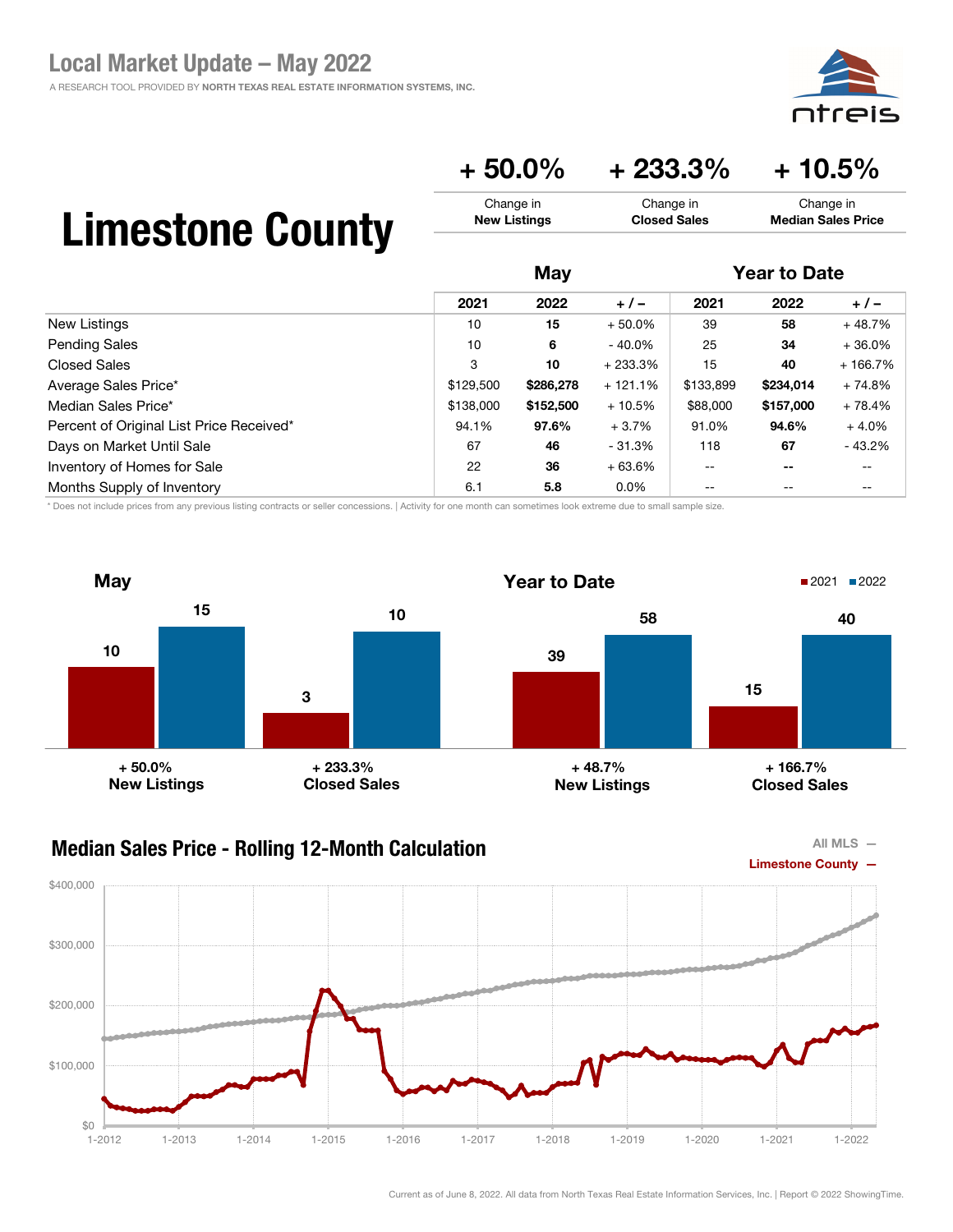A RESEARCH TOOL PROVIDED BY NORTH TEXAS REAL ESTATE INFORMATION SYSTEMS, INC.

![](_page_33_Picture_2.jpeg)

Change in Median Sales Price

### $+33.3\%$   $-18.2\%$   $+17.8\%$

Change in Closed Sales

### Montague County

|                                          | May       |           |          | <b>Year to Date</b> |           |           |
|------------------------------------------|-----------|-----------|----------|---------------------|-----------|-----------|
|                                          | 2021      | 2022      | $+/-$    | 2021                | 2022      | $+/-$     |
| New Listings                             | 27        | 36        | $+33.3%$ | 129                 | 155       | $+20.2%$  |
| <b>Pending Sales</b>                     | 23        | 31        | $+34.8%$ | 124                 | 138       | $+11.3%$  |
| Closed Sales                             | 33        | 27        | - 18.2%  | 109                 | 133       | $+22.0%$  |
| Average Sales Price*                     | \$209,234 | \$233,856 | $+11.8%$ | \$226,547           | \$277,931 | $+22.7%$  |
| Median Sales Price*                      | \$180,000 | \$212,000 | $+17.8%$ | \$175,000           | \$210,000 | $+20.0\%$ |
| Percent of Original List Price Received* | 96.7%     | 95.1%     | $-1.7%$  | 93.4%               | 94.6%     | $+1.3%$   |
| Days on Market Until Sale                | 35        | 45        | $+28.6%$ | 59                  | 50        | $-15.3%$  |
| Inventory of Homes for Sale              | 40        | 53        | $+32.5%$ | $-$                 | $- -$     | --        |
| Months Supply of Inventory               | 1.6       | 2.1       | $0.0\%$  | --                  | --        | --        |

Change in New Listings

\* Does not include prices from any previous listing contracts or seller concessions. | Activity for one month can sometimes look extreme due to small sample size.

![](_page_33_Figure_7.jpeg)

![](_page_33_Figure_9.jpeg)

![](_page_33_Figure_10.jpeg)

![](_page_33_Figure_11.jpeg)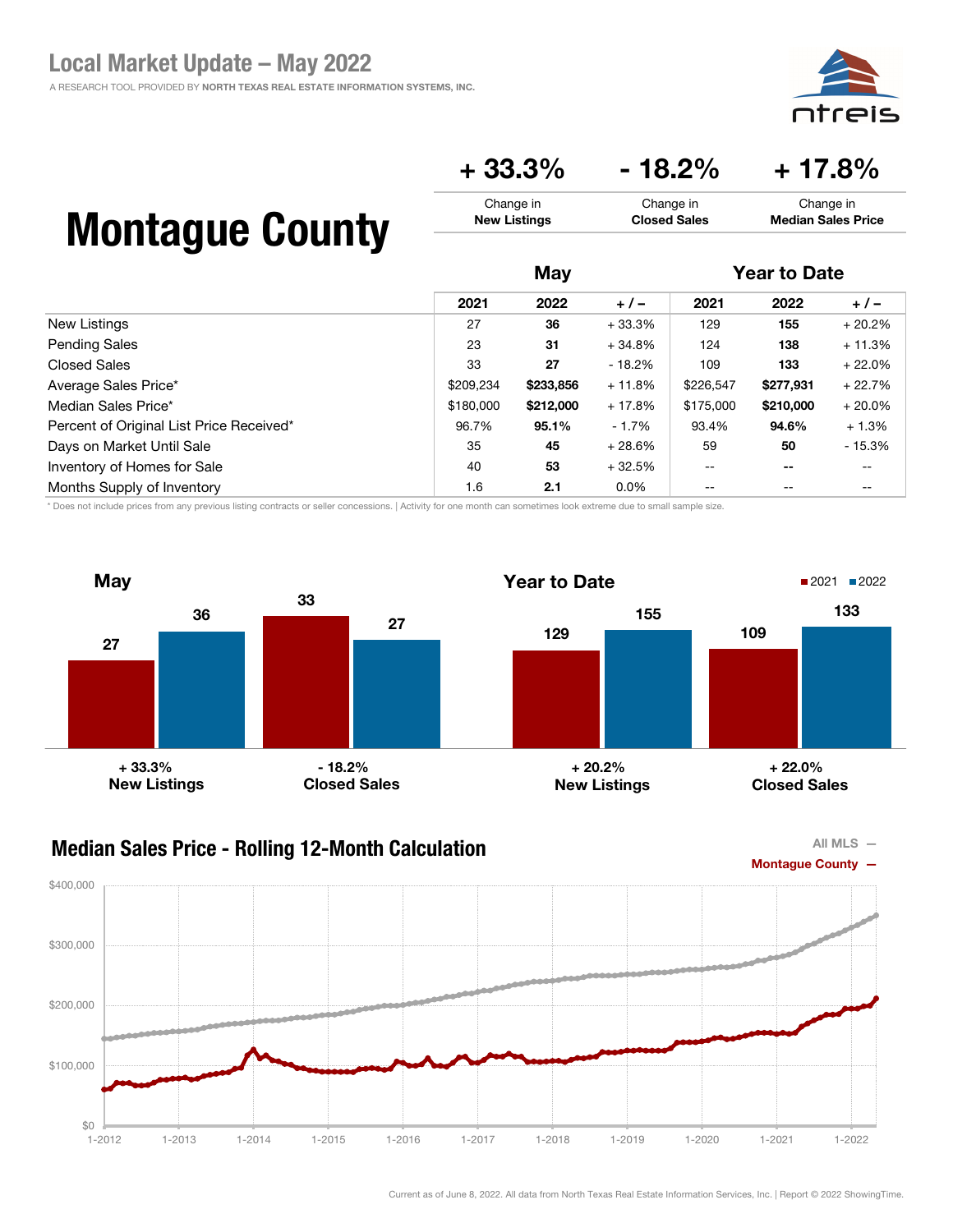ajc

Change in Median Sales Price

### $+ 53.4\% + 21.7\% + 17.1\%$

Change in Closed Sales

### Navarro County

|                                          | May       |           |           | <b>Year to Date</b>      |           |          |
|------------------------------------------|-----------|-----------|-----------|--------------------------|-----------|----------|
|                                          | 2021      | 2022      | $+/-$     | 2021                     | 2022      | $+/-$    |
| New Listings                             | 58        | 89        | $+53.4%$  | 246                      | 334       | $+35.8%$ |
| <b>Pending Sales</b>                     | 50        | 48        | $-4.0\%$  | 221                      | 246       | $+11.3%$ |
| Closed Sales                             | 46        | 56        | $+21.7%$  | 207                      | 233       | $+12.6%$ |
| Average Sales Price*                     | \$301,860 | \$319,029 | $+5.7%$   | \$279,178                | \$335,473 | $+20.2%$ |
| Median Sales Price*                      | \$197,000 | \$230,750 | $+17.1%$  | \$190,000                | \$223,700 | $+17.7%$ |
| Percent of Original List Price Received* | 100.3%    | 99.9%     | $-0.4\%$  | 97.7%                    | 97.7%     | $0.0\%$  |
| Days on Market Until Sale                | 12        | 35        | + 191.7%  | 45                       | 39        | $-13.3%$ |
| Inventory of Homes for Sale              | 75        | 121       | $+61.3%$  | $\overline{\phantom{m}}$ | $- -$     | --       |
| Months Supply of Inventory               | 1.6       | 2.6       | $+50.0\%$ | $- -$                    | $- -$     | --       |

Change in New Listings

\* Does not include prices from any previous listing contracts or seller concessions. | Activity for one month can sometimes look extreme due to small sample size.

![](_page_34_Figure_6.jpeg)

![](_page_34_Figure_8.jpeg)

![](_page_34_Figure_9.jpeg)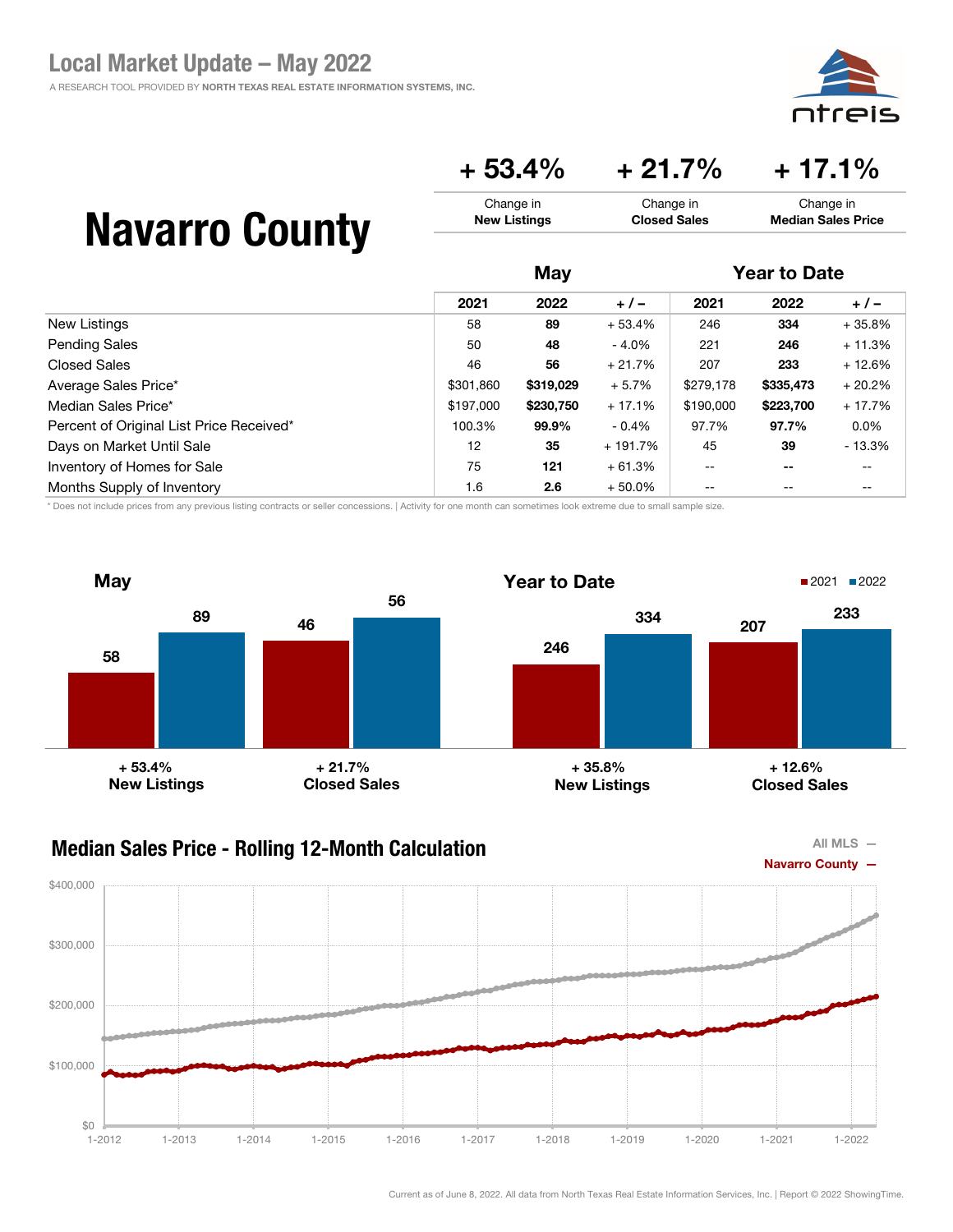![](_page_35_Picture_1.jpeg)

| $+50.0\%$           | $0.0\%$             | $-69.8%$                  |
|---------------------|---------------------|---------------------------|
| Change in           | Change in           | Change in                 |
| <b>New Listings</b> | <b>Closed Sales</b> | <b>Median Sales Price</b> |
|                     |                     |                           |

May Year to Date

## Nolan County

|                                          | 2021      | 2022          | $+/-$      | 2021      | 2022      | $+/-$     |  |
|------------------------------------------|-----------|---------------|------------|-----------|-----------|-----------|--|
| New Listings                             | 2         | 3             | $+50.0\%$  | 19        | 21        | $+10.5%$  |  |
| <b>Pending Sales</b>                     | 4         | $\mathbf{2}$  | $-50.0%$   | 15        | 12        | $-20.0\%$ |  |
| Closed Sales                             | 5         | 5             | $0.0\%$    | 10        | 10        | $0.0\%$   |  |
| Average Sales Price*                     | \$177,325 | \$361,200     | $+103.7%$  | \$165,523 | \$263,750 | $+59.3%$  |  |
| Median Sales Price*                      | \$199,000 | \$60,000      | $-69.8%$   | \$177,450 | \$107,500 | $-39.4%$  |  |
| Percent of Original List Price Received* | 88.5%     | 78.2%         | $-11.6%$   | 93.3%     | 86.6%     | $-7.2%$   |  |
| Days on Market Until Sale                | 19        | 68            | + 257.9%   | 26        | 68        | $+161.5%$ |  |
| Inventory of Homes for Sale              | 6         | 13            | + 116.7%   | $- -$     | --        | --        |  |
| Months Supply of Inventory               | 2.2       | $5.5^{\circ}$ | $+200.0\%$ | --        | --        | --        |  |

\* Does not include prices from any previous listing contracts or seller concessions. | Activity for one month can sometimes look extreme due to small sample size.

![](_page_35_Figure_6.jpeg)

#### Median Sales Price - Rolling 12-Month Calculation

![](_page_35_Figure_8.jpeg)

![](_page_35_Figure_9.jpeg)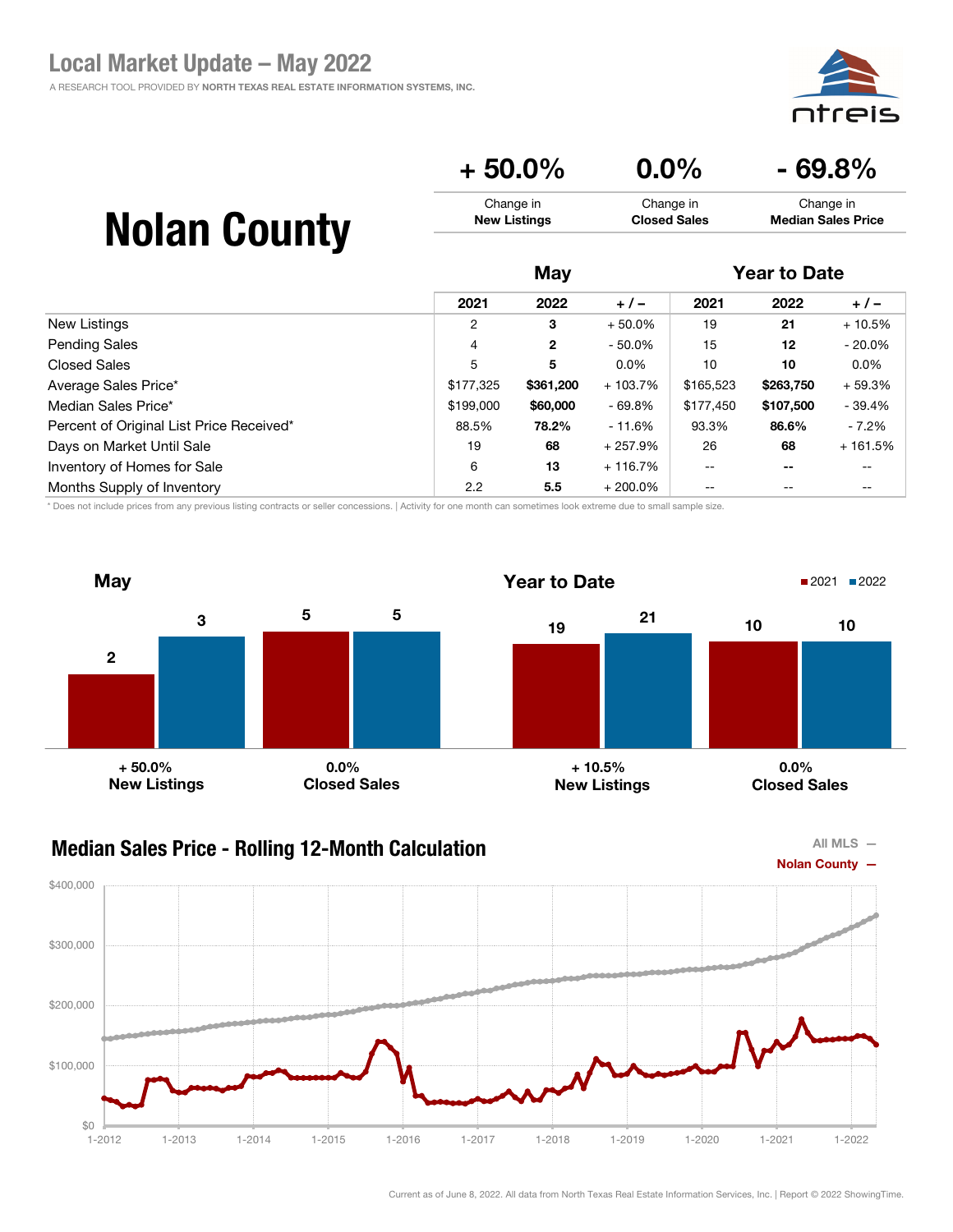A RESEARCH TOOL PROVIDED BY NORTH TEXAS REAL ESTATE INFORMATION SYSTEMS, INC.

![](_page_36_Picture_2.jpeg)

Change in Median Sales Price

### $+ 63.6\% - 1.9\% - 35.4\%$

Change in Closed Sales

### Palo Pinto County

|                                          |           | May       |          |           | <b>Year to Date</b> |          |  |
|------------------------------------------|-----------|-----------|----------|-----------|---------------------|----------|--|
|                                          | 2021      | 2022      | $+/-$    | 2021      | 2022                | $+/-$    |  |
| <b>New Listings</b>                      | 55        | 90        | $+63.6%$ | 288       | 298                 | $+3.5%$  |  |
| <b>Pending Sales</b>                     | 45        | 43        | - 4.4%   | 247       | 213                 | $-13.8%$ |  |
| <b>Closed Sales</b>                      | 52        | 51        | $-1.9%$  | 220       | 206                 | $-6.4%$  |  |
| Average Sales Price*                     | \$668,350 | \$628,405 | - 6.0%   | \$439,435 | \$487,321           | $+10.9%$ |  |
| Median Sales Price*                      | \$394.875 | \$255,000 | $-35.4%$ | \$270,000 | \$270,000           | $0.0\%$  |  |
| Percent of Original List Price Received* | 95.6%     | 95.1%     | $-0.5\%$ | 94.3%     | 95.0%               | $+0.7%$  |  |
| Days on Market Until Sale                | 85        | 35        | $-58.8%$ | 79        | 56                  | $-29.1%$ |  |
| Inventory of Homes for Sale              | 115       | 131       | $+13.9%$ | $- -$     | $- -$               | --       |  |
| Months Supply of Inventory               | 2.4       | 3.0       | $+50.0%$ | $-$       | $- -$               | --       |  |

Change in New Listings

\* Does not include prices from any previous listing contracts or seller concessions. | Activity for one month can sometimes look extreme due to small sample size.

![](_page_36_Figure_7.jpeg)

#### Median Sales Price - Rolling 12-Month Calculation

![](_page_36_Figure_9.jpeg)

![](_page_36_Figure_10.jpeg)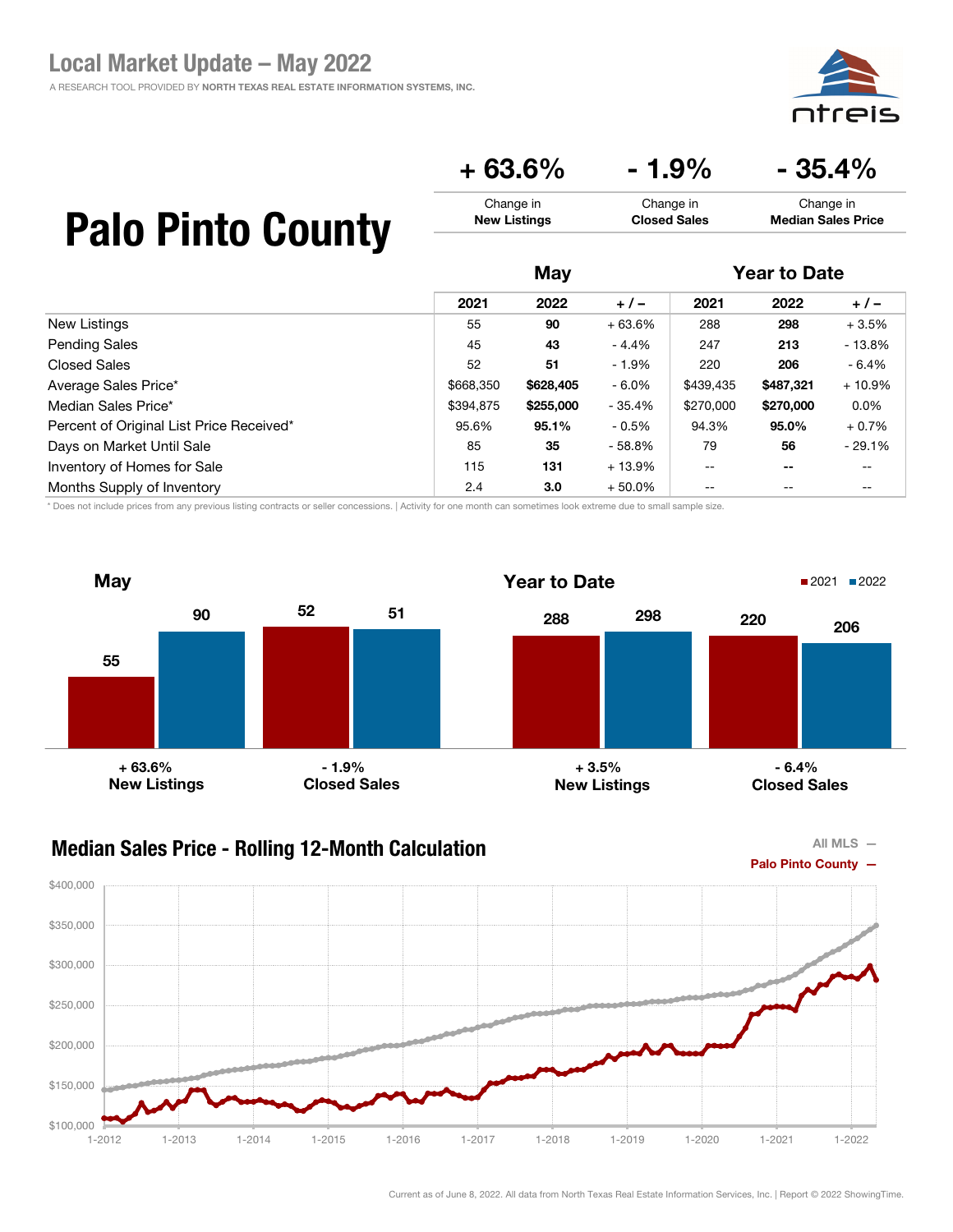eis חדר

### $+ 45.6\% + 17.3\% + 22.1\%$

| <b>Parker County</b> | Change in           | Change in           | Change in                 |
|----------------------|---------------------|---------------------|---------------------------|
|                      | <b>New Listings</b> | <b>Closed Sales</b> | <b>Median Sales Price</b> |
|                      | May                 |                     | <b>Year to Date</b>       |

|                                          | 2021      | 2022      | $+/-$      | 2021      | 2022      | $+/-$    |
|------------------------------------------|-----------|-----------|------------|-----------|-----------|----------|
| New Listings                             | 333       | 485       | $+45.6%$   | 1,435     | 1,817     | $+26.6%$ |
| <b>Pending Sales</b>                     | 275       | 288       | $+4.7%$    | 1,385     | 1,524     | $+10.0%$ |
| <b>Closed Sales</b>                      | 289       | 339       | $+17.3%$   | 1,264     | 1,465     | $+15.9%$ |
| Average Sales Price*                     | \$419,868 | \$497,399 | $+18.5%$   | \$408,094 | \$477,731 | $+17.1%$ |
| Median Sales Price*                      | \$385,000 | \$470,000 | $+22.1%$   | \$365,250 | \$445,000 | $+21.8%$ |
| Percent of Original List Price Received* | 100.9%    | 101.0%    | $+0.1%$    | 98.9%     | 100.0%    | $+1.1%$  |
| Days on Market Until Sale                | 35        | 36        | $+2.9\%$   | 45        | 38        | $-15.6%$ |
| Inventory of Homes for Sale              | 374       | 582       | $+55.6%$   | $- -$     | $- -$     | --       |
| Months Supply of Inventory               | 1.3       | 1.9       | $+100.0\%$ | --        |           |          |

\* Does not include prices from any previous listing contracts or seller concessions. | Activity for one month can sometimes look extreme due to small sample size.

![](_page_37_Figure_6.jpeg)

![](_page_37_Figure_8.jpeg)

![](_page_37_Figure_9.jpeg)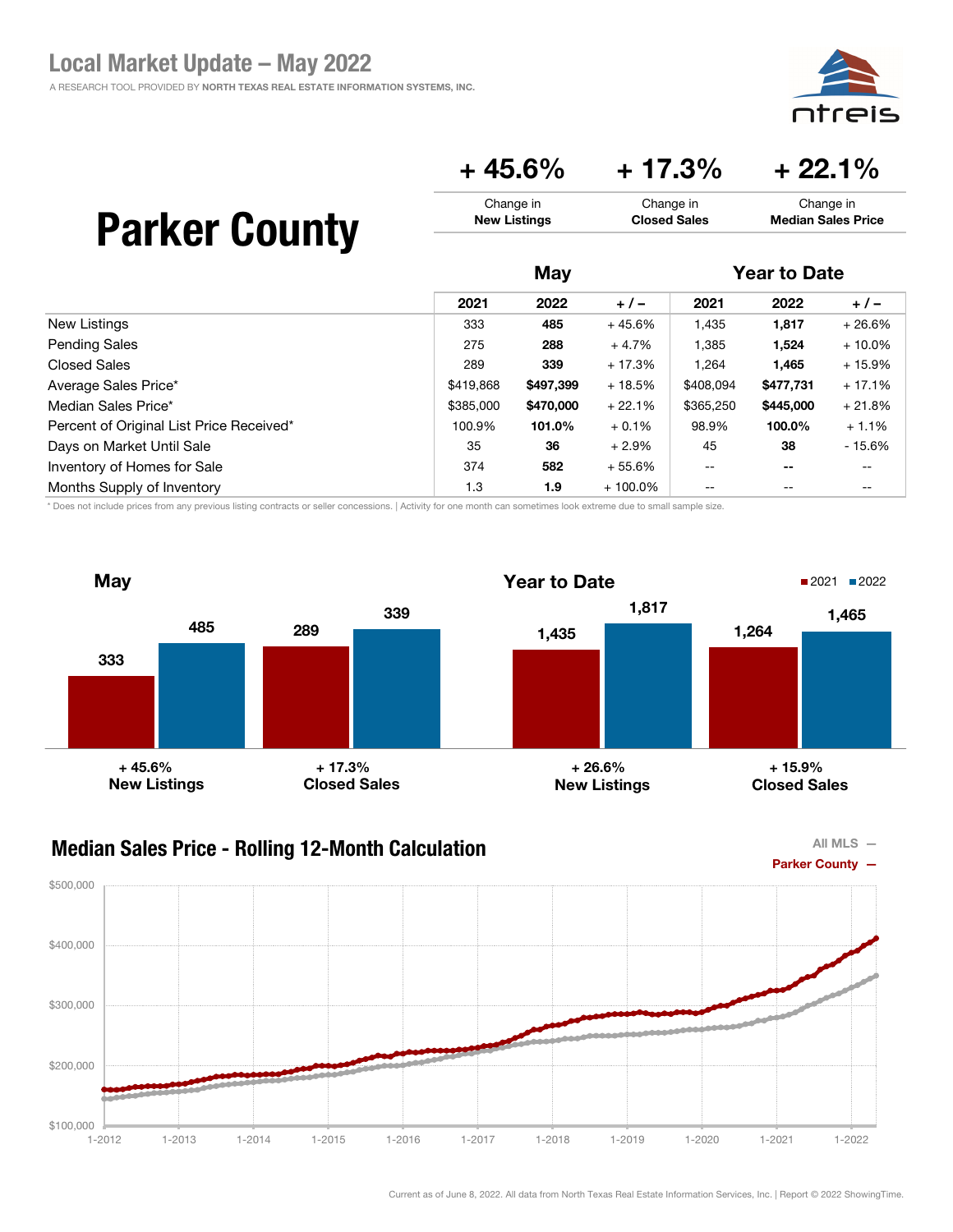#### $+ 162.5\%$  0.0%  $+ 7.0\%$ Change in New Listings Change in Closed Sales Change in Median Sales Price

# Rains County

|                                          |           | May       |            |           | <b>Year to Date</b>      |          |  |
|------------------------------------------|-----------|-----------|------------|-----------|--------------------------|----------|--|
|                                          | 2021      | 2022      | $+/-$      | 2021      | 2022                     | $+/-$    |  |
| New Listings                             | 16        | 42        | + 162.5%   | 68        | 124                      | $+82.4%$ |  |
| <b>Pending Sales</b>                     | 13        | 22        | $+69.2%$   | 73        | 82                       | $+12.3%$ |  |
| Closed Sales                             | 12        | 12        | $0.0\%$    | 66        | 77                       | $+16.7%$ |  |
| Average Sales Price*                     | \$322,175 | \$352,672 | $+9.5%$    | \$294,962 | \$357,270                | $+21.1%$ |  |
| Median Sales Price*                      | \$273,350 | \$292,500 | $+7.0%$    | \$229,500 | \$300,000                | $+30.7%$ |  |
| Percent of Original List Price Received* | 89.8%     | 98.5%     | $+9.7%$    | 93.9%     | 96.3%                    | $+2.6%$  |  |
| Days on Market Until Sale                | 49        | 45        | $-8.2\%$   | 57        | 47                       | $-17.5%$ |  |
| Inventory of Homes for Sale              | 16        | 45        | + 181.3%   | $- -$     | $\overline{\phantom{m}}$ | --       |  |
| Months Supply of Inventory               | 1.0       | 2.6       | $+200.0\%$ | $- -$     | $- -$                    | --       |  |

\* Does not include prices from any previous listing contracts or seller concessions. | Activity for one month can sometimes look extreme due to small sample size.

![](_page_38_Figure_6.jpeg)

### Median Sales Price - Rolling 12-Month Calculation

![](_page_38_Figure_8.jpeg)

![](_page_38_Figure_9.jpeg)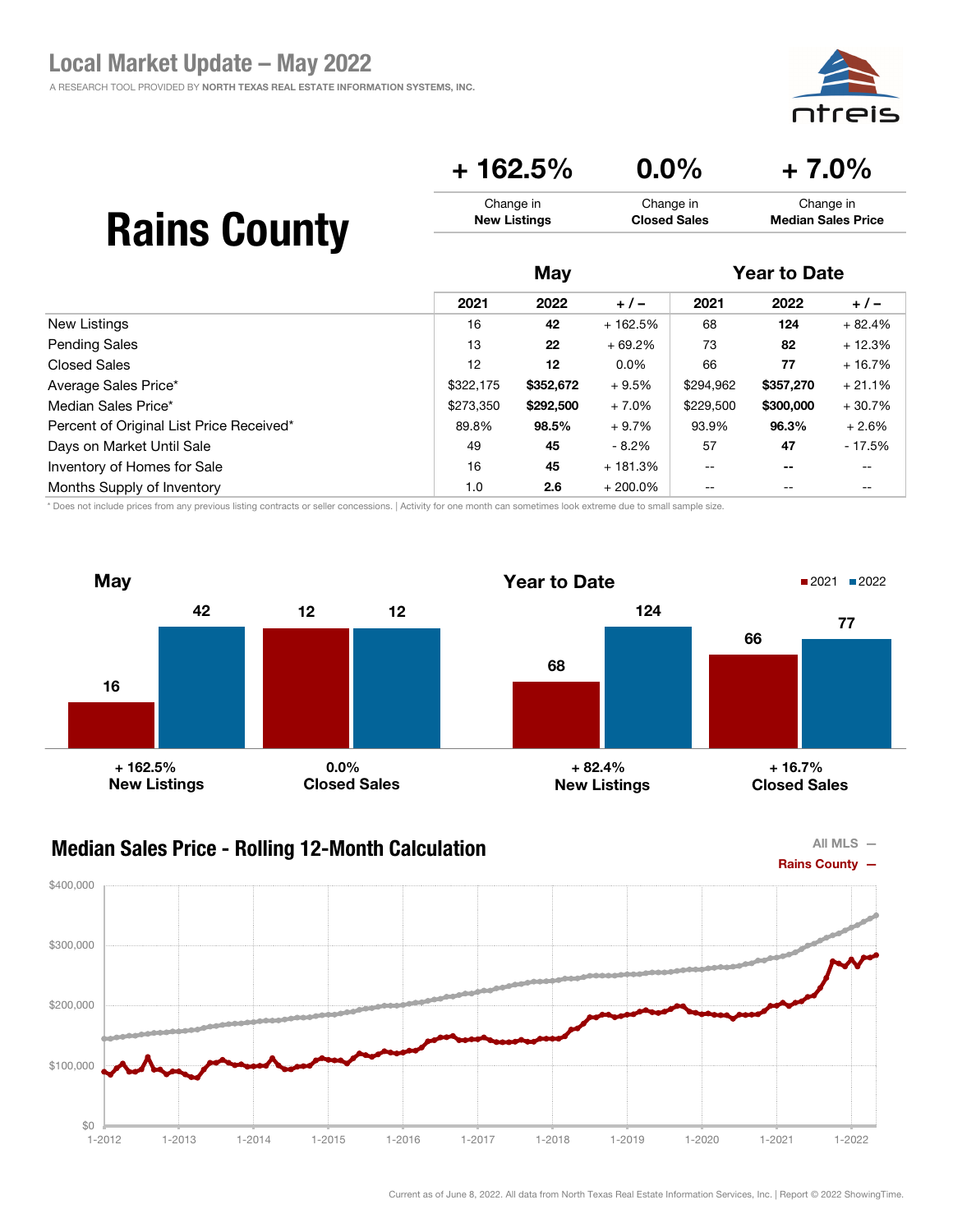![](_page_39_Picture_1.jpeg)

### $+ 15.2\% - 14.5\% + 24.1\%$

Change in Closed Sales

## Rockwall County

|                                          | May       |           |            | <b>Year to Date</b> |                          |          |
|------------------------------------------|-----------|-----------|------------|---------------------|--------------------------|----------|
|                                          | 2021      | 2022      | $+/-$      | 2021                | 2022                     | $+/-$    |
| New Listings                             | 296       | 341       | $+15.2%$   | 1,141               | 1,362                    | $+19.4%$ |
| <b>Pending Sales</b>                     | 252       | 252       | $0.0\%$    | 1,073               | 1,080                    | $+0.7%$  |
| <b>Closed Sales</b>                      | 248       | 212       | $-14.5%$   | 989                 | 947                      | $-4.2%$  |
| Average Sales Price*                     | \$436,885 | \$553,248 | $+26.6%$   | \$405,886           | \$502,611                | $+23.8%$ |
| Median Sales Price*                      | \$365,000 | \$453,000 | $+24.1%$   | \$344,900           | \$420,000                | $+21.8%$ |
| Percent of Original List Price Received* | 104.2%    | 103.6%    | - 0.6%     | 101.4%              | 102.9%                   | $+1.5%$  |
| Days on Market Until Sale                | 24        | 19        | $-20.8\%$  | 30                  | 26                       | - 13.3%  |
| Inventory of Homes for Sale              | 236       | 381       | $+61.4%$   | $- -$               | $\overline{\phantom{m}}$ | --       |
| Months Supply of Inventory               | 1.0       | 1.7       | $+100.0\%$ | $- -$               | $- -$                    | --       |

Change in New Listings

\* Does not include prices from any previous listing contracts or seller concessions. | Activity for one month can sometimes look extreme due to small sample size.

![](_page_39_Figure_6.jpeg)

#### Median Sales Price - Rolling 12-Month Calculation

![](_page_39_Figure_8.jpeg)

![](_page_39_Figure_9.jpeg)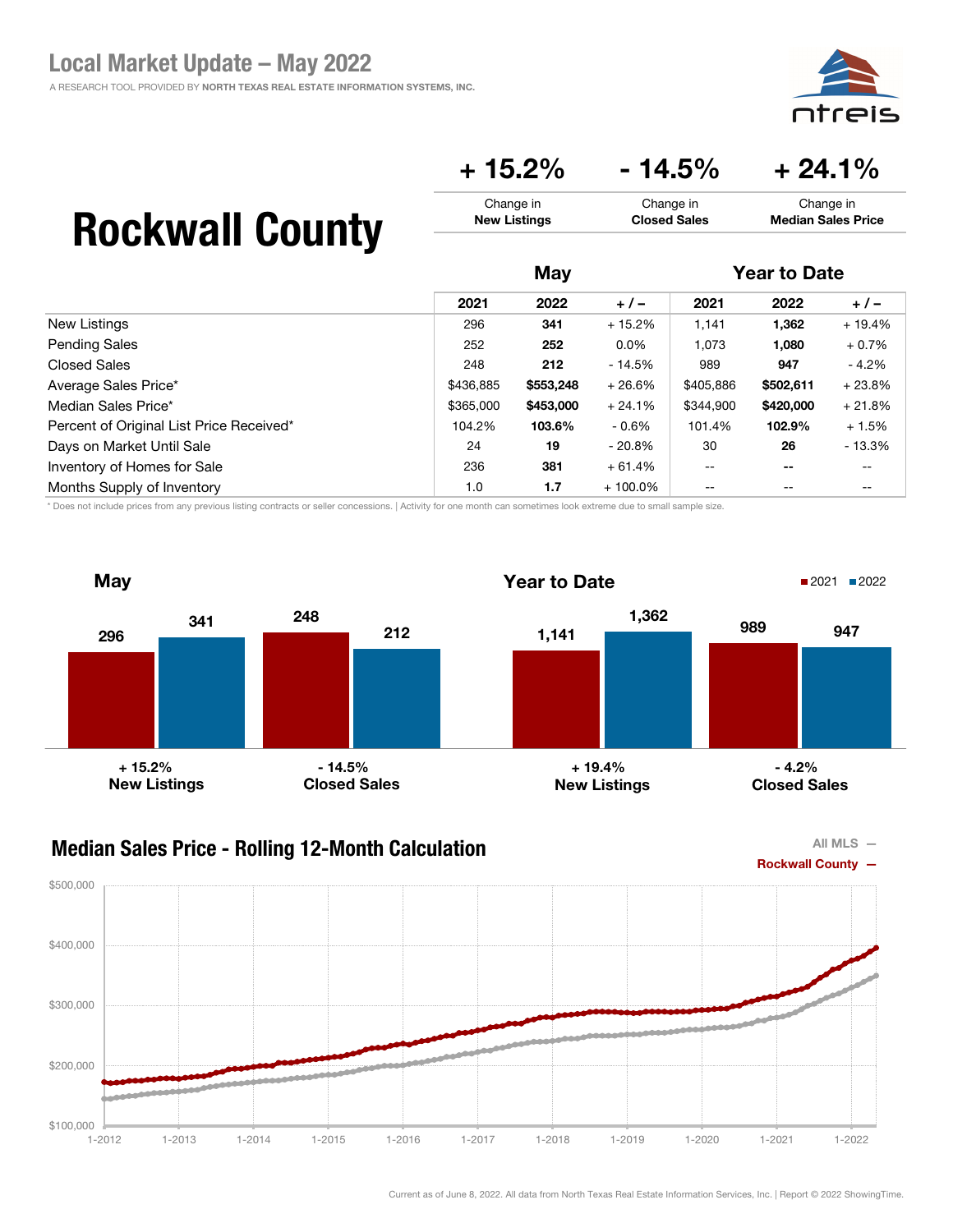![](_page_40_Picture_1.jpeg)

|                                          | 0.0%                             |      |            | $-100.0\%$                       |                                        |          |
|------------------------------------------|----------------------------------|------|------------|----------------------------------|----------------------------------------|----------|
| <b>Shackelford</b>                       | Change in<br><b>New Listings</b> |      |            | Change in<br><b>Closed Sales</b> | Change in<br><b>Median Sales Price</b> |          |
| <b>County</b>                            |                                  | May  |            |                                  | <b>Year to Date</b>                    |          |
|                                          | 2021                             | 2022 | $+/-$      | 2021                             | 2022                                   | $+/-$    |
| New Listings                             |                                  |      | $0.0\%$    | 8                                | 8                                      | $0.0\%$  |
| Pending Sales                            | 2                                |      | $-50.0\%$  | 11                               | 4                                      | - 63.6%  |
| Closed Sales                             | 3                                | 0    | $-100.0%$  | 10                               |                                        | - 90.0%  |
| Average Sales Price*                     | \$182,667                        | --   | $- -$      | \$235,350                        | \$246,300                              | $+4.7%$  |
| Median Sales Price*                      | \$245,000                        |      | --         | \$221,250                        | \$246,300                              | $+11.3%$ |
| Percent of Original List Price Received* | 93.6%                            |      |            | 94.2%                            | 99.5%                                  | $+5.6%$  |
| Days on Market Until Sale                | 114                              |      | --         | 101                              | 12                                     | - 88.1%  |
| <b>Inventory of Homes for Sale</b>       |                                  | 6    | $+500.0\%$ | $-$                              | $- -$                                  | --       |
| Months Supply of Inventory               | 0.5                              | 5.0  | $+400.0\%$ |                                  |                                        |          |

\* Does not include prices from any previous listing contracts or seller concessions. | Activity for one month can sometimes look extreme due to small sample size.

![](_page_40_Figure_4.jpeg)

#### Median Sales Price - Rolling 12-Month Calculation

![](_page_40_Figure_6.jpeg)

![](_page_40_Figure_7.jpeg)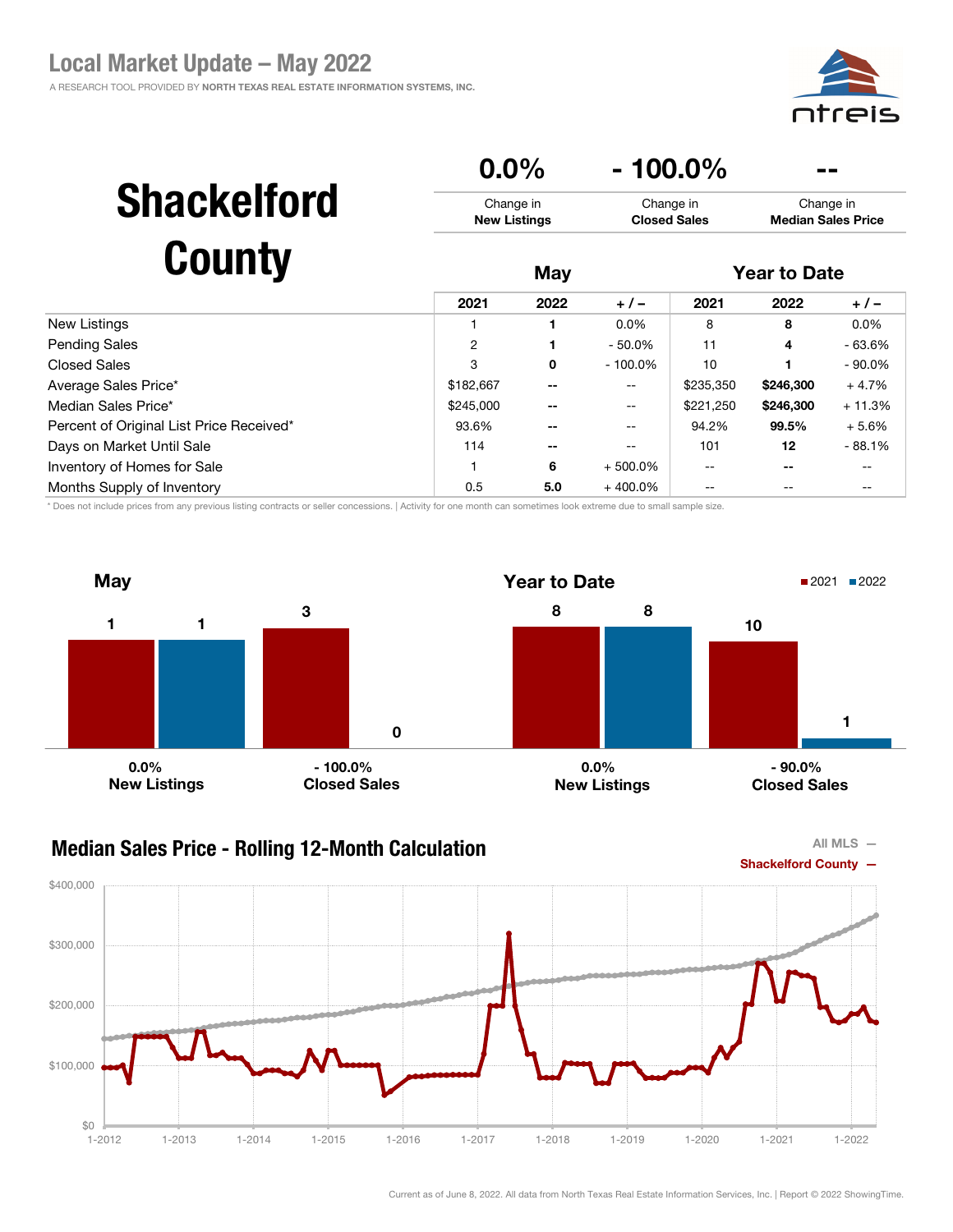![](_page_41_Picture_1.jpeg)

### $+ 16.5\% - 40.5\% + 12.8\%$

Change in Closed Sales

# Smith County

|                                          | May       |           |          | <b>Year to Date</b> |           |          |
|------------------------------------------|-----------|-----------|----------|---------------------|-----------|----------|
|                                          | 2021      | 2022      | $+/-$    | 2021                | 2022      | $+/-$    |
| New Listings                             | 97        | 113       | $+16.5%$ | 453                 | 394       | $-13.0%$ |
| <b>Pending Sales</b>                     | 80        | 61        | - 23.8%  | 385                 | 265       | $-31.2%$ |
| <b>Closed Sales</b>                      | 84        | 50        | $-40.5%$ | 341                 | 247       | $-27.6%$ |
| Average Sales Price*                     | \$309,493 | \$425,648 | $+37.5%$ | \$331,316           | \$461,469 | $+39.3%$ |
| Median Sales Price*                      | \$291,250 | \$328,419 | $+12.8%$ | \$284,450           | \$320,000 | $+12.5%$ |
| Percent of Original List Price Received* | 98.3%     | 99.0%     | $+0.7%$  | 97.4%               | 98.5%     | $+1.1%$  |
| Days on Market Until Sale                | 32        | 35        | $+9.4%$  | 49                  | 41        | $-16.3%$ |
| Inventory of Homes for Sale              | 181       | 148       | - 18.2%  | $- -$               | $- -$     | --       |
| Months Supply of Inventory               | 2.1       | 2.5       | $+50.0%$ | $- -$               | $- -$     | --       |

Change in New Listings

\* Does not include prices from any previous listing contracts or seller concessions. | Activity for one month can sometimes look extreme due to small sample size.

![](_page_41_Figure_6.jpeg)

### Median Sales Price - Rolling 12-Month Calculation

![](_page_41_Figure_8.jpeg)

![](_page_41_Figure_9.jpeg)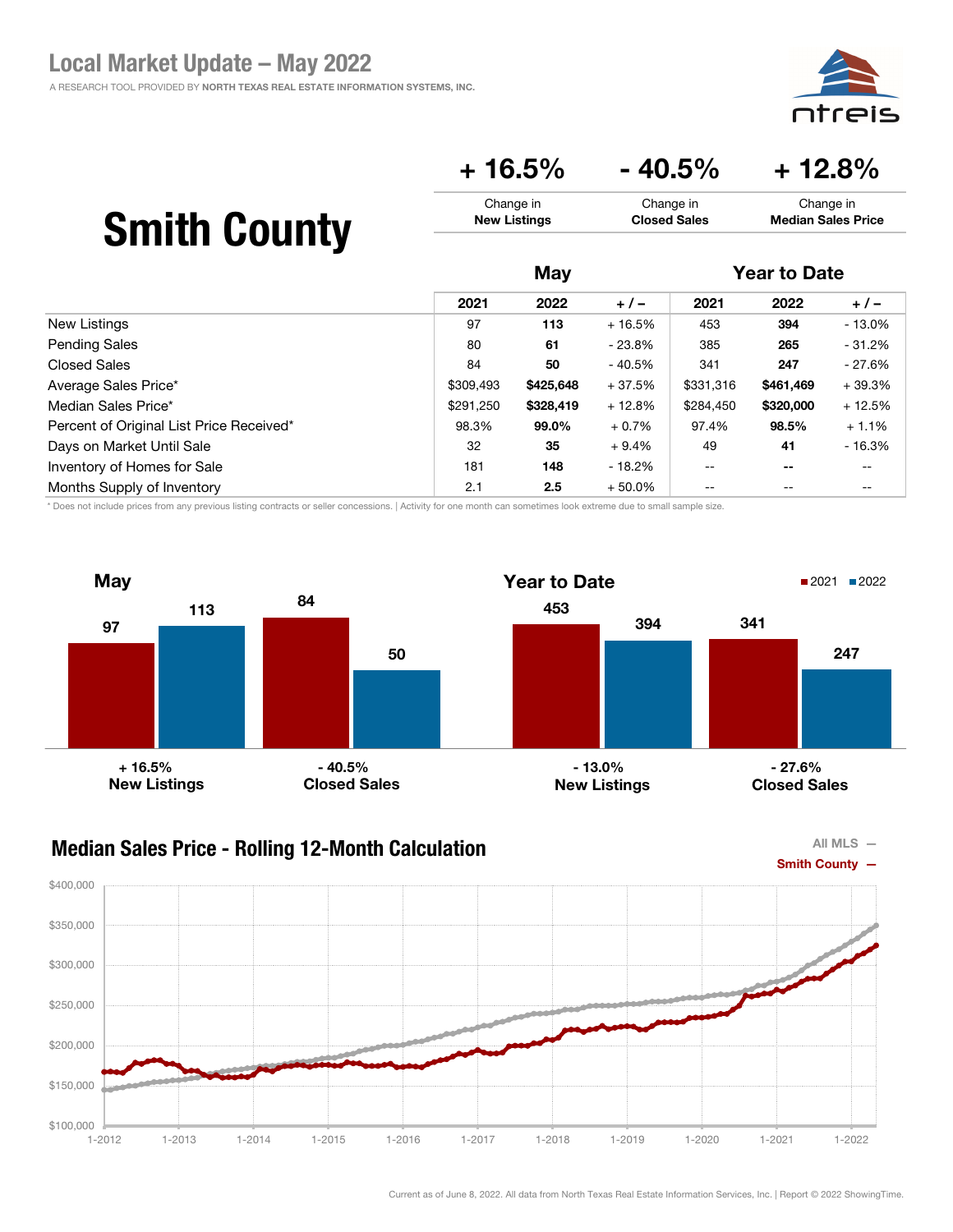aic

Change in Median Sales Price

### $-46.7\% + 25.0\% + 46.1\%$

Change in Closed Sales

## Somervell County

|                                          | May       |           |            |                   | <b>Year to Date</b> |          |  |
|------------------------------------------|-----------|-----------|------------|-------------------|---------------------|----------|--|
|                                          | 2021      | 2022      | $+/-$      | 2021              | 2022                | $+/-$    |  |
| New Listings                             | 15        | 8         | $-46.7%$   | 59                | 64                  | $+8.5%$  |  |
| <b>Pending Sales</b>                     | 17        | 5         | $-70.6%$   | 54                | 46                  | $-14.8%$ |  |
| <b>Closed Sales</b>                      | 8         | 10        | $+25.0%$   | 50                | 47                  | $-6.0\%$ |  |
| Average Sales Price*                     | \$385.688 | \$446,440 | $+15.8%$   | \$346,502         | \$400.743           | $+15.7%$ |  |
| Median Sales Price*                      | \$299,500 | \$437,500 | $+46.1%$   | \$290.450         | \$390,000           | $+34.3%$ |  |
| Percent of Original List Price Received* | 102.8%    | 99.7%     | $-3.0\%$   | 96.0%             | 97.6%               | $+1.7%$  |  |
| Days on Market Until Sale                | 24        | 22        | - 8.3%     | 84                | 34                  | $-59.5%$ |  |
| Inventory of Homes for Sale              | 14        | 24        | $+71.4%$   | $\qquad \qquad -$ | $- -$               | $- -$    |  |
| Months Supply of Inventory               | 1.4       | 2.4       | $+100.0\%$ | $- -$             | $- -$               | --       |  |

Change in New Listings

\* Does not include prices from any previous listing contracts or seller concessions. | Activity for one month can sometimes look extreme due to small sample size.

![](_page_42_Figure_6.jpeg)

![](_page_42_Figure_8.jpeg)

![](_page_42_Figure_9.jpeg)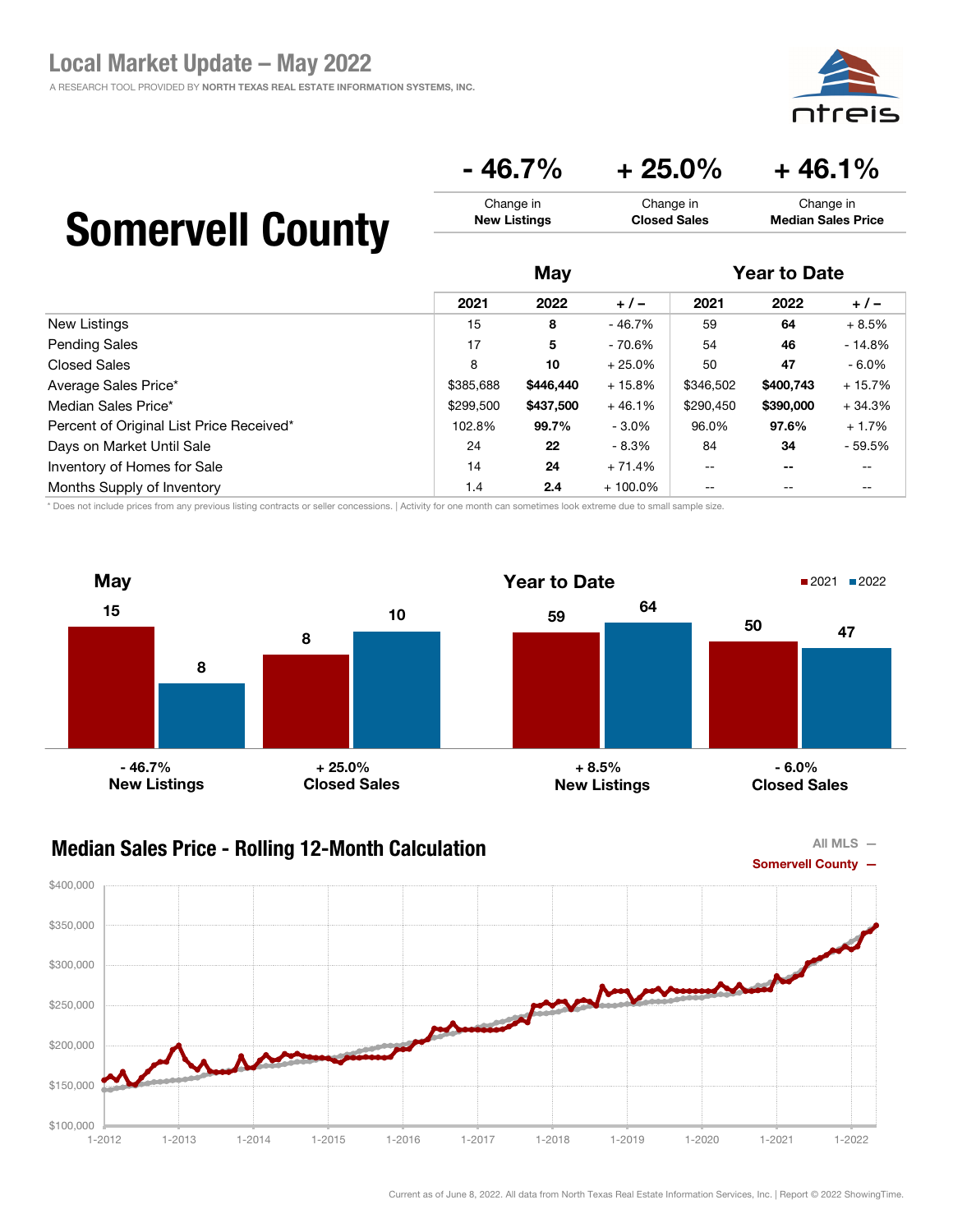![](_page_43_Picture_1.jpeg)

 $+37.5\%$  - 66.7% + 33.7%

Change in Closed Sales

## Stephens County

|                                          | May       |           |          |           | <b>Year to Date</b><br>2022<br>$+/-$ |          |
|------------------------------------------|-----------|-----------|----------|-----------|--------------------------------------|----------|
|                                          | 2021      | 2022      | $+/-$    | 2021      |                                      |          |
| New Listings                             | 8         | 11        | $+37.5%$ | 44        | 45                                   | $+2.3%$  |
| <b>Pending Sales</b>                     | 9         | 7         | $-22.2%$ | 41        | 36                                   | $-12.2%$ |
| <b>Closed Sales</b>                      | 12        | 4         | $-66.7%$ | 35        | 32                                   | - 8.6%   |
| Average Sales Price*                     | \$118,767 | \$172,750 | $+45.5%$ | \$228,701 | \$215,141                            | - 5.9%   |
| Median Sales Price*                      | \$126,025 | \$168,500 | $+33.7%$ | \$148,000 | \$187,500                            | $+26.7%$ |
| Percent of Original List Price Received* | 89.2%     | 95.9%     | $+7.5%$  | 90.4%     | 95.0%                                | $+5.1%$  |
| Days on Market Until Sale                | 67        | 33        | $-50.7%$ | 76        | 78                                   | $+2.6%$  |
| Inventory of Homes for Sale              | 26        | 34        | $+30.8%$ | $-$       | $- -$                                | --       |
| Months Supply of Inventory               | 3.3       | 4.3       | $+33.3%$ | $- -$     | $- -$                                | --       |

Change in New Listings

\* Does not include prices from any previous listing contracts or seller concessions. | Activity for one month can sometimes look extreme due to small sample size.

![](_page_43_Figure_6.jpeg)

### Median Sales Price - Rolling 12-Month Calculation

![](_page_43_Figure_8.jpeg)

![](_page_43_Figure_9.jpeg)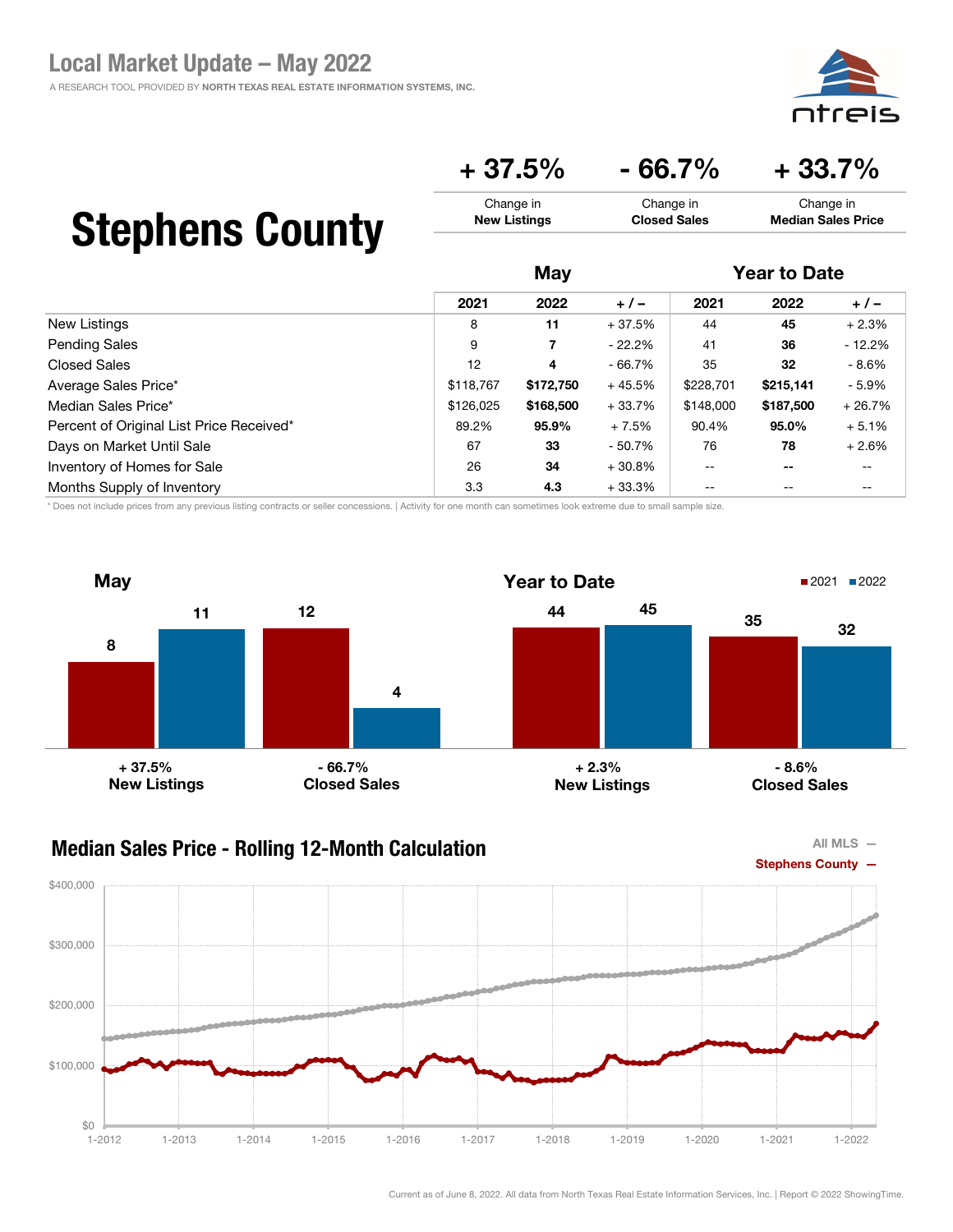#### $0.0\%$   $0.0\%$ Change in New Listings Change in Closed Sales Change in Median Sales Price May Year to Date

## Stonewall County

|                                          | 2021  | 2022 | $+/-$                    | 2021           | 2022     | $+/-$     |  |  |  |
|------------------------------------------|-------|------|--------------------------|----------------|----------|-----------|--|--|--|
| New Listings                             | 0     | 0    | $0.0\%$                  | 4              | 4        | $0.0\%$   |  |  |  |
| <b>Pending Sales</b>                     | 0     | 0    | $0.0\%$                  | $\overline{2}$ |          | $-50.0\%$ |  |  |  |
| <b>Closed Sales</b>                      | 0     | 0    | $0.0\%$                  |                |          | $0.0\%$   |  |  |  |
| Average Sales Price*                     |       |      | $- -$                    | \$135,000      | \$44,000 | $-67.4%$  |  |  |  |
| Median Sales Price*                      | $- -$ |      | $\overline{\phantom{a}}$ | \$135,000      | \$44,000 | $-67.4%$  |  |  |  |
| Percent of Original List Price Received* | --    |      | --                       | 100.0%         | 67.7%    | $-32.3%$  |  |  |  |
| Days on Market Until Sale                | $-$   | --   | $\sim$ $\sim$            | 0              |          | $- -$     |  |  |  |
| Inventory of Homes for Sale              | 2     | 3    | $+50.0%$                 | --             | $- -$    | --        |  |  |  |
| Months Supply of Inventory               | 1.7   | 2.0  | $0.0\%$                  | $- -$          | --       | --        |  |  |  |

\* Does not include prices from any previous listing contracts or seller concessions. | Activity for one month can sometimes look extreme due to small sample size.

![](_page_44_Figure_6.jpeg)

![](_page_44_Figure_8.jpeg)

![](_page_44_Figure_9.jpeg)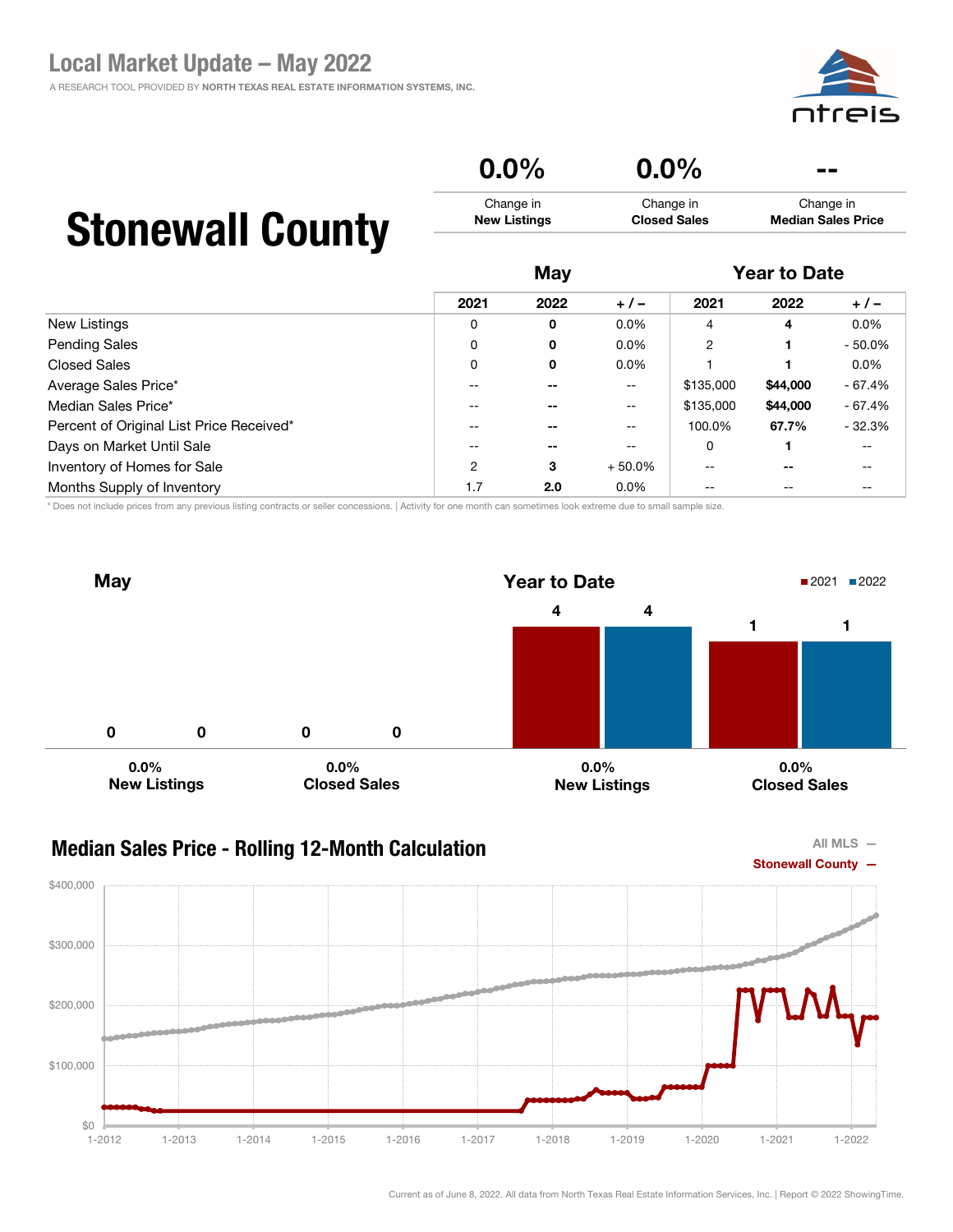![](_page_45_Picture_1.jpeg)

### $+ 12.3\% - 5.4\% + 23.3\%$

Change in Closed Sales

## Tarrant County

|                                          | May       |           |          |                          | <b>Year to Date</b> |          |  |
|------------------------------------------|-----------|-----------|----------|--------------------------|---------------------|----------|--|
|                                          | 2021      | 2022      | $+/-$    | 2021                     | 2022                | $+/-$    |  |
| New Listings                             | 2,819     | 3,165     | $+12.3%$ | 12,473                   | 12,508              | $+0.3%$  |  |
| <b>Pending Sales</b>                     | 2,619     | 2,468     | $-5.8\%$ | 11,732                   | 10,869              | - 7.4%   |  |
| Closed Sales                             | 2.494     | 2,359     | $-5.4%$  | 10.607                   | 10,276              | $-3.1%$  |  |
| Average Sales Price*                     | \$380,509 | \$458,813 | $+20.6%$ | \$355,268                | \$420,604           | $+18.4%$ |  |
| Median Sales Price*                      | \$305,000 | \$376,000 | $+23.3%$ | \$287,000                | \$353,000           | $+23.0%$ |  |
| Percent of Original List Price Received* | 103.0%    | 104.4%    | $+1.4%$  | 101.1%                   | 103.4%              | $+2.3%$  |  |
| Days on Market Until Sale                | 18        | 15        | - 16.7%  | 24                       | 19                  | $-20.8%$ |  |
| Inventory of Homes for Sale              | 2,171     | 2,454     | $+13.0%$ | $\overline{\phantom{m}}$ | $- -$               | --       |  |
| Months Supply of Inventory               | 0.9       | 1.0       | $0.0\%$  | --                       | --                  | --       |  |

Change in New Listings

\* Does not include prices from any previous listing contracts or seller concessions. | Activity for one month can sometimes look extreme due to small sample size.

![](_page_45_Figure_6.jpeg)

#### Median Sales Price - Rolling 12-Month Calculation

![](_page_45_Figure_8.jpeg)

![](_page_45_Figure_9.jpeg)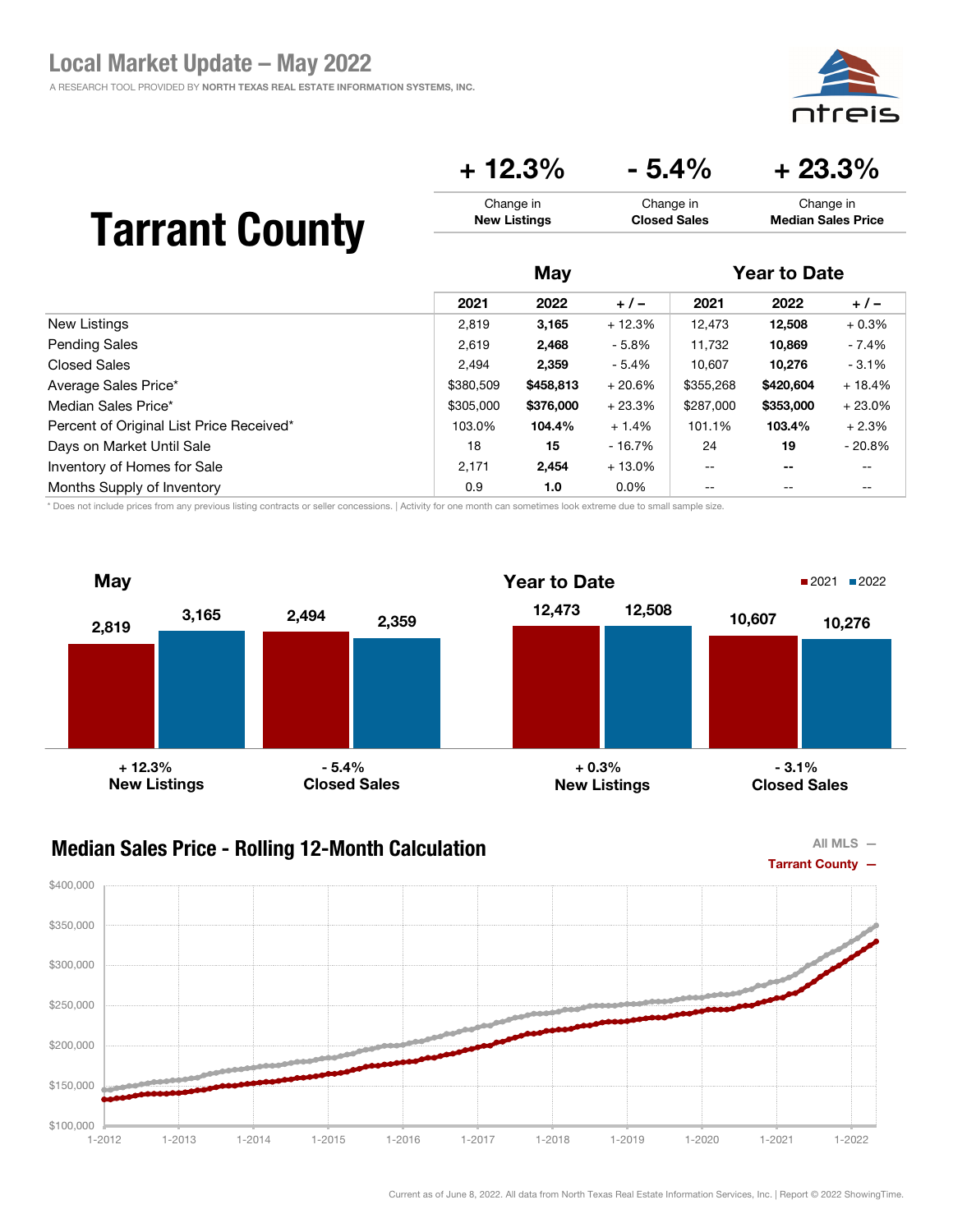⊇i⊂

Median Sales Price

#### $-0.7\%$   $-9.2\%$   $+16.2\%$ Change in Change in Change in

Closed Sales

# Taylor County

|                                          |           |           |          | May       |                          |          | <b>Year to Date</b> |  |  |
|------------------------------------------|-----------|-----------|----------|-----------|--------------------------|----------|---------------------|--|--|
|                                          | 2021      | 2022      | $+/-$    | 2021      | 2022                     | $+/-$    |                     |  |  |
| New Listings                             | 281       | 279       | $-0.7\%$ | 1,150     | 1,202                    | $+4.5%$  |                     |  |  |
| <b>Pending Sales</b>                     | 241       | 211       | - 12.4%  | 1,089     | 1,045                    | $-4.0%$  |                     |  |  |
| <b>Closed Sales</b>                      | 249       | 226       | $-9.2\%$ | 935       | 952                      | $+1.8%$  |                     |  |  |
| Average Sales Price*                     | \$230,384 | \$271,065 | $+17.7%$ | \$231,105 | \$256,734                | $+11.1%$ |                     |  |  |
| Median Sales Price*                      | \$215,100 | \$250,000 | $+16.2%$ | \$210,600 | \$238,750                | $+13.4%$ |                     |  |  |
| Percent of Original List Price Received* | 99.3%     | 98.6%     | $-0.7\%$ | 97.9%     | 98.1%                    | $+0.2%$  |                     |  |  |
| Days on Market Until Sale                | 19        | 22        | $+15.8%$ | 37        | 29                       | $-21.6%$ |                     |  |  |
| Inventory of Homes for Sale              | 255       | 298       | $+16.9%$ | $- -$     | $\overline{\phantom{m}}$ | --       |                     |  |  |
| Months Supply of Inventory               | 1.2       | 1.4       | $0.0\%$  | $- -$     | $\qquad \qquad -$        | --       |                     |  |  |

New Listings

\* Does not include prices from any previous listing contracts or seller concessions. | Activity for one month can sometimes look extreme due to small sample size.

![](_page_46_Figure_6.jpeg)

![](_page_46_Figure_8.jpeg)

![](_page_46_Figure_9.jpeg)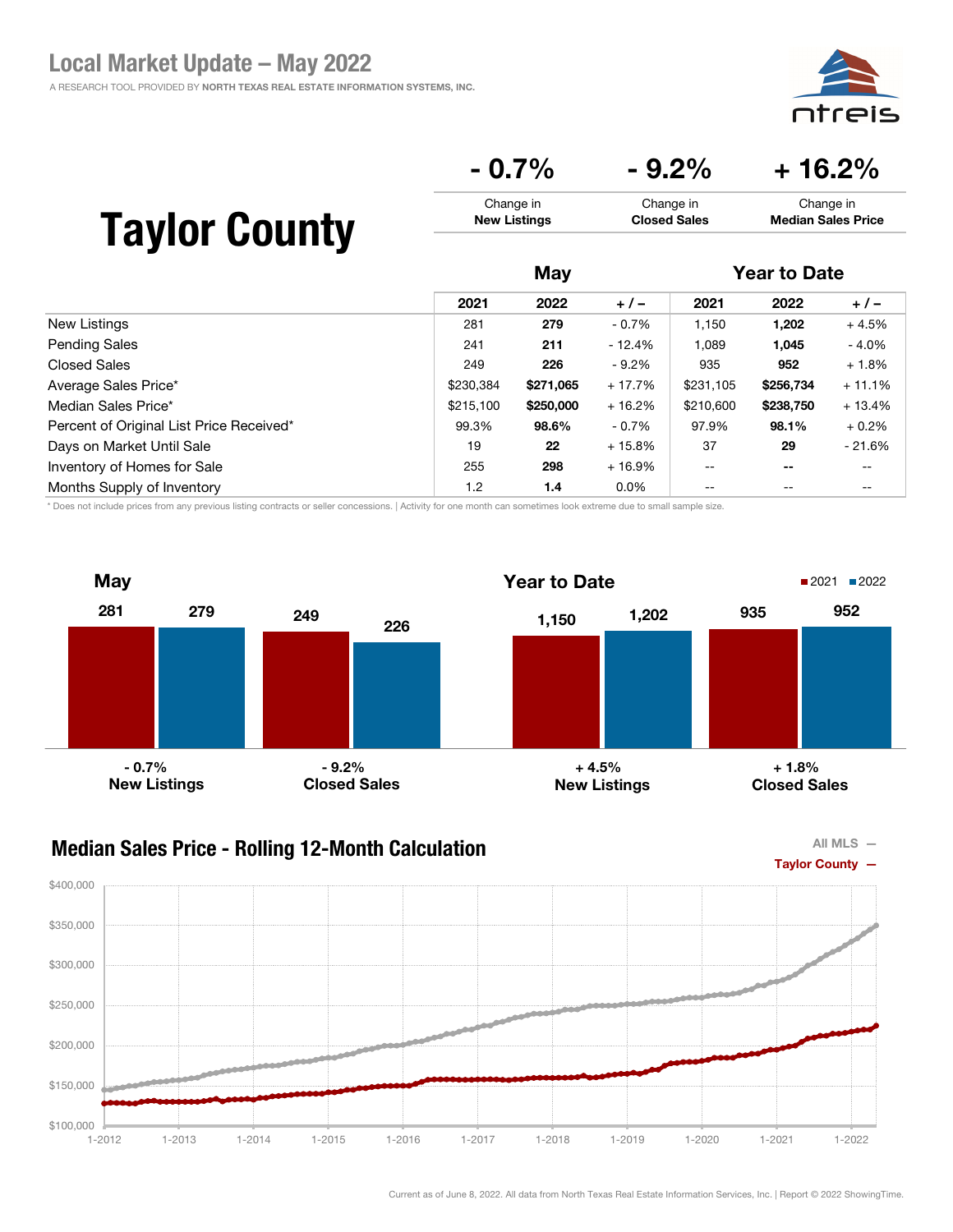![](_page_47_Picture_1.jpeg)

### + 171.4% + 233.3% - 5.2%

| <b>Upshur County</b> | Change in           | Change in           | Change in                 |
|----------------------|---------------------|---------------------|---------------------------|
|                      | <b>New Listings</b> | <b>Closed Sales</b> | <b>Median Sales Price</b> |
|                      | May                 |                     | <b>Year to Date</b>       |

|                                          | 2021           | 2022      | $+/-$      | 2021      | 2022      | $+/-$     |  |  |
|------------------------------------------|----------------|-----------|------------|-----------|-----------|-----------|--|--|
| New Listings                             |                | 19        | $+171.4%$  | 22        | 62        | $+181.8%$ |  |  |
| <b>Pending Sales</b>                     | $\overline{2}$ | 8         | $+300.0\%$ | 13        | 37        | + 184.6%  |  |  |
| Closed Sales                             | 3              | 10        | $+233.3%$  | 13        | 31        | + 138.5%  |  |  |
| Average Sales Price*                     | \$306,467      | \$533,944 | $+74.2%$   | \$260,450 | \$376,247 | $+44.5%$  |  |  |
| Median Sales Price*                      | \$230,000      | \$218,000 | - 5.2%     | \$160,000 | \$228,000 | $+42.5%$  |  |  |
| Percent of Original List Price Received* | 84.7%          | 94.7%     | $+11.8%$   | 88.0%     | 97.2%     | $+10.5%$  |  |  |
| Days on Market Until Sale                | 50             | 19        | $-62.0\%$  | 85        | 47        | - 44.7%   |  |  |
| Inventory of Homes for Sale              | 13             | 27        | $+107.7%$  | $-$       | --        | --        |  |  |
| Months Supply of Inventory               | 3.9            | 4.7       | $+25.0%$   | --        |           |           |  |  |

\* Does not include prices from any previous listing contracts or seller concessions. | Activity for one month can sometimes look extreme due to small sample size.

![](_page_47_Figure_6.jpeg)

![](_page_47_Figure_8.jpeg)

![](_page_47_Figure_9.jpeg)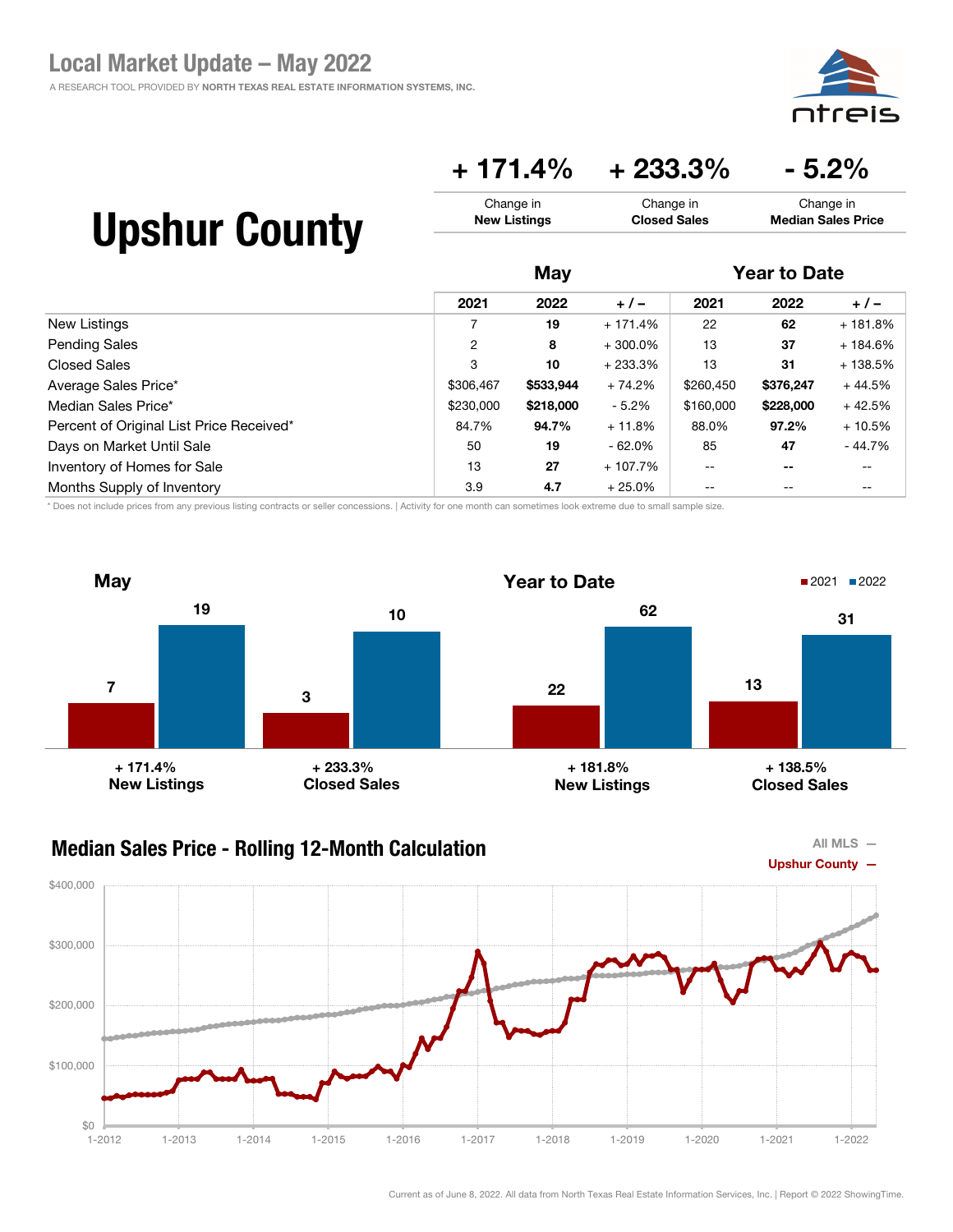A RESEARCH TOOL PROVIDED BY NORTH TEXAS REAL ESTATE INFORMATION SYSTEMS, INC.

![](_page_48_Picture_2.jpeg)

Median Sales Price

 $+ 50.0\% + 1.5\% - 6.7\%$ Change in Change in Change in

Closed Sales

## Van Zandt County

|                                          | May       |           |          |           | <b>Year to Date</b>      |          |  |
|------------------------------------------|-----------|-----------|----------|-----------|--------------------------|----------|--|
|                                          | 2021      | 2022      | $+/-$    | 2021      | 2022                     | $+/-$    |  |
| New Listings                             | 74        | 111       | $+50.0%$ | 292       | 387                      | $+32.5%$ |  |
| <b>Pending Sales</b>                     | 75        | 47        | $-37.3%$ | 273       | 282                      | $+3.3%$  |  |
| <b>Closed Sales</b>                      | 68        | 69        | $+1.5%$  | 230       | 298                      | $+29.6%$ |  |
| Average Sales Price*                     | \$298,716 | \$349,309 | $+16.9%$ | \$295,155 | \$328,920                | $+11.4%$ |  |
| Median Sales Price*                      | \$284,000 | \$265,000 | - 6.7%   | \$238,250 | \$270,000                | $+13.3%$ |  |
| Percent of Original List Price Received* | 97.8%     | 96.9%     | $-0.9\%$ | 96.2%     | 95.8%                    | $-0.4%$  |  |
| Days on Market Until Sale                | 57        | 30        | - 47.4%  | 56        | 47                       | $-16.1%$ |  |
| Inventory of Homes for Sale              | 100       | 149       | $+49.0%$ | $- -$     | $\overline{\phantom{m}}$ | --       |  |
| Months Supply of Inventory               | 1.8       | $2.5\,$   | $+50.0%$ | $- -$     | $\qquad \qquad -$        | --       |  |

New Listings

\* Does not include prices from any previous listing contracts or seller concessions. | Activity for one month can sometimes look extreme due to small sample size.

![](_page_48_Figure_7.jpeg)

![](_page_48_Figure_9.jpeg)

![](_page_48_Figure_10.jpeg)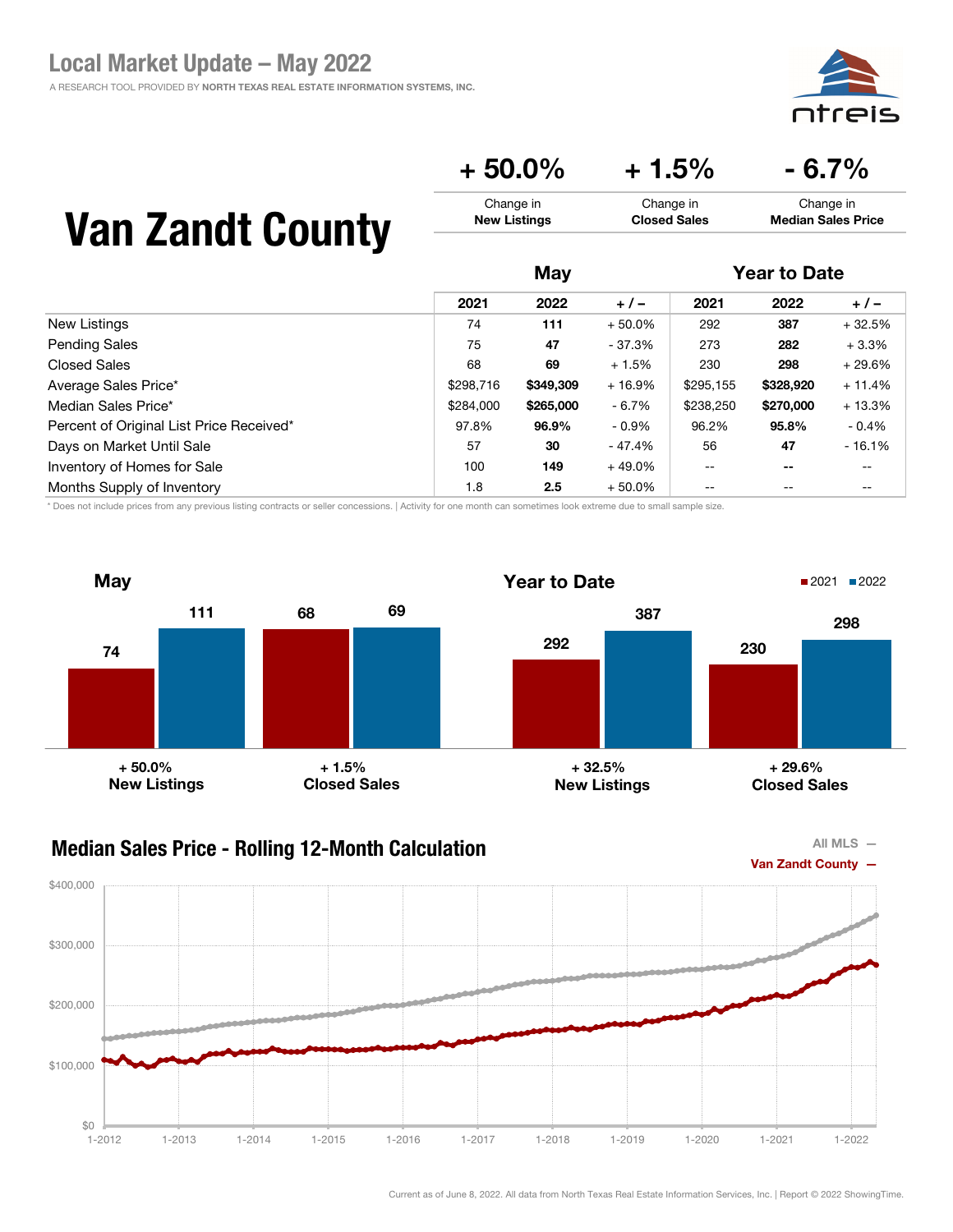![](_page_49_Picture_1.jpeg)

 $+35.5\% + 45.2\% + 33.8\%$ 

Change in Closed Sales

## Wise County

|                                          | May       |           |           | <b>Year to Date</b> |                          |          |
|------------------------------------------|-----------|-----------|-----------|---------------------|--------------------------|----------|
|                                          | 2021      | 2022      | $+/-$     | 2021                | 2022                     | $+/-$    |
| New Listings                             | 124       | 168       | $+35.5%$  | 599                 | 733                      | $+22.4%$ |
| <b>Pending Sales</b>                     | 100       | 100       | $0.0\%$   | 548                 | 575                      | $+4.9%$  |
| <b>Closed Sales</b>                      | 93        | 135       | $+45.2%$  | 447                 | 535                      | $+19.7%$ |
| Average Sales Price*                     | \$359,855 | \$417,725 | $+16.1%$  | \$334,517           | \$412,671                | $+23.4%$ |
| Median Sales Price*                      | \$290,000 | \$387,900 | $+33.8%$  | \$280,000           | \$375,000                | $+33.9%$ |
| Percent of Original List Price Received* | 99.8%     | 101.1%    | $+1.3%$   | 98.5%               | 99.4%                    | $+0.9%$  |
| Days on Market Until Sale                | 30        | 21        | $-30.0\%$ | 45                  | 31                       | $-31.1%$ |
| Inventory of Homes for Sale              | 165       | 220       | $+33.3%$  | $- -$               | $\overline{\phantom{m}}$ | --       |
| Months Supply of Inventory               | 1.5       | 2.1       | $0.0\%$   | $\qquad \qquad -$   | $\qquad \qquad -$        | --       |

Change in New Listings

\* Does not include prices from any previous listing contracts or seller concessions. | Activity for one month can sometimes look extreme due to small sample size.

![](_page_49_Figure_6.jpeg)

### Median Sales Price - Rolling 12-Month Calculation

![](_page_49_Figure_8.jpeg)

![](_page_49_Figure_9.jpeg)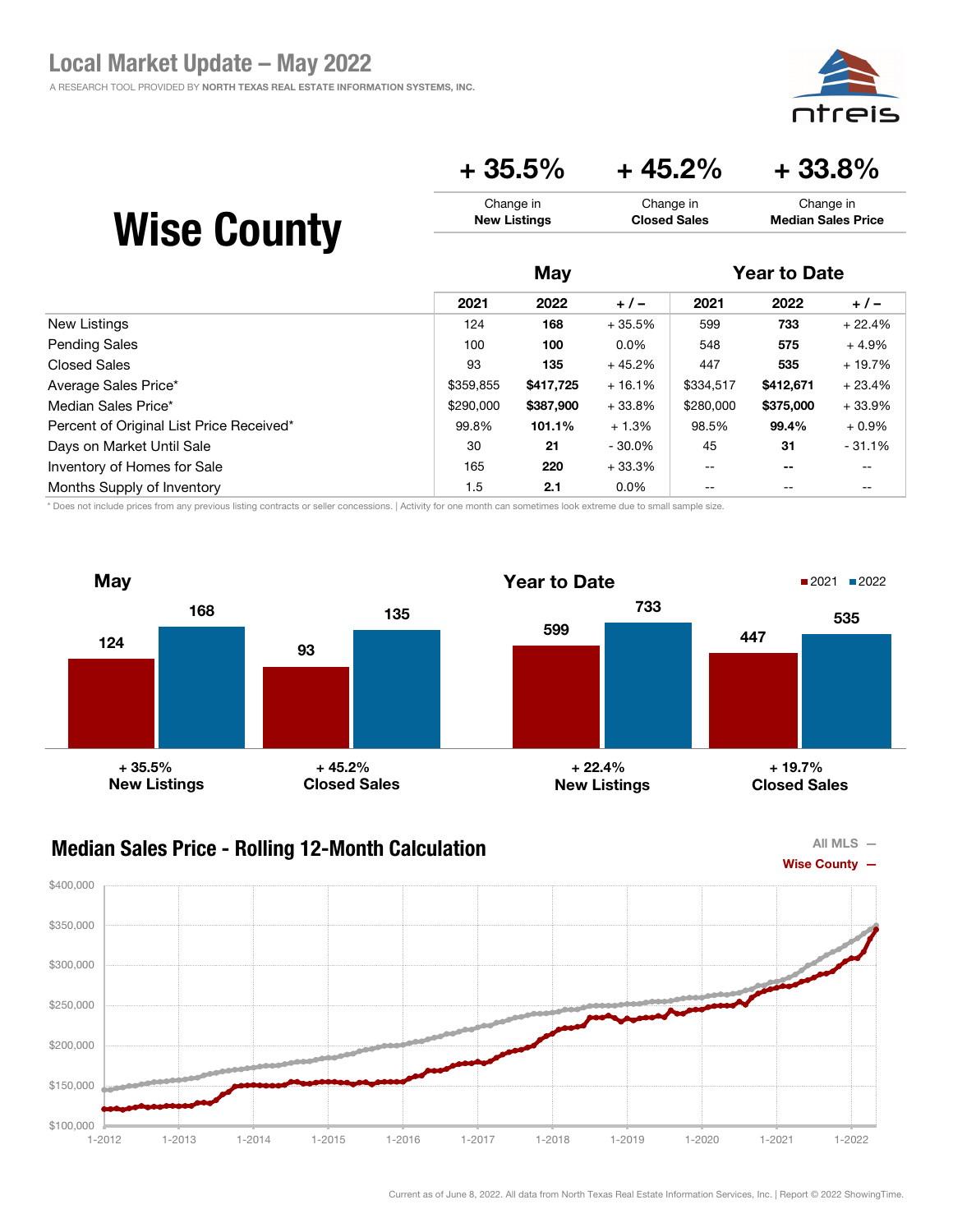![](_page_50_Picture_1.jpeg)

### $+ 12.9\% + 24.2\% + 38.7\%$

Change in Closed Sales

## Wood County

|                                          | May       |           |           |           | <b>Year to Date</b> |           |  |
|------------------------------------------|-----------|-----------|-----------|-----------|---------------------|-----------|--|
|                                          | 2021      | 2022      | $+/-$     | 2021      | 2022                | $+/-$     |  |
| New Listings                             | 62        | 70        | $+12.9%$  | 232       | 278                 | $+19.8%$  |  |
| <b>Pending Sales</b>                     | 50        | 33        | $-34.0%$  | 184       | 196                 | $+6.5%$   |  |
| <b>Closed Sales</b>                      | 33        | 41        | $+24.2%$  | 150       | 199                 | $+32.7%$  |  |
| Average Sales Price*                     | \$259.284 | \$395,963 | $+52.7%$  | \$294,807 | \$348,246           | $+18.1%$  |  |
| Median Sales Price*                      | \$209,000 | \$289,900 | $+38.7%$  | \$240,000 | \$259,000           | $+7.9%$   |  |
| Percent of Original List Price Received* | 96.3%     | 97.1%     | $+0.8\%$  | 96.3%     | 97.0%               | $+0.7%$   |  |
| Days on Market Until Sale                | 30        | 41        | $+36.7%$  | 56        | 42                  | $-25.0\%$ |  |
| Inventory of Homes for Sale              | 100       | 128       | $+28.0\%$ | $-$       | --                  | --        |  |
| Months Supply of Inventory               | 2.5       | 2.9       | $0.0\%$   | --        | --                  | --        |  |

Change in New Listings

\* Does not include prices from any previous listing contracts or seller concessions. | Activity for one month can sometimes look extreme due to small sample size.

![](_page_50_Figure_6.jpeg)

### Median Sales Price - Rolling 12-Month Calculation

![](_page_50_Figure_8.jpeg)

![](_page_50_Figure_9.jpeg)